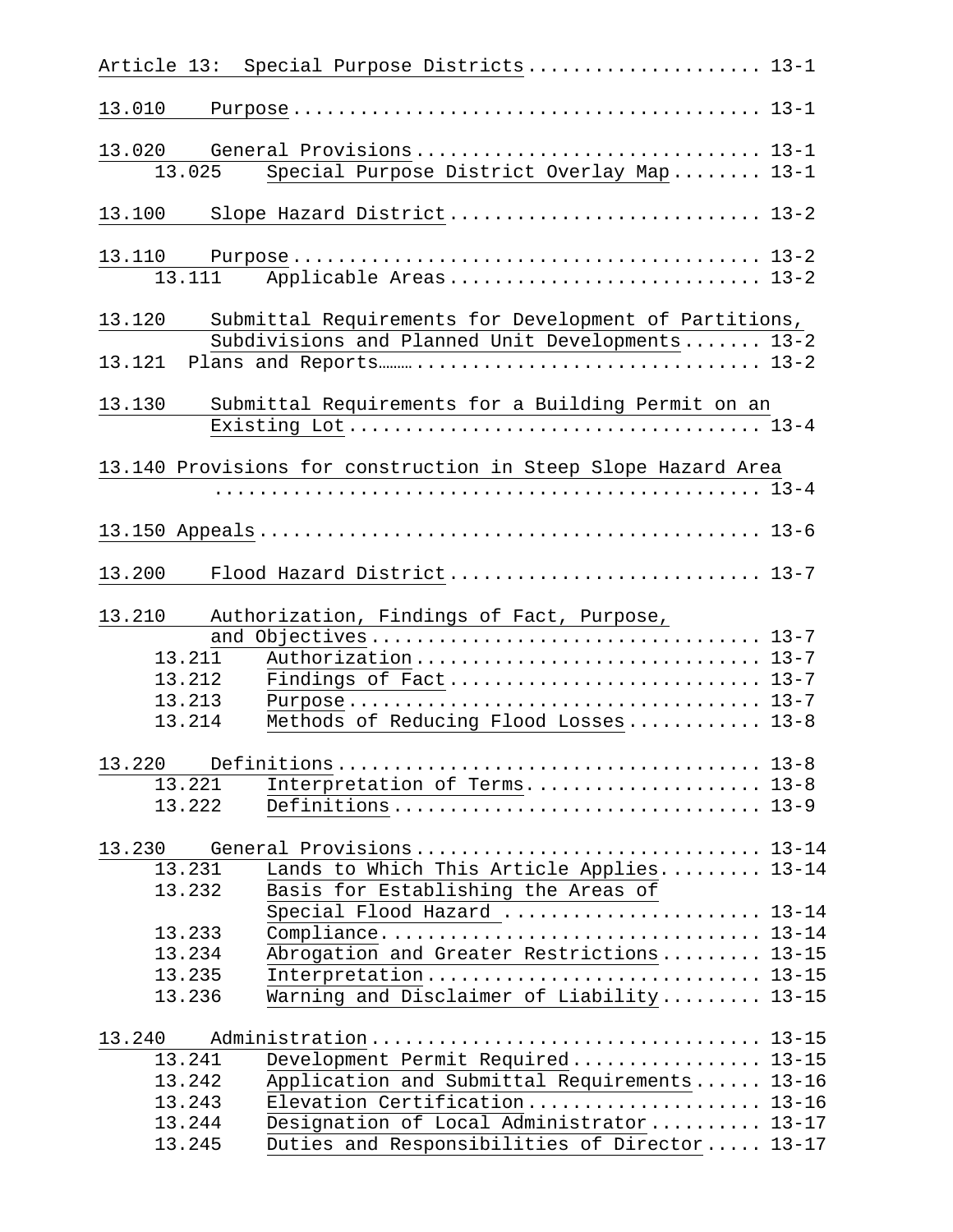|                  | Variances 13-19                                                                      |
|------------------|--------------------------------------------------------------------------------------|
| 13.247           |                                                                                      |
|                  |                                                                                      |
| 13.251           | 13.250 Provisions for Flood Hazard Reduction 13-22<br>General Standards 13-22        |
|                  |                                                                                      |
| 13.252           | Anchoring 13-22                                                                      |
| 13.253           | AH Zone Drainage 13-23                                                               |
| 13.254           | Construction Materials and Methods 13-23                                             |
| 13.255           | Utilities and Service 13-23                                                          |
| 13.256           | Review Where Elevation Data Not Available 13-24                                      |
| 13.260           | Specific Standards 13-25                                                             |
| 13.261           | Residential Construction 13-25                                                       |
| 13.262           | Non-Residential Construction 13-25                                                   |
| 13.263           | Manufactured Homes 13-26                                                             |
| 13.264           | Recreational Vehicles 13-27                                                          |
| 13.265           | Crawlspaces and Below-Grade Crawlspaces 13-28                                        |
|                  |                                                                                      |
| 13.271           | Designated Floodways 13-32                                                           |
| 13.272           | Floodways Not Designated 13-34                                                       |
|                  |                                                                                      |
| 13.280           | Standards for Shallow Flooding Areas (AO Zones) 13-35                                |
|                  | 13.290 Critical Facilities and Essential Facilities 13-36                            |
| 13.291           | Critical Facilities 13-36                                                            |
| 13.292           | Essential Facilities 13-36                                                           |
|                  |                                                                                      |
|                  | 13.300 Medical Overlay District 13-37                                                |
| 13.310           |                                                                                      |
|                  | Permitted Uses 13-37                                                                 |
| 13.320           |                                                                                      |
| 13.325           |                                                                                      |
|                  | Special Development Standards for All Uses<br>Within Medical Overlay Districts 13-38 |
| 13.330           | Siting a Medical Use Within a                                                        |
|                  |                                                                                      |
| 13.331           | Medical Overlay District 13-40                                                       |
| 13.332           | Review Procedure Schedule 13-40<br>Criteria for Approval 13-40                       |
|                  |                                                                                      |
| 13.400           |                                                                                      |
| 13.411           |                                                                                      |
| 13.412           | Definitions 13-43                                                                    |
|                  |                                                                                      |
| 13.420           | District Types and Map 13-45                                                         |
| 13.421           | Historic Types 13-45                                                                 |
| 13.422           | Historic Map 13-45                                                                   |
| 13.423           | Landmarks 13-45                                                                      |
| 13.430           | Procedures for Historic Review 13-47                                                 |
| 13.431           | Initiation.  13-47                                                                   |
| 13.432           | Preapplication Conference Required 13-47                                             |
| 13.433           | Complete Submittal 13-47                                                             |
| 13.434<br>13.435 | Designation and Review Procedures 13-47<br>Amendment and Recision Procedures 13-48   |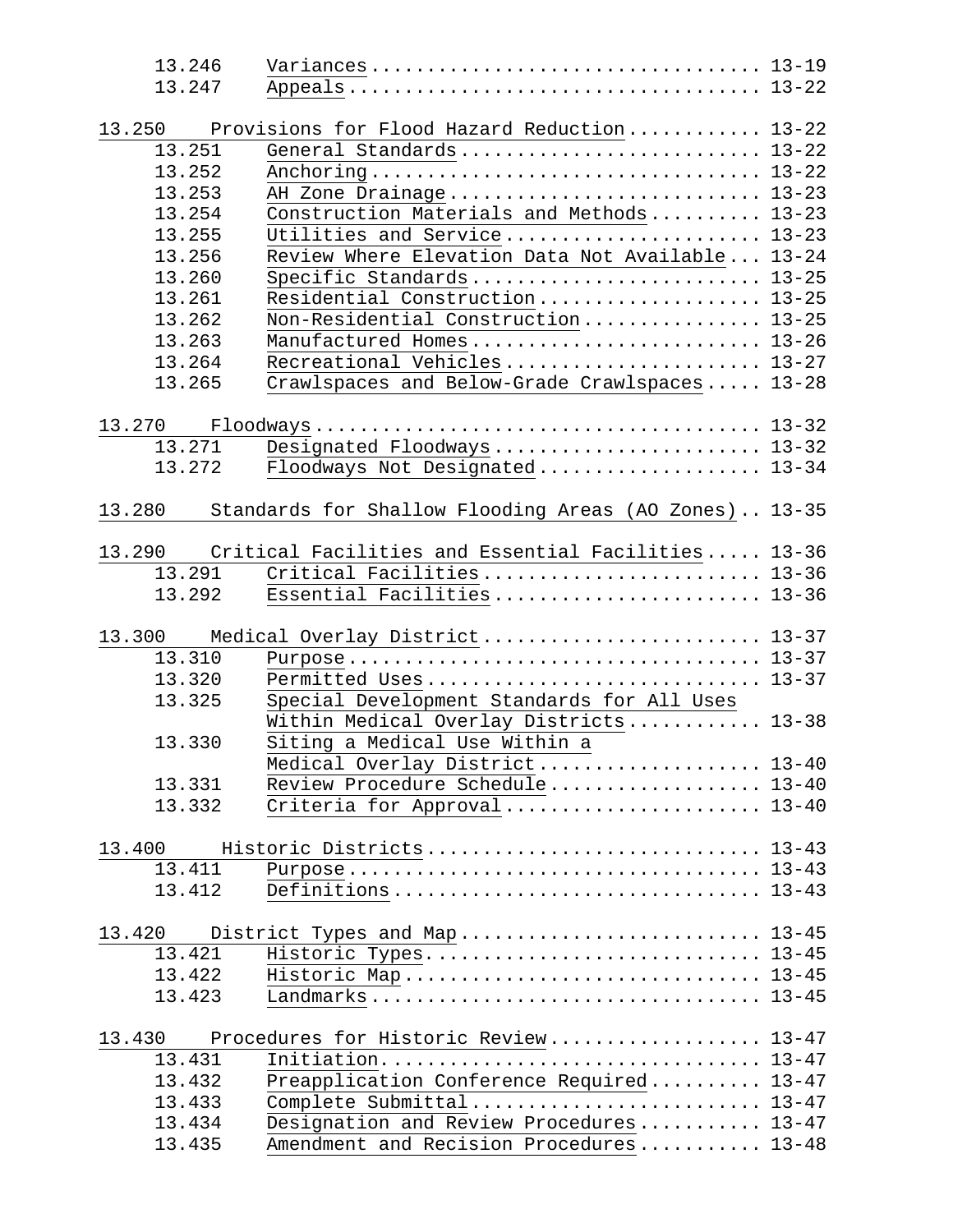| 13.436 |                                                |
|--------|------------------------------------------------|
|        | 13.440 Designation of Historic Districts 13-48 |
| 13.441 | Designation Criteria 13-48                     |
| 13.442 | Historical Buildings and Sites Commission and  |
|        | City Council Action 13-48                      |
| 13.450 |                                                |
| 13.451 | Review Required 13-49                          |
| 13.452 | Criteria for Approval 13-49                    |
| 13.453 | Historical Buildings and Sites Commission      |
|        |                                                |
| 13.454 | Public Safety Caveat 13-50                     |
|        |                                                |
|        |                                                |
| 13.461 | Review Required 13-50                          |
| 13.462 | Criteria for Approval 13-50                    |
| 13.463 | Historical Buildings and Sites Commission      |
|        |                                                |
| 13.464 | Public Safety Caveat 13-53                     |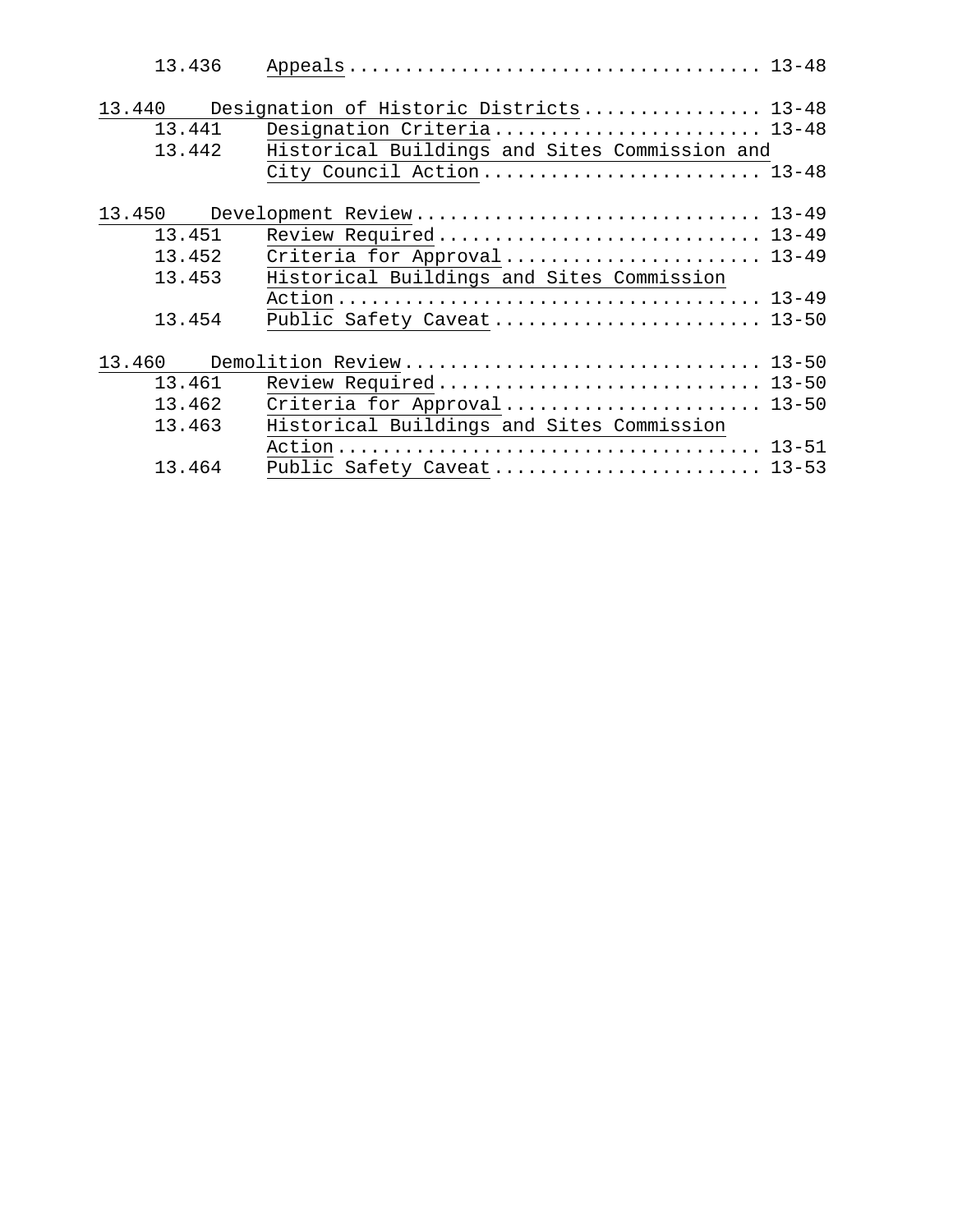#### **Article 13: Special Purpose Districts**

#### $113.010$ Purpose

The special purpose districts are intended to accommodate development within areas with specific natural, historical, or locational features. The standards herein are intended to mitigate natural hazards, to protect natural or historical features, and/or to mitigate land use conflicts. The special district standards apply in addition to the standards of the underlying zoning district.

#### $213.020$ General Provisions

The Special Purpose Districts shall encompass land areas that:

- (1) have slopes exceeding 15%.
- (2) are located within the boundaries of the 100 year flood plain.
- (3) are located in proximity to hospitals and that are appropriate for medical uses.
- (4) are recognized as historically significant.
- $313.025$ Special Purpose District Overlay Map. There shall be an overlay map to the Zoning Map that depicts boundaries of the special districts shown herein. These maps are incorporated into this Section by reference. The special purpose district maps may be amended as provided in Article 4 of this Code. The maps are general in nature. The applicant for a development shall verify the grades on lands or portions of lands that are the subject of any specific application.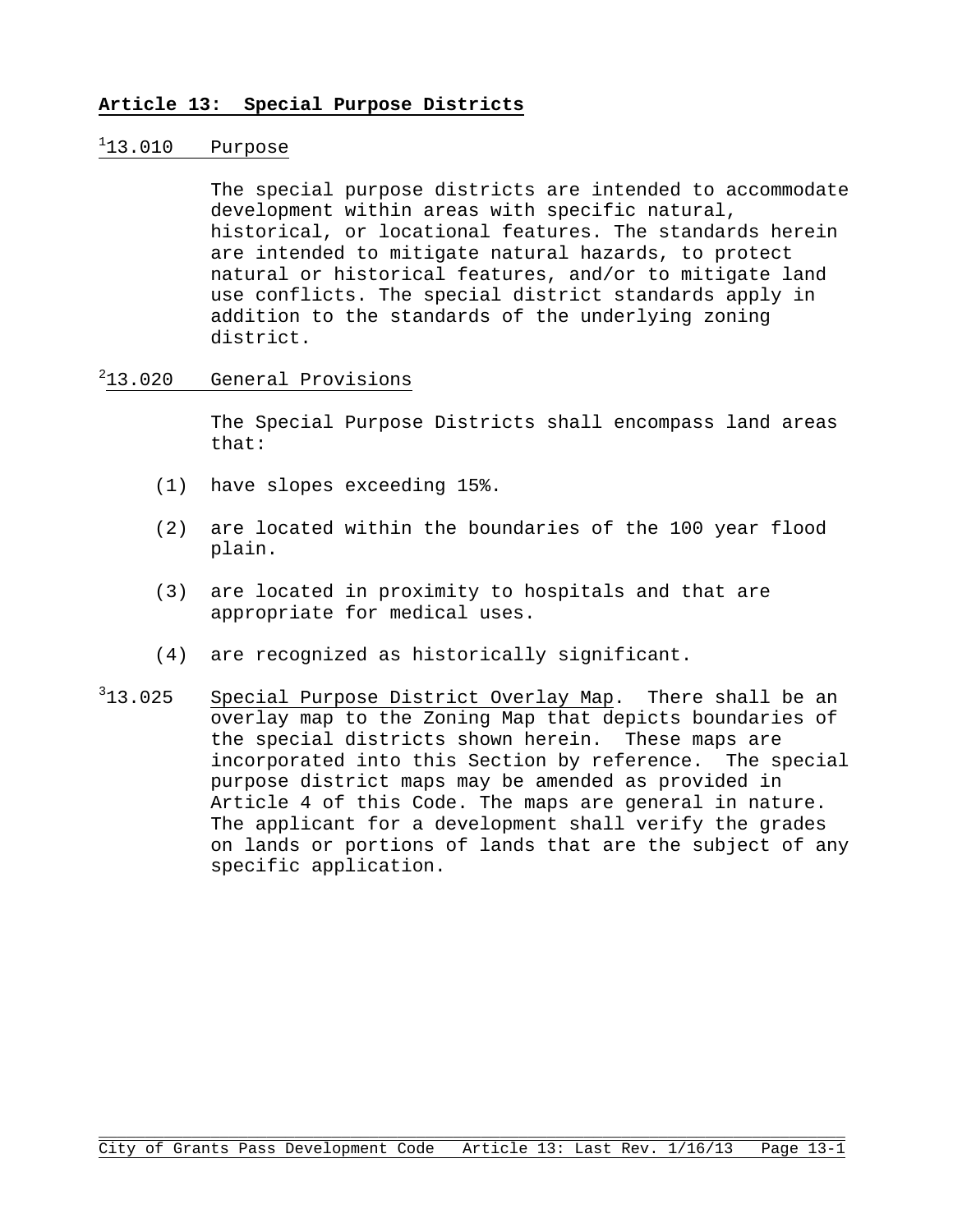#### 13.100 Slope Hazard District

- <sup>4,30</sup>13.110 Purpose. The purpose of the Slope Hazard District is to designate and provide standards within the hillside of Grants Pass to allow for reasonable development while balancing issues such as tree removal and replacement, soil stability, erosion control, storm water runoff, grading, wildland interface areas and general aesthetics. It is recognized the hillsides are sensitive areas that require a distinct set of regulations. The following guidelines are established in order to development in the slope hazard area.
- 13.111 Applicable Areas. A slope hazard area contains slopes of at least fifteen 15% percent and is depicted on the Special Purpose District Map. Slope hazards shall be divided in two classes of slope steepness as follows:
	- (1) Class A, 15% to 25%.
	- (2) Class B, greater than 25%

# 13.120 Submittal Requirements for Development of Partitions, Subdivisions and Planned Unit Developments

The applicant shall meet the submittal requirements of the request (see Section 17.311 for Partition submittal; see Section 17.411 for Subdivision submittal; see Section 18.050 for Planned Unit Development Preliminary Plan submittal) in addition to the submittal requirements below:

13.121 Plans and Reports

 The following plans and reports shall be submitted with the land use application: Reports for Class A Slopes shall be submitted and stamped by an engineer licensed to practice by the State of Oregon. Reports for Class B slopes shall be submitted and stamped by a Geo-Technical Engineer or Certified Engineering Geologist.

 (1)Steep Slope Development Report, a written and illustrated report containing all of the following information:

> (A) Soils Analysis. The analysis shall include data regarding the nature, distribution and properties of existing soils, techniques grading and erosion control procedures, design criteria for corrective measures, and information covering the capacity of the sites to be developed in a manner imposing the minimum variance from the natural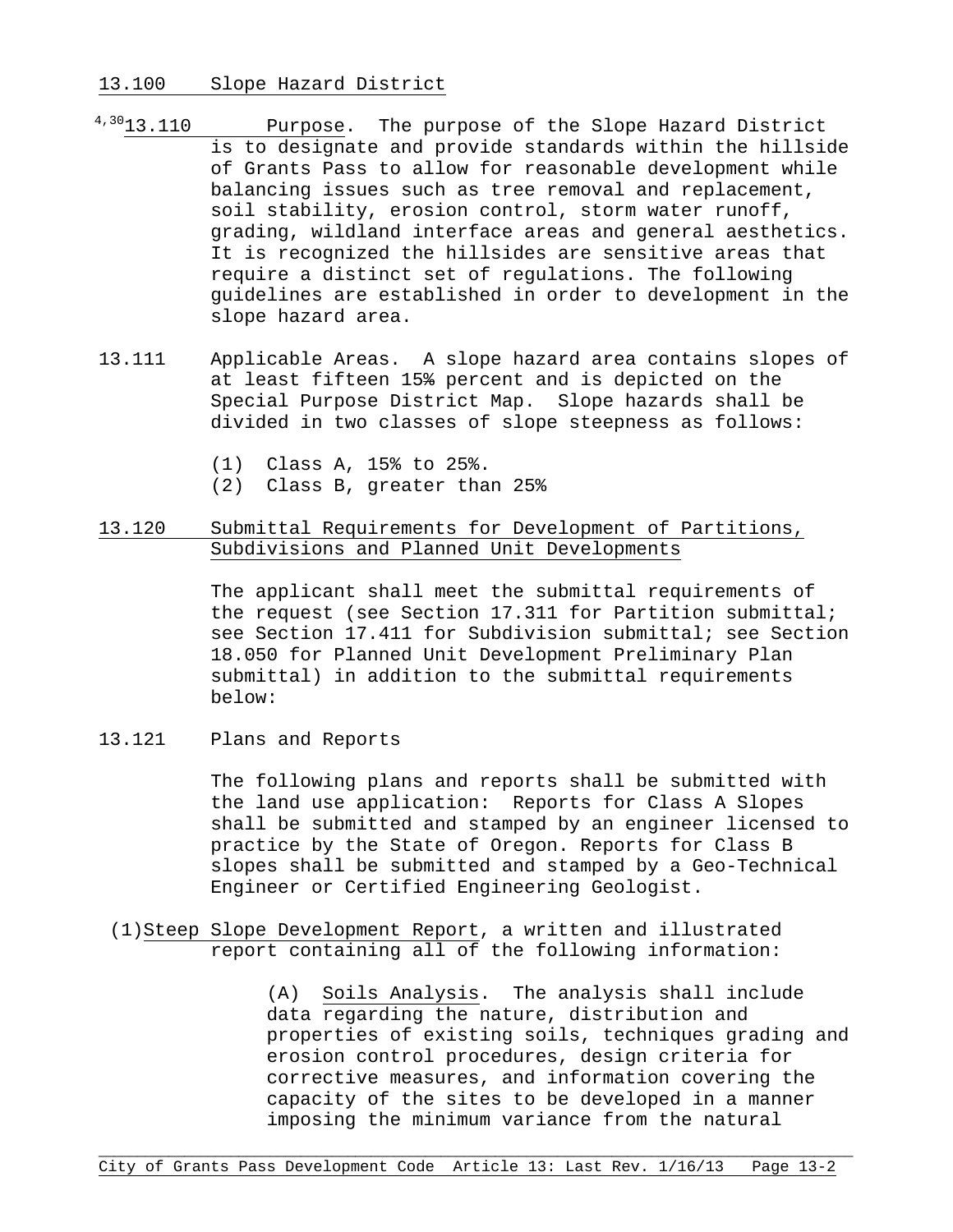condition. Data and recommendations from the Soil Survey of Josephine County, Oregon may be included in the analysis.

 (B) Geology Analysis. The analysis shall include a description of the geology of the site, information regarding the effect of geologic conditions on the proposed development, and how to best develop the sites being reviewed. Data and recommendations from the Soil Survey of Josephine County, Oregon may be included in the analysis.

 (C) Hydrology Analysis. The analysis shall include a description of the hydrology of the site and surrounding area, including movement of soil moisture, groundwater (subsurface), surface flow and the drainage network of the site before and after construction and guidelines on how to properly handle existing and new surface/underground water if the development proceeds.

- (2)Grading and Erosion Control Plans. A plan shall be stamped by an Oregon licensed Engineer or Certified Engineering Geologist and shall include all of the following:
	- (A) existing and proposed contours.
	- (B) details of site and area drainage for proposed lots including elevations of proposed house pads, adjacent lots and streets.
	- (C) direction of surface drainage flow and the approximate grade of drainageways.
	- (D) limiting dimensions, elevations, or finish contours to be achieved by the grading, including per cent grades for all cut and fill slopes, proposed drainageways and related construction.
	- (E) type of erosion control measures to be established prior to grading, during construction and post construction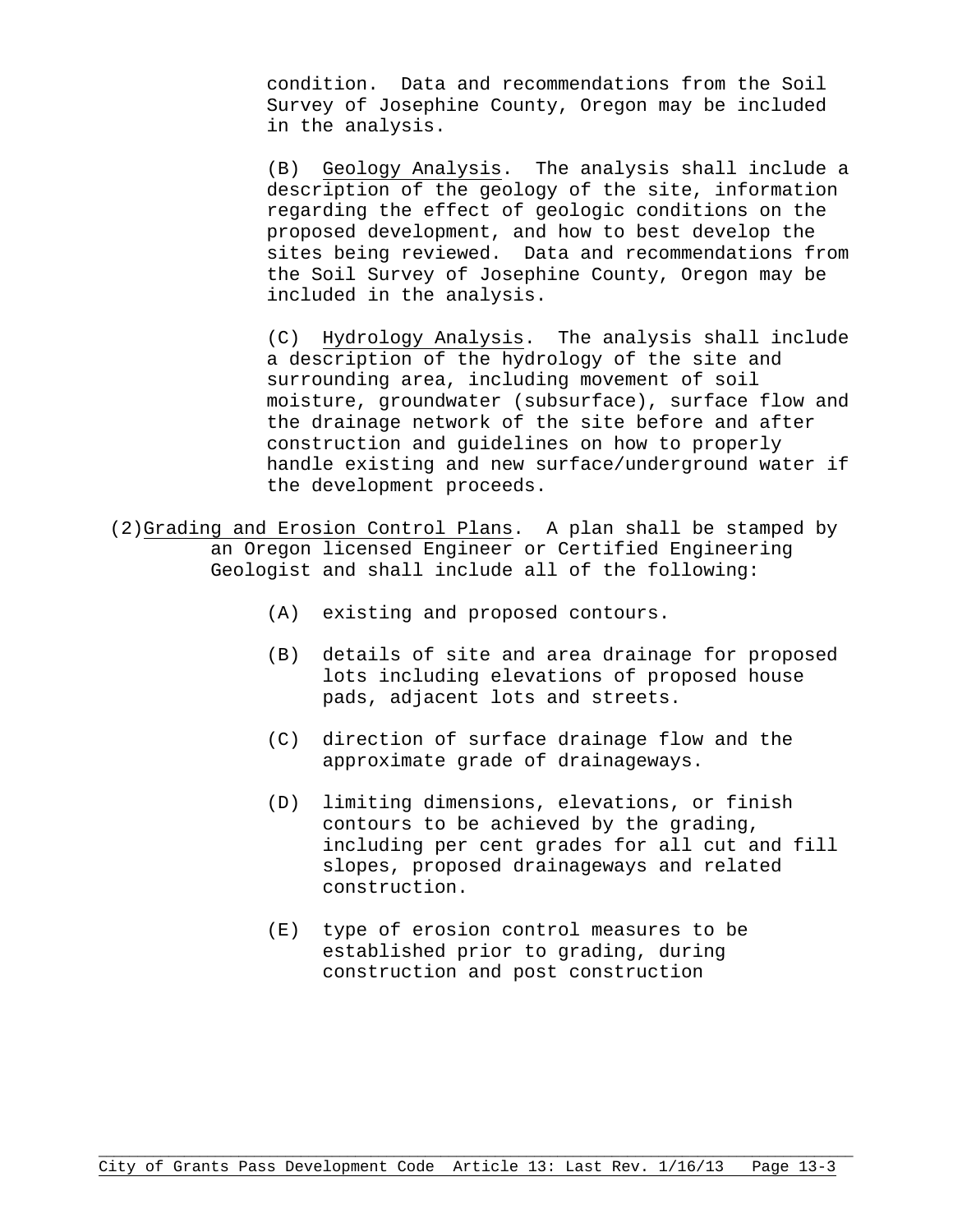- 13.130 Submittal requirements for a Building Permit on an Existing Lot
	- (1) Grading and Erosion Control Plans. The plan stamped by an Oregon licensed Engineer or Certified Engineering Geologist and shall include all of the following:
		- (A) existing and proposed contours
		- (*B)* details of site and area drainage for proposed lots including elevations of proposed house pads, adjacent lots and streets.
		- (C) direction of surface drainage flow and the approximate grade of drainageways.
		- (D) limiting dimensions, elevations, or finish contours to be achieved by the grading, including percent grades for all cut and fill slopes, proposed drainageways and related construction.
		- (E) type of erosion control measures to be established prior to grading, during construction and post construction

# (2) Retention Plan.

- (A) Location of existing trees or groups of trees to be removed or retained.
- (B) If trees are retained, indication of how the tree or group of trees will be protected out to the drip line.
- (C) A tree planting plan identifying general locations of where new trees will be planted. The plan shall include the number, height, caliper, and species of trees to be planted. The plan shall identify the vision clearance area at driveways and street intersections.

# 13.140 General Provisions for construction in the Steep Slope Hazard Area.

 1) Tree Removal. The removal of trees in areas proposed to be impacted by new roadways or other infrastructure shall occur first. Trees located within proposed lots shall be protected during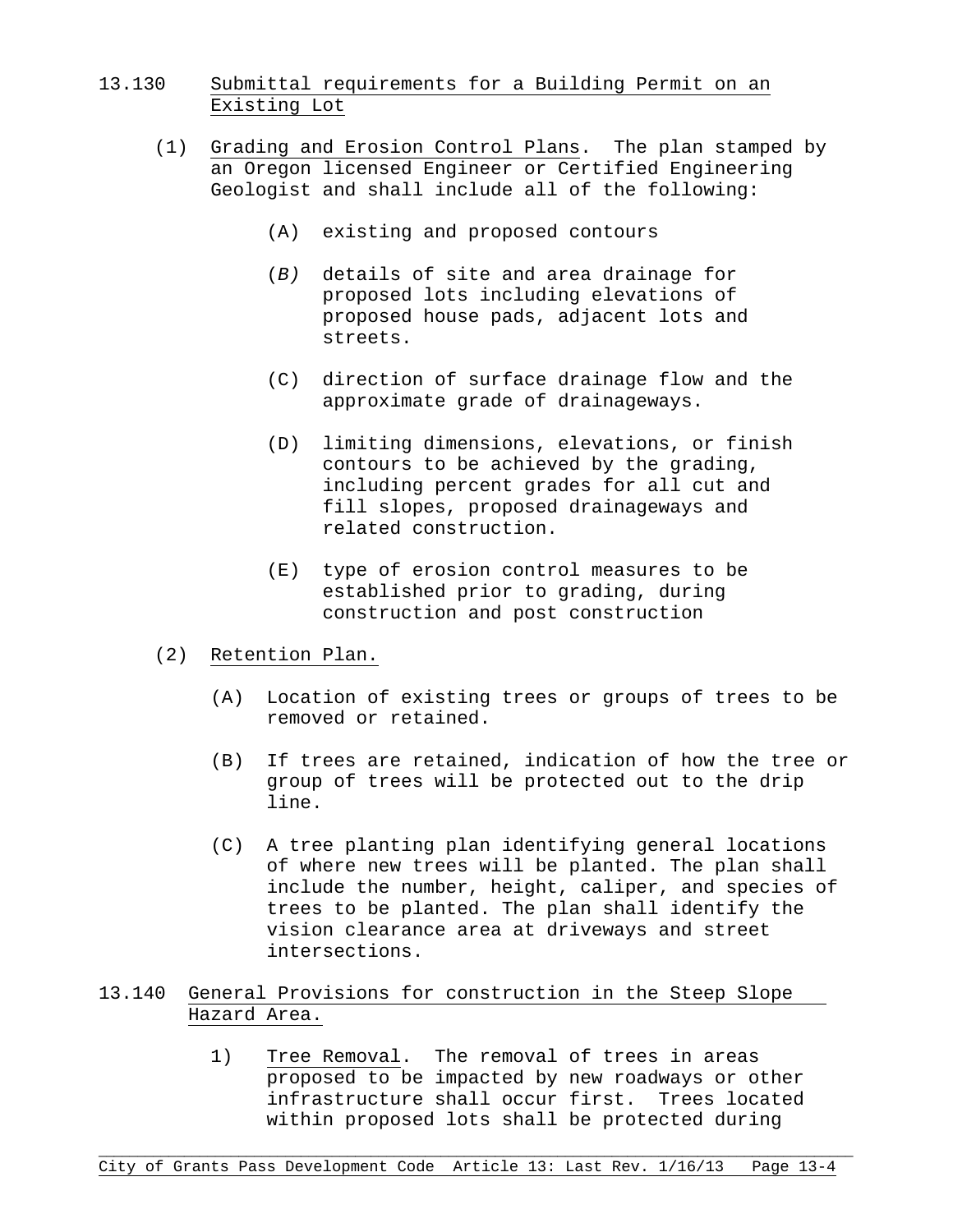construction and remain until the construction of the home to the extent possible.

- 2) Front Yard Setback. The front yard setback for the new home can be reduced to ten (10) feet. Typically, the entrance for the garage/carport shall remain at the required twenty (20) foot setback. However, the minimum setback for a sideloaded garage may be reduced to ten (10) feet.
- 3) Timeframe for Construction.All construction work disturbing the soil or affecting the natural drainage and runoff shall be scheduled to begin not earlier than April 15 and shall terminate not later than October 15. The Director may extend starting and completion dates by no more than thirty (30) days based on the weather conditions prevailing at the time of the extension.
- 4) Retaining Walls. No cuts or fills may include retaining walls greater than 15 feet in height in a single wall from the finish grade or create any unretained slopes which are greater than 100%. No filling may result in a retaining wall within the required setback from a property not included in the development plan greater than 6 feet in height from the finish grade or create any slopes which are greater than 100%. Retaining walls shall also comply with the applicable standards of Article 23 of this Code.
- 5) Erosion Control Measures.

 A) Revegetation and the use of other temporary erosion control measures shall protect the site, surrounding properties, streams and storm drain system from erosion through the winter months. Revegetation and all other temporary erosion control measures shall be fully in place and established by October 15 (13.170(3)) and shall be maintained after storms and at other regular intervals according to the approved plan. The City Engineer may mandate, based on adverse weather conditions, any reseeding installed after September 15 be installed in the form of a mat.

 B) All construction work is planned to minimize the amount of time the soil is exposed and unprotected. All access points shall be protected with gravel or crushed rock.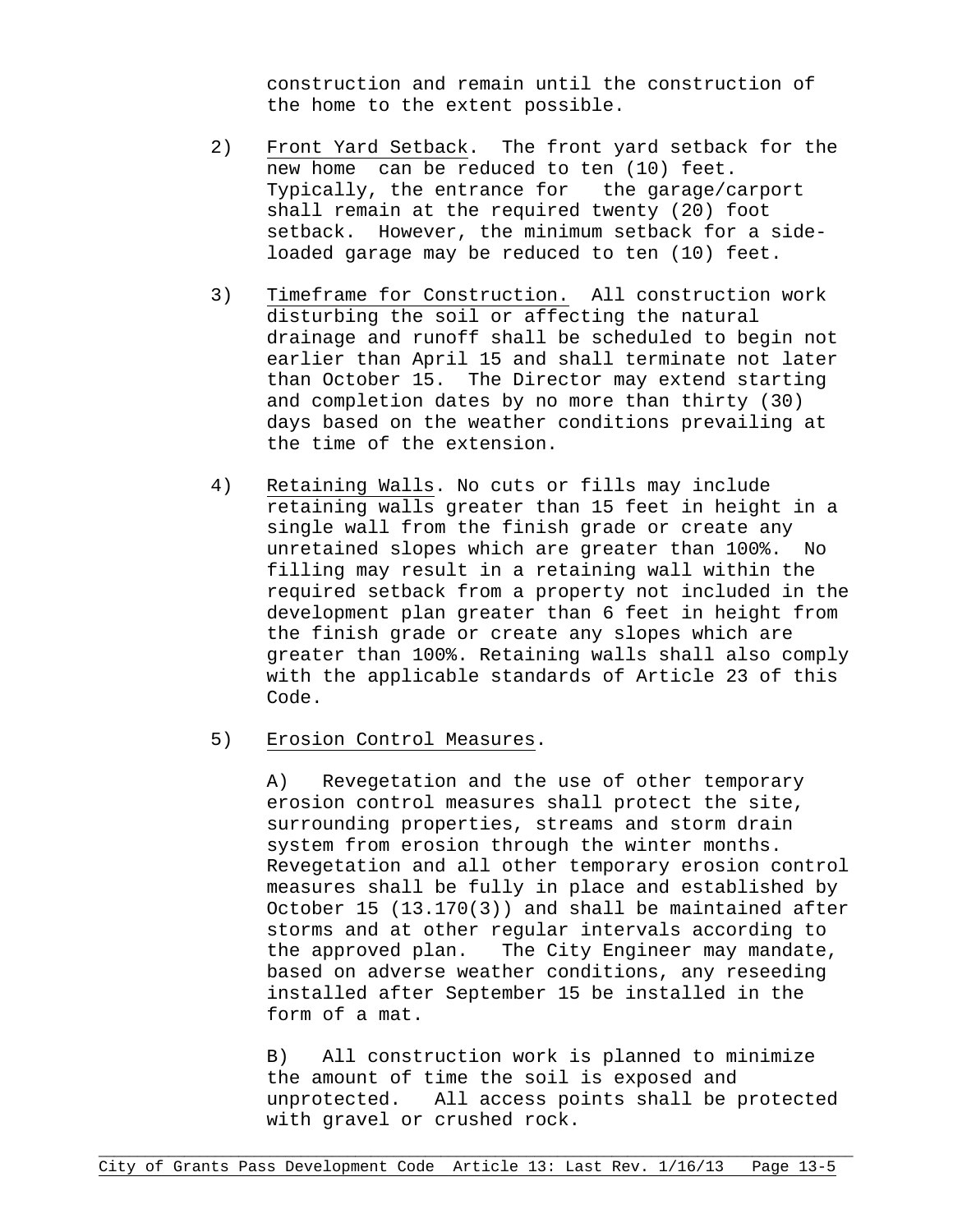# 13.150 Appeals

Appeals to the interpretations of this Article shall be undertaken as provided in Section 10.030 of this Code.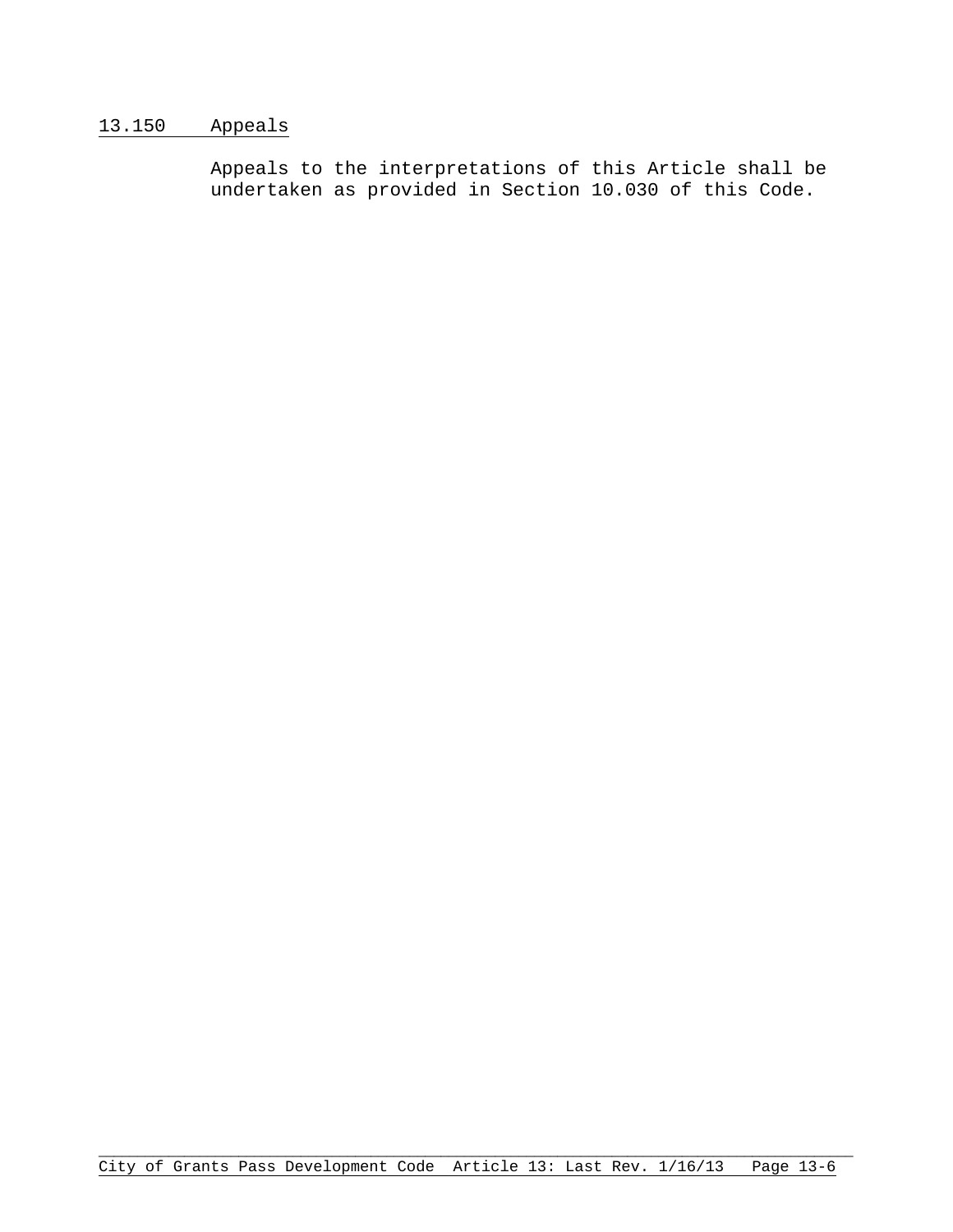# 2713.200 Flood Hazard District

## 13.210 Authorization, Findings of Fact, Purpose, and Objectives

#### 13.211 Authorization.

The State of Oregon has, in the home rule provisions of the Oregon Constitution, Article XI Section 2, and in ORS 221.410, delegated the responsibility to local governmental units to adopt regulations designed to promote the public health, safety, and general welfare of its citizenry.

## 13.212 Findings of Fact.

- (1) The flood hazard areas of the City are subject to periodic inundation which results in loss of life and property, health and safety hazards, disruption of commerce and governmental services, extraordinary public expenditures for flood protection and relief, and impairment of the tax base, all of which adversely affect the public health, safety and general welfare.
- (2) These flood losses are caused by the cumulative effect of obstructions in areas of special flood hazards which increase flood heights and velocities, and when inadequately anchored, damage uses in other areas. Uses that are inadequately flood-proofed, elevated or otherwise protected from flood damage also contribute to the flood loss.
- 13.213 Purpose. It is the purpose of the Flood Hazard District to promote the public health, safety, and general welfare, and to minimize public and private losses due to flood conditions in specific areas by provisions designed:
	- (1) To protect human life and health;
	- (2) To minimize expenditure of public money and costly flood control projects;
	- (3) To minimize the need for rescue and relief efforts associated with flooding and generally undertaken at the expense of the general public;
	- (4) To minimize prolonged business interruptions;
	- (5) To minimize damage to public facilities and utilities such as water and gas mains, electric, telephone and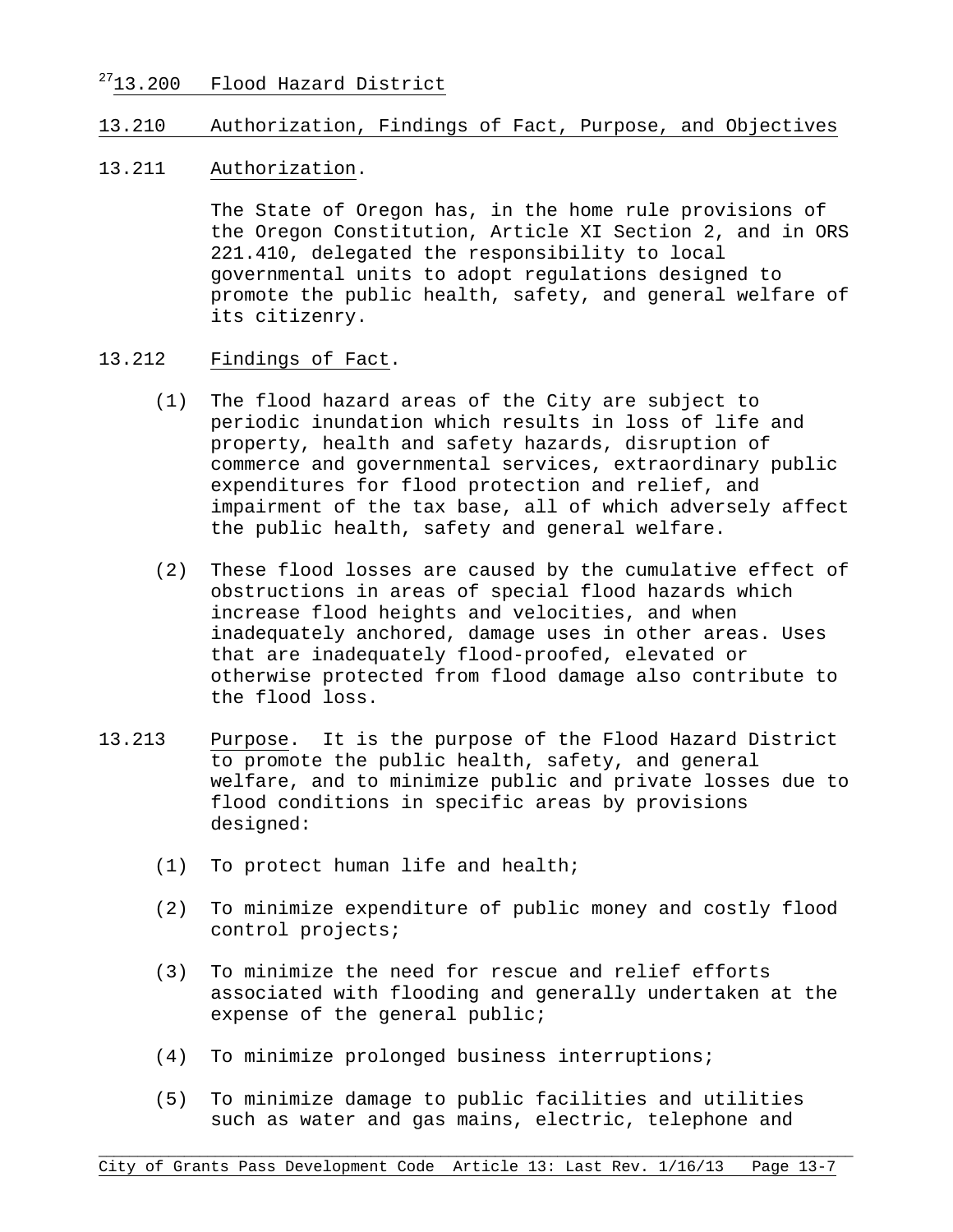sewer lines, streets, and bridges located in areas of special flood hazard;

- (6) To help maintain a stable tax base by providing for the sound use and development of areas of special flood hazard so as to minimize future flood blight areas;
- (7) To ensure that potential buyers are notified that property is in an area of special flood hazard; and
- (8) To ensure that those who occupy the areas of special flood hazard assume responsibility for their actions.

#### 13.214 Methods of Reducing Flood Losses.

In order to accomplish its purposes, this Article includes methods and provisions for:

- (1) Restricting or prohibiting uses which are dangerous to health, safety, and property due to water or erosion hazards, or which result in damaging increases in erosion or in flood heights or velocities;
- (2) Requiring that uses vulnerable to floods, including facilities which serve such uses, be protected against flood damage at the time of initial construction;
- (3) Controlling the alteration of natural floodplains, stream channels, and natural protective barriers, which help accommodate or channel floodwaters;
- (4) Controlling filling, grading, dredging, and other development which may increase flood damage;
- (5) Preventing or regulating the construction of flood barriers which will unnaturally divert floodwaters or which may increase flood hazards in other areas; and
- (6) Coordinating and supplementing the provisions of the state building cod with local land use and development ordinances.

#### 13.220 Definitions

13.221 Interpretation of Terms. Unless specifically defined below, words or phrases used in this article shall be interpreted so as to give them the meaning they have in common usage and to give this article its most reasonable application. In the event of a conflict between the definitions in this Article and Article 30 of this Code,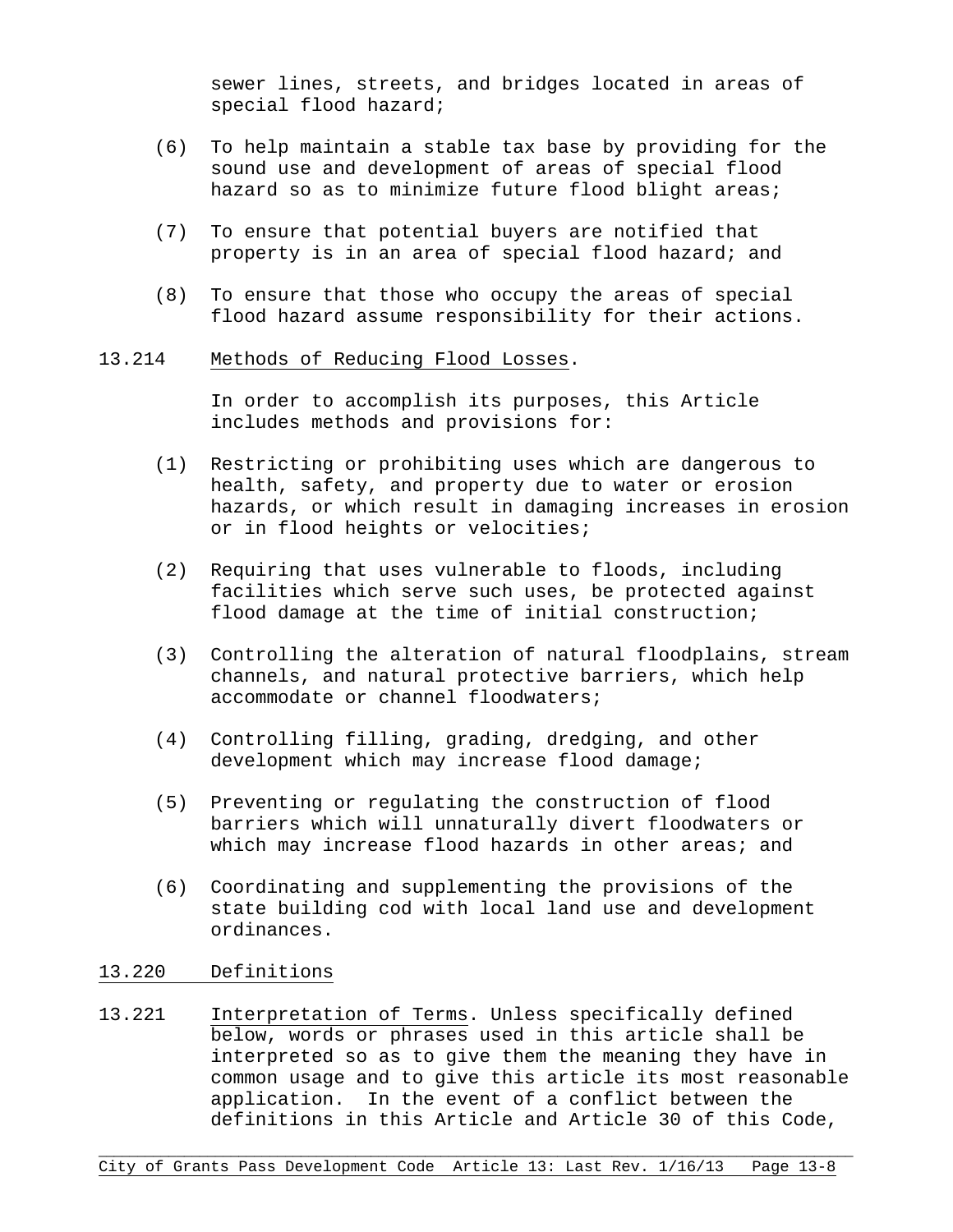the definitions in this Article shall apply to the provisions of this Article.

# 13.222 Definitions

- (1) Appeal. "Appeal" means a request for a review of any provision of this Article or a request for a variance.
- (2) Area of Shallow Flooding. "Area of shallow flooding" means a designated AO or AH zone on the Flood Insurance Rate Map (FIRM). The base flood depths range from one to three feet; a clearly defined channel does not exist; the path of flooding is unpredictable and indeterminate; and velocity flow may be evident. AO is characterized as sheet flow and AH indicates ponding.
- (3) Area of Special Flood Hazard. "Area of special flood hazard" or "special flood hazard area" (SFHA) means the land in the floodplain within a community subject to a one percent or greater chance of flooding in a given year. Designation on maps always includes the letters A or V.
- (4) Base Flood. "Base flood" means the flood having a one percent chance of being equaled or exceeded in any given year. Also referred to as the "100-year flood." Designation on maps always includes the letters A or V.
- (5) Basement. "Basement" means any area of the building having its floor subgrade (below ground level) on all sides.
- (6) Below-Grade Crawl Space. "Below-grade crawl space" means an enclosed area below the base flood elevation in which the interior grade of the crawlspace is lower than the adjacent exterior grade. (An at-grade crawl-space is one in which they interior grade is at or above the elevation of the exterior grade). For below-grade crawlspaces, these regulations specify that the interior grade is not more than two feet below the lowest adjacent exterior grade, and the height, measured from the interior grade of the crawlspace to the top of the crawlspace foundation, does not exceed 4 feet at any point.
- (7) Critical Facility. "Critical facility" means a facility for which even a slight chance of flooding might be too great. Critical facilities include, but are not limited to schools, nursing homes, hospitals, police, fire, and emergency response installations, installations which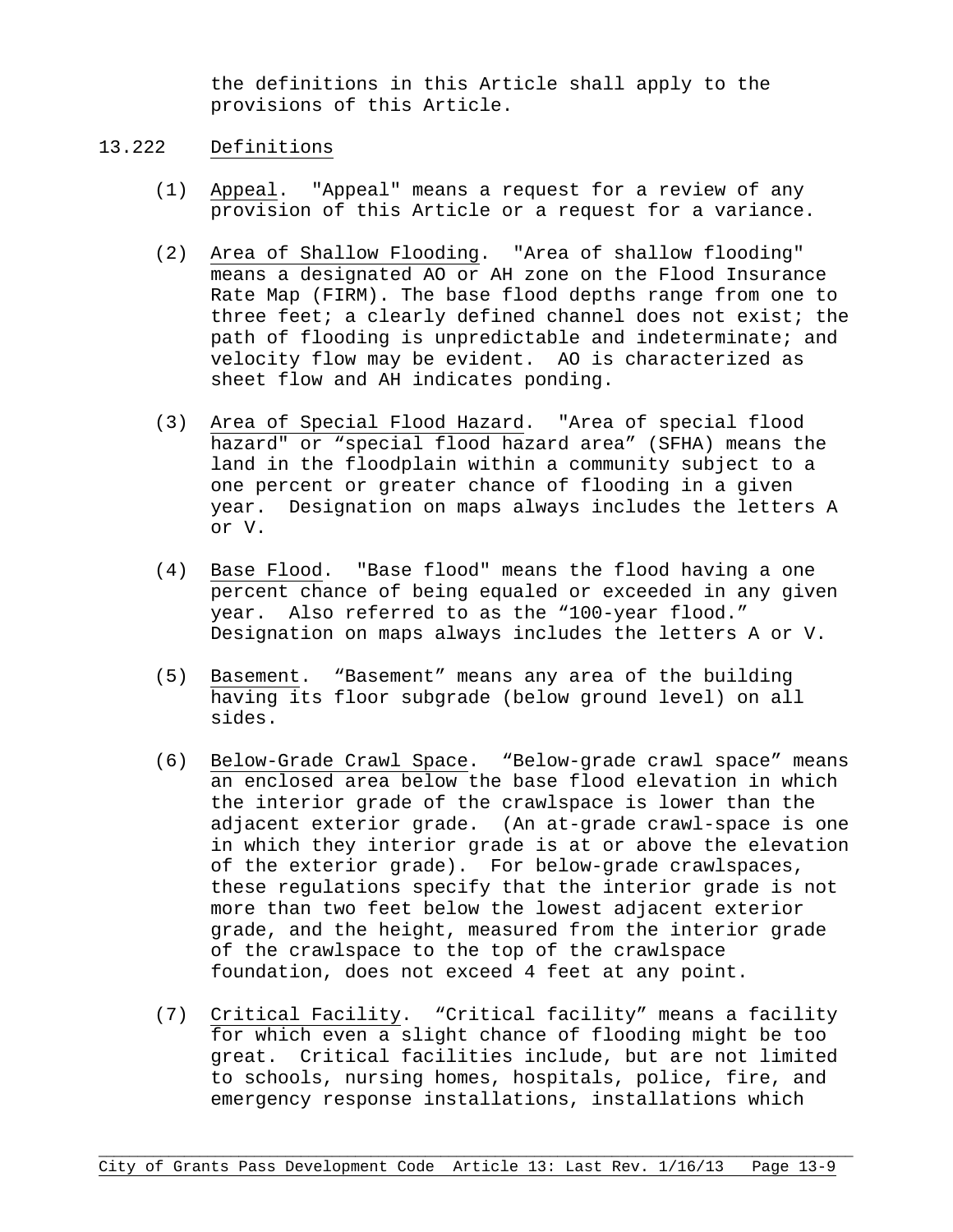produce, use or store hazardous materials or hazardous waste.

- (8) Development. "Development" means any manmade change to improved or unimproved real estate, including but not limited to buildings or other structures, mining, dredging, filling, grading, paving, excavation or drilling operations located within the area of special flood hazard.
- (9) Elevated Building. "Elevated building" means for insurance purposes, a non-basement building which has its lowest elevated floor raised above ground level by foundations walls, shear walls, post, piers, pilings, or columns.
- (10) Essential Facility. "Essential facility" has the meaning as defined in the State Building Code.
- (11) Existing Manufactured Home Park or Manufactured Home Subdivision. "Existing manufactured home park or manufactured home subdivision" means a manufactured home park or manufactured home subdivision for which the construction of facilities for servicing the lots (in a subdivision) or spaces (in a park) on which the manufactured homes are to be affixed (including, at a minimum, the installation of utilities, the construction of streets, and either final site grading or the pouring of concrete pads) is completed before the effective date of the adopted floodplain management regulations.
- (12) Expansion to an Existing Manufactured Home Park or Manufactured Home Subdivision. "Expansion to an existing manufactured home park or manufactured home subdivision" means the preparation of additional sites by the construction of facilities for servicing the lots or spaces on which the manufactured homes are to be affixed (including the installation of utilities, the construction of streets, and either final site grading or the pouring of concrete pads).
- (13) Flood or Flooding. "Flood" or "flooding" means a general and temporary condition of partial or complete inundation of normally dry land areas from:
	- (a) The overflow of inland or tidal waters; and/or
	- (b) The unusual and rapid accumulation of runoff of surface waters from any source.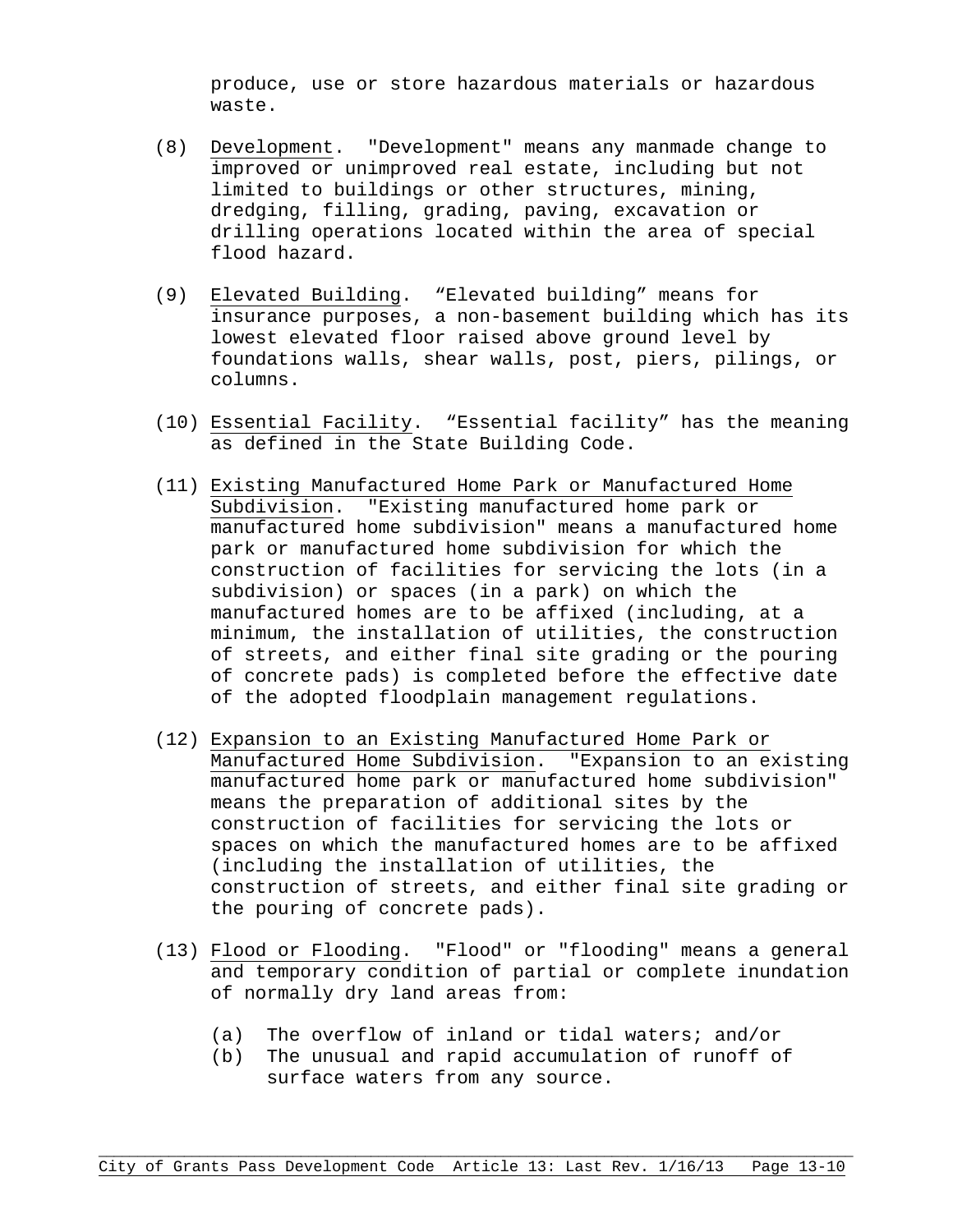- (14) Flood Insurance Rate Map (FIRM). "Flood Insurance Rate Map (FIRM)" means the official map on which the Federal Insurance Administration has delineated both the areas of special flood hazards and the risk premium zones applicable to the community.
- (15) Flood Insurance Study. "Flood Insurance Study" means the official report provided by the Federal Insurance Administration that includes flood profiles, the Flood Boundary-Floodway Map, and the water surface elevation of the base flood.
- (16) Floodway. "Floodway" means the channel of a river or other watercourse and the adjacent land areas that must be reserved in order to discharge the base flood without cumulatively increasing the water surface elevation more than one foot.
- (17) Lowest Floor. "Lowest floor" means the lowest floor of the lowest enclosed areas (including basement). An unfinished or flood-resistant enclosure, usable solely for parking of vehicles, building access or storage, in an area other than a basement area, is not considered the building's lowest floor, provided that such enclosure is not built so as to render the structure in violation of the applicable non-elevation design requirements of this ordinance (provisions for fully enclosed areas below the lowest floor in Section 13.261(2) and for crawlspaces in Section 13.265).
- (18) Manufactured Home. "Manufactured home" means a structure, transportable in one or more sections, which is built on a permanent chassis and is designed for use with or without a permanent foundation when attached to the required utilities. The term "manufactured home" does not include a "recreational vehicle."
- (19) Manufactured Home Park or Manufactured Home Subdivision. "Manufactured Home Park or Manufactured Home Subdivision" means a parcel (or contiguous parcels) of land divided into two or more manufactured home lots or spaces for rent or sale.
- (20) New Construction. "New construction" means structures for which the "start of construction" commenced on or after the effective date of adopted floodplain management regulations.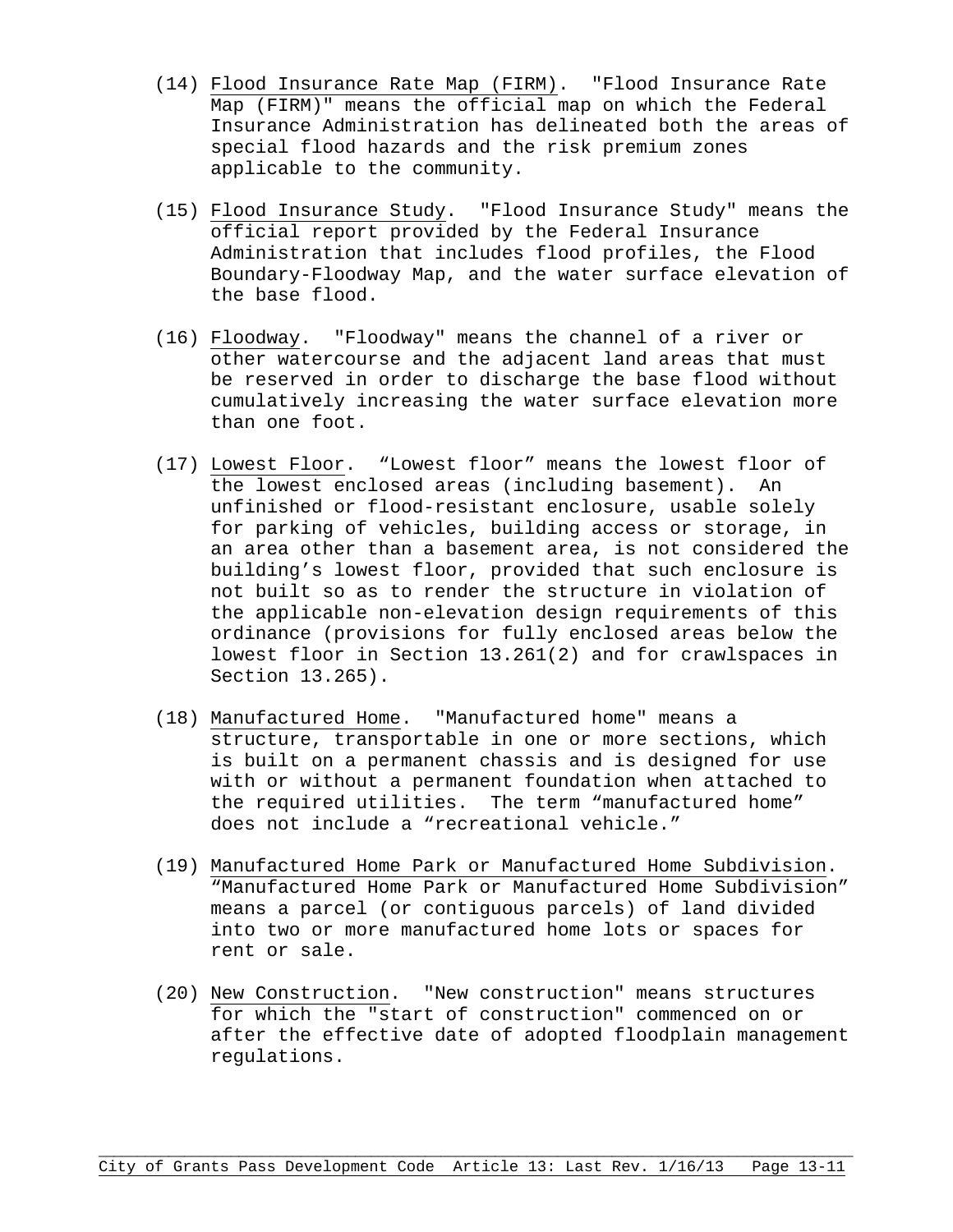#### (21) New Manufactured Home Park or Manufactured Home

- Subdivision. "New manufactured home park or manufactured home subdivision" means a manufactured home park or subdivision for which the construction of facilities for servicing the lots or spaces on which the manufactured homes are to be affixed (including at a minimum, the installation of utilities, the construction of streets, and either final site grading or the pouring of concrete pads) is completed on or after the effective date of adopted floodplain management regulations.
- (22) Recreational Vehicle. "Recreational vehicle" means a vehicle which is:
	- (a) Built on a single chassis;
	- (b) 400 square feet or less when measured at the largest horizontal projection;
	- (c) Designed to be self-propelled or permanently towable by a light duty truck; and
	- (d) Designed primarily not for use as a permanent dwelling but as temporary living quarters for recreational, camping, travel, or seasonal use.
- (23) Start of Construction. "Start of construction" includes substantial improvement and means the date the building permit was issued, provided the actual start of construction, repair, reconstruction, placement, or other improvement was within 180 days of the permit date.

The actual start means either the first placement of permanent construction of a structure on a sit, such as the pouring of slab or footings, the installation of piles, the construction of columns, or any work beyond the stage of excavation; or the placement of a manufactured home on a foundation.

Permanent construction does not include land preparation, such as clearing grading and filling; nor does it include the installation of streets and/or walkways; nor does it include excavation for a basement, footings, piers, or foundations or the erection of temporary forms,; nor does it include the installation on the property of accessory buildings, such as garages or sheds not occupied as dwelling units or not part of the main structure.

For a substantial improvement, the actual start of construction means the first alteration of any wall, ceiling, floor, or other structural part of a building, whether or not that alteration affects the external dimensions of the building.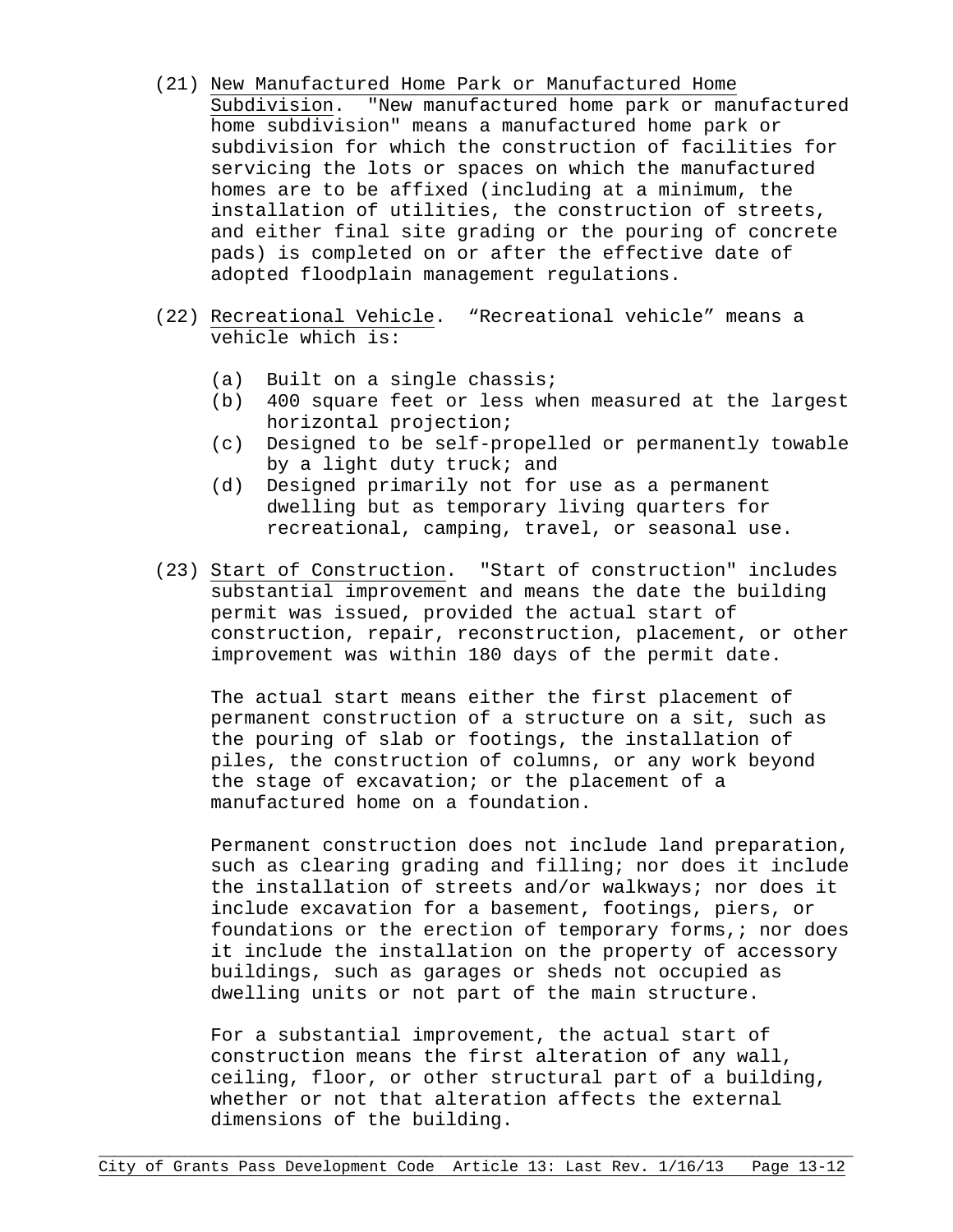- (24) State Building Code. "State Building Code" means the combined specialty codes.
- (25) Structure. "Structure" means a walled and roofed building including a gas or liquid storage tank that is principally above ground.
- (26) Substantial Damage. "Substantial damage" means damage of any origin sustained by a structure whereby the cost of restoring the structure to its before damaged condition would equal or exceed 50 percent of the market value of the structure before the damage occurred.
- (27) Substantial Improvement. "Substantial improvement" means any repair, reconstruction, or improvement of a structure, the cost of which equals or exceeds 50 percent of the market value of the structure either:
	- (a) Before the improvement or repair is started; or
	- (b) If the structure has been damaged and is being restored, before the damage occurred.

For the purposes of this definition, "substantial improvement" is considered to occur when the first alteration of any wall, ceiling, floor, or other structural part of the building commences, whether or not that alteration affects the external dimensions of the structure.

The term does not, however, include either:

- (a) Any project for improvement of a structure to correct existing violations of state or local health, sanitary, or safety code specifications which have been identified by the local code enforcement official and which are the minimum necessary to assure safe living conditions; or
- (b) Any alteration of a structure listed on the National Register of Historic Places or a State Inventory of Historic Places.
- (28) Variance. "Variance" means a grant of relief from the requirements of this Article which permits construction in a manner that would otherwise be prohibited by this Article.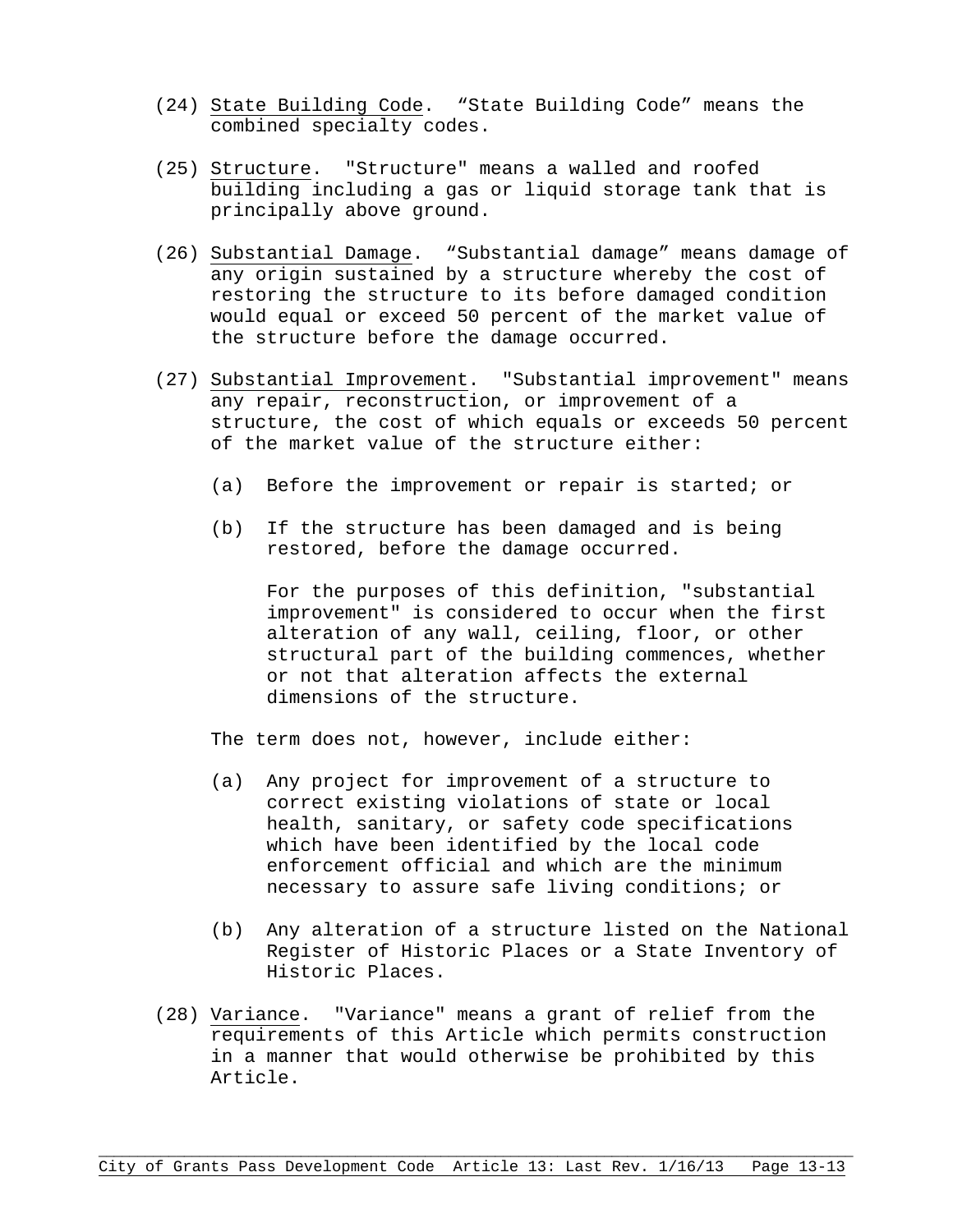- (29) Water Dependent. "Water dependent" means a structure for commerce or industry which cannot exist in any other location and is dependent on the water by reason of the intrinsic nature of its operations.
- 13.230 General Provisions
- 13.231 Lands to Which This Article Applies. The provisions of this article shall apply to all areas of special flood hazards within the jurisdiction of the City of Grants Pass, including any areas managed under Intergovernmental Agreement in accordance with the authority provided in Oregon Revised Statute Chapter 190.
- 13.232 Basis for Establishing the Areas of Special Flood Hazard. The areas of special flood hazard identified by the Flood Insurance Administration in a scientific and engineering report entitled "Flood Insurance Study, Josephine County and Incorporated Areas," dated December 3, 2009, with accompanying Flood Insurance Maps, and any revision, are hereby adopted by reference and declared to be part of this Code. The best available information for flood hazard area identification as outlined in Section 13.245(2) shall be the basis for regulation until a new FIRM is issued which incorporates the data utilized under Section 13.245(2).

The areas of special flood hazard shall be depicted on the Special Purpose District overlay maps of this Code. The Flood Insurance Study and Flood Maps are on file at the Department of Community Development, and are available for public review.

13.233 Compliance. No structure or land shall hereafter be constructed, located, extended, converted or altered without full compliance with the terms of this Article and other applicable regulations, including all applicable requirements of the State Building Code, and all FEMA requirements, including requirements of the FEMA/FIA Technical Bulletins.

> Failure to comply with any of the requirements of this Article, including violations of conditions and safeguards established in connection with the conditions, shall constitute a violation. Penalties for violations and noncompliance, and remedies to correct violations and noncompliance, are governed by the provisions of Article 1 of this Code and any and all other provisions of this Code, the Municipal Code, and laws of the City of Grants Pass.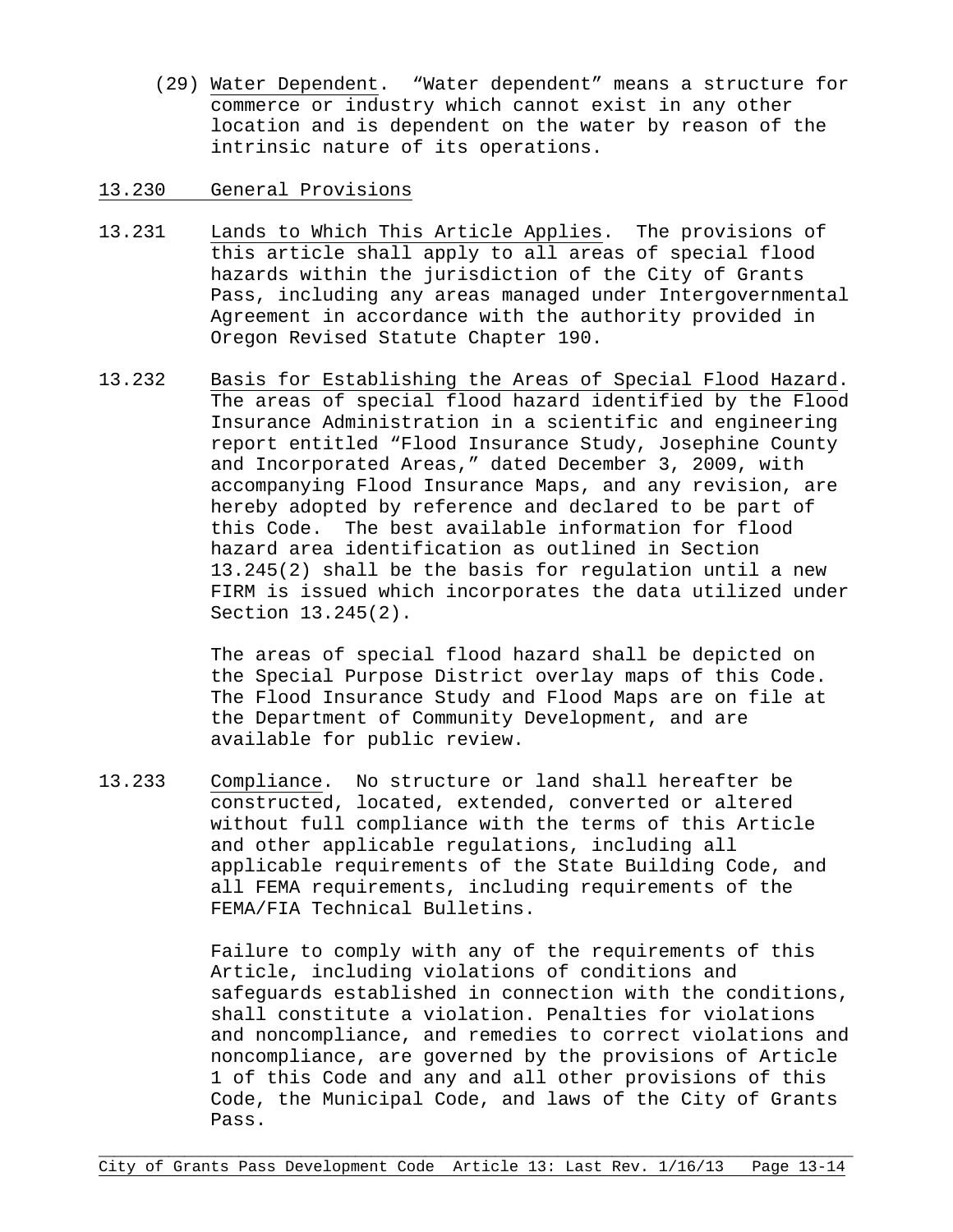- 13.234 Abrogation and Greater Restrictions. This Article is not intended to repeal, abrogate, or impair any existing easements, covenants, or deed restrictions. However, where this Article and another ordinance, state building code, easement, covenant, or deed restriction conflict or overlap, whichever imposes the more stringent restrictions shall prevail.
- 13.235 Interpretation. In the interpretation and application of this Article, all provisions shall be:
	- (1) Considered as minimum requirements;
	- (2) Liberally construed in favor of the governing body; and
	- (3) Deemed to neither limit nor repeal any other powers granted under state statutes and rules including the state building code.
- 13.236 Warning and Disclaimer of Liability. The degree of flood protection required by this article is considered reasonable for regulatory purposes and is based on scientific and engineering considerations. Larger floods can and will occur on rare occasions. Flood heights may be increased by man-made or natural causes. This article does not imply that land outside the areas of special flood hazards or uses permitted within such areas will be free from flooding or flood damages. This article shall not create liability on the part of the City of Grants Pass, any officer or employee thereof, or the Federal Insurance Administration, for any flood damages that result from reliance on this ordinance or any administrative decision lawfully made hereunder.
- 13.240 Administration.
- 13.241 Development Permit Required. A Development Permit shall be obtained before construction or development begins within any area of special flood hazard established in Section 13.232. The permit shall be for all structures including manufactured homes, as set forth in the Definitions section of this Article, and for all development including fill and other activities, also as set forth in the Definitions section of this Article.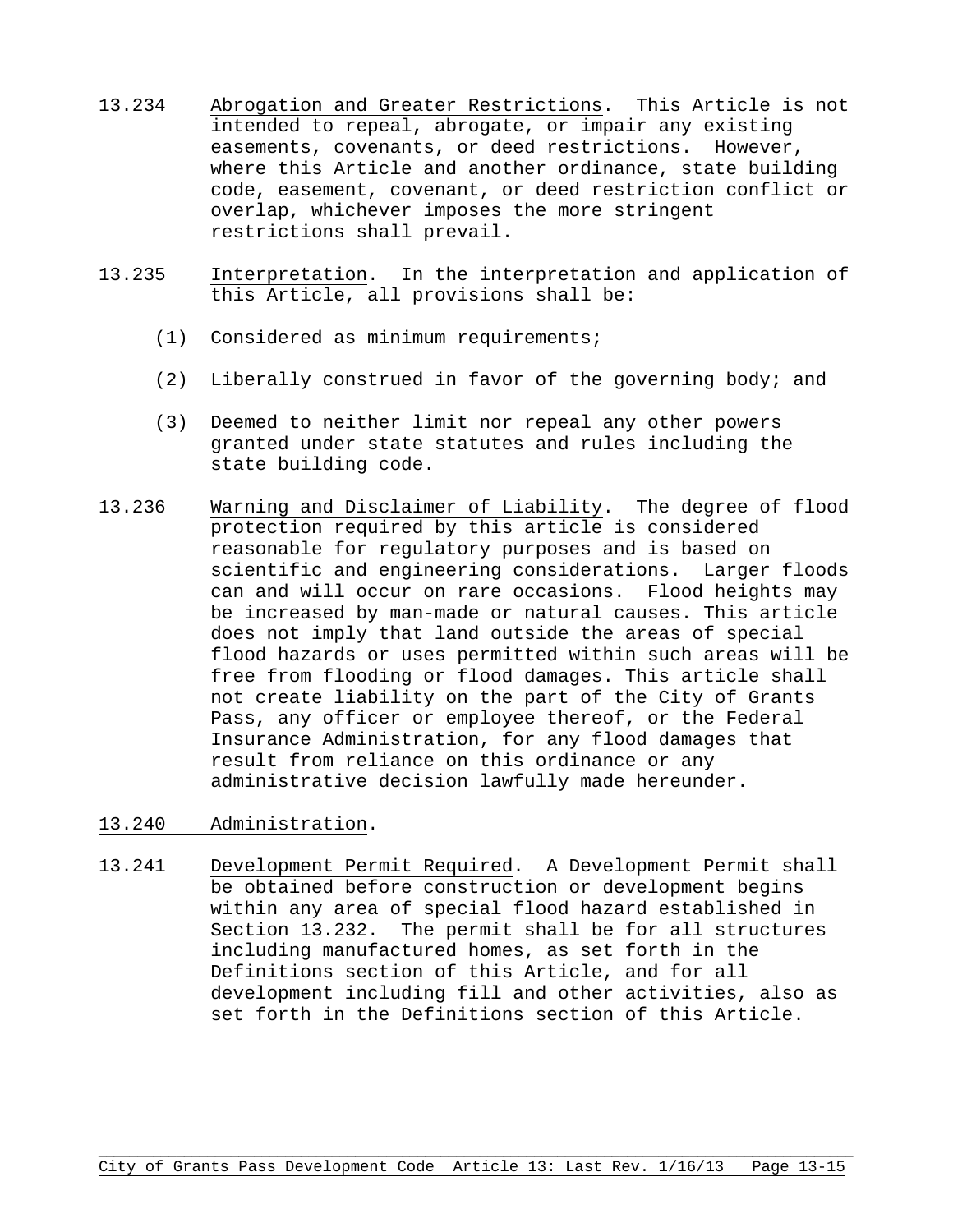# 13.242 Application and Submittal Requirements for Development Permit.

Application for a development permit shall be made on forms furnished by the Community Development Department and shall include the following. Actions which require a land use approval prior to a development permit shall include the required information as part of the land use application.

- (1) Plan drawn to scale showing the nature, location, dimensions and elevations of the area in question;
- (2) Existing and proposed structures, manufactured housing pads, fill, storage of materials, drainage facilities, and the location of the foregoing items;
- (3) Elevation in relation to mean sea level, of the lowest floor (including basement) of all structures;
- (4) Elevation in relation to mean sea level of floodproofing in any structure;
- (5) Certification by a registered professional engineer or architect that the floodproofing methods for any nonresidential structure meet the floodproofing criteria in Section 13.262;
- (6) Description of the extent to which any watercourse will be altered or relocated as a result of the proposed development;
- (7) Existing and proposed roadways;
- (8) Area, location and finish elevations of all fill walls and rip-rap;
- (9) Location and elevation of stored materials;
- (10) Location and elevation of drainage facilities;
- (11) Location and elevation of utilities; and
- (12) Other plan requirements of this Code as applicable;
- 13.243 Elevation Certification. All required elevations shall be tied into known bench marks shown on the Flood Insurance Rate Map by a registered professional surveyor. Said surveyor shall attest to the procedure, bench marks used and accuracy of the required elevation over his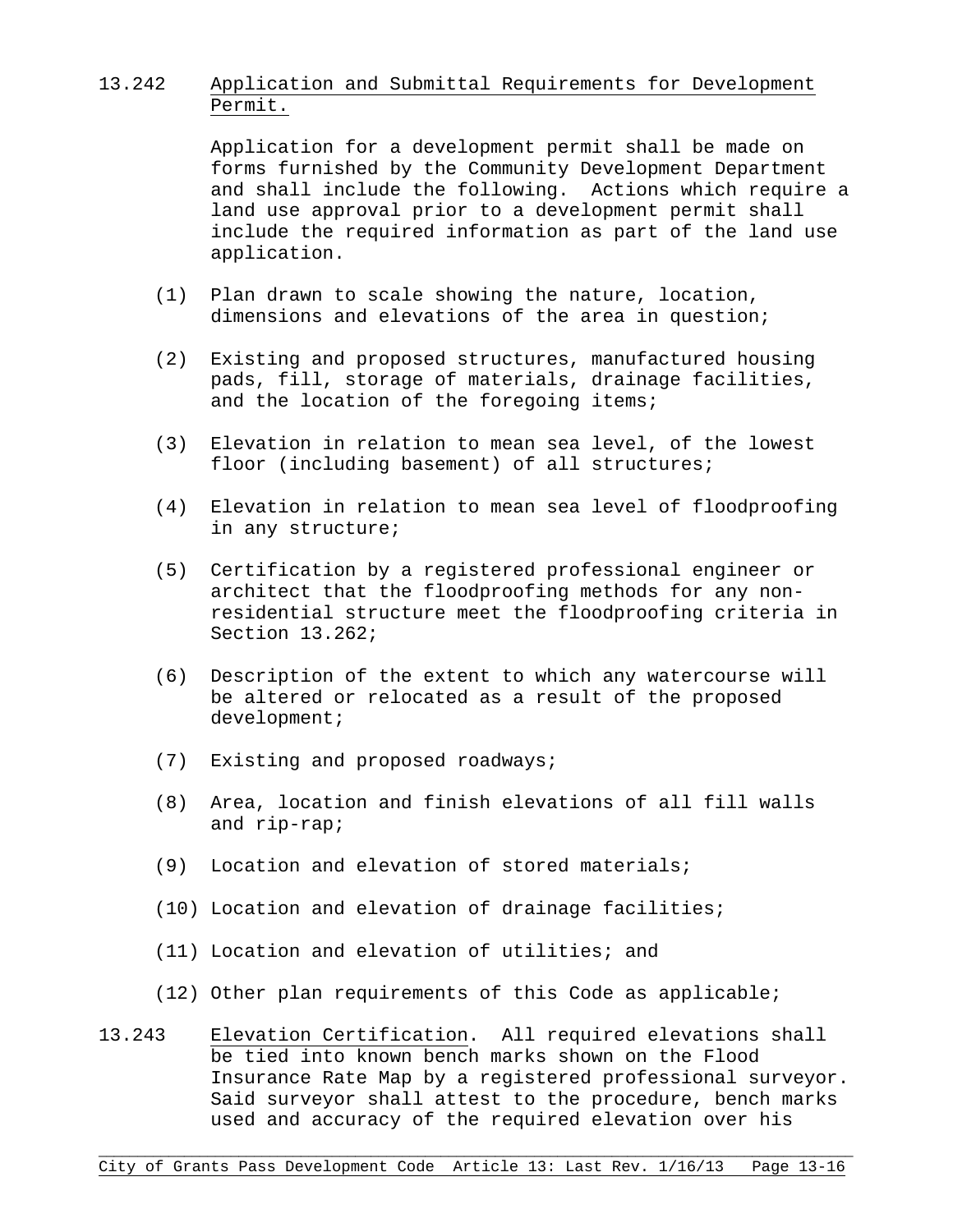signature and seal upon the required plan displaying the elevation information.

- 13.244 Designation of Local Administrator. The Community Development Director is hereby appointed to administer and implement this Article by granting or denying development permit applications in accordance with its provisions.
- 13.245 Duties and Responsibilities of Director. The duties of the Director shall include, but not be limited to, the following:
	- (1) Permit Review.
		- (a) Review all development permits to determine that the permit requirements and conditions of this article have been satisfied.
		- (b) Review all development permits to determine that all necessary permits have been obtained from those Federal, State or local governmental agencies from which prior approval is required.
		- (c) Review all development permits to determine if the proposed development is located in the floodway. If located in the floodway, assure that the encroachment provisions of Section 13.270 are met.
	- (2) Use of Other Base Flood Data (in A and V Zones). When base flood elevation data has not been provided as required by this article, the applicant shall obtain and the Director shall review and reasonably utilize any base flood elevation and floodway data available from a Federal, State or other source, in order to administer this article.
	- (3) Information to be Obtained and Maintained by the Director.
		- (a) Where base flood elevation data is provided through the Flood Insurance Study, Flood Insurance Rate Maps, or as required in Section (2) above: Obtain and record the actual elevation (in relation to mean sea level) of the lowest floor (including basements and below-grade crawlspaces) of all new or substantially improved structures, and whether or not the structure contains a basement.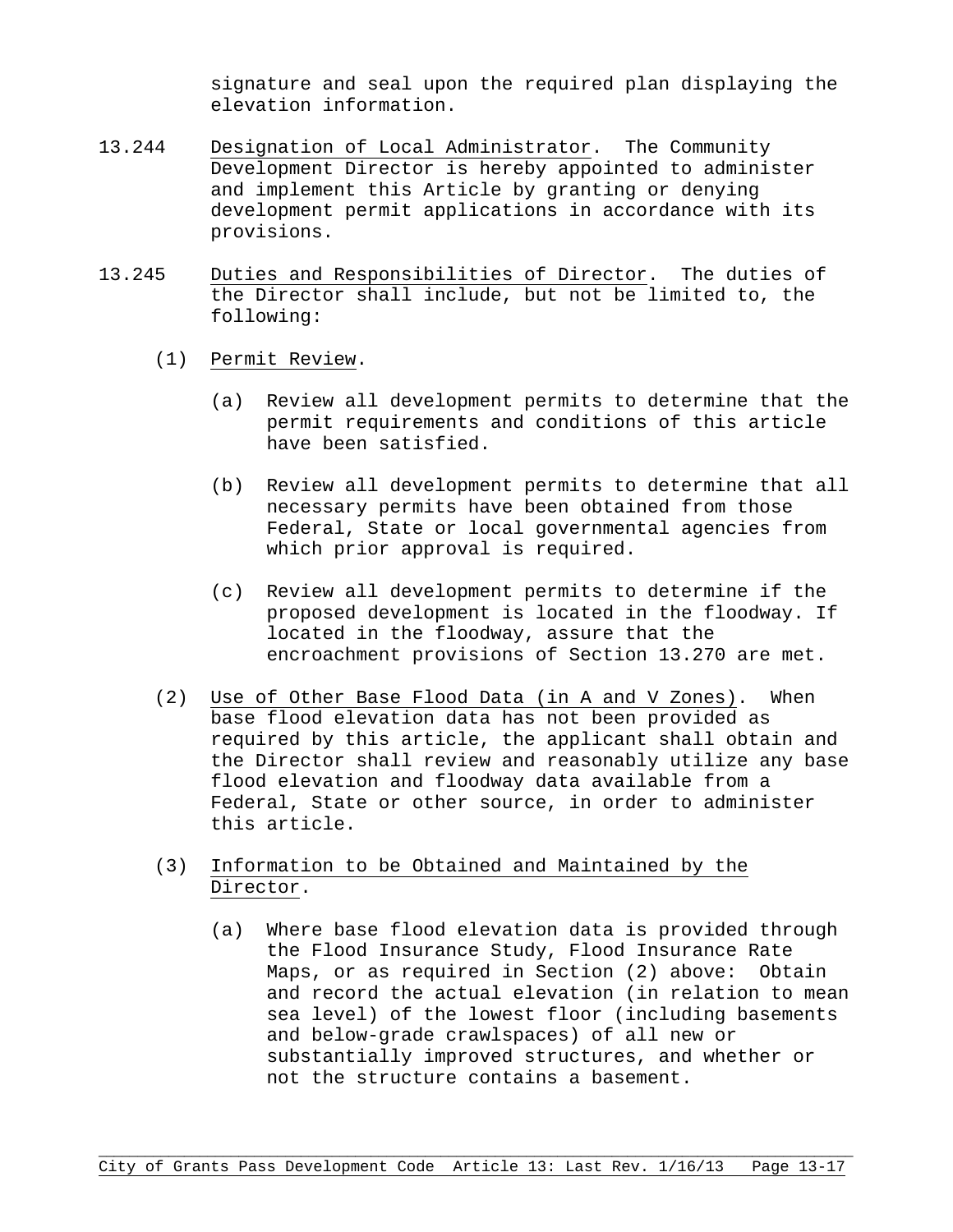- (b) For all new or substantially improved floodproofed structures where base flood elevation data is provided through the Flood Insurance Study, FIRM, or as required in Section (2) above:
	- (i) Verify and record the actual elevation (in relation to mean sea level); and
	- (ii) Maintain the floodproofing certifications required in Section 13.242(5).
- (c) Maintain the records of all appeal actions and variances, and report any appeal actions or variances to the Federal Insurance Administration upon request.
- (d) Maintain for public inspection all records pertaining to the provisions of this ordinance.

# (4) Alteration of Watercourses.

- (a) Notify adjacent communities, the Oregon Department of Land Conservation and Development (the State's NFIP Coordinating Agency), the Oregon Water Resources Department, and any other appropriate state and federal agencies, prior to any alteration or relocation of a watercourse, and submit evidence of such notification to the Federal Insurance Administration.
- (b) Require that maintenance is provided within the altered or relocated portion of said watercourse so that the flood carrying capacity is not diminished.
- (5) Interpretation of FIRM Boundaries. Make interpretations and determinations where needed, as to exact location of the boundaries of the areas of special flood hazards (for example, where there appears to be a conflict between a mapped boundary and actual field conditions). If the location of a boundary is contested, the person contesting the location of the boundary shall be given a reasonable opportunity to appeal the interpretation or determination as provided in this article. Such appeals shall be reviewed consistent with the standards of this code and Section 60.6 of the Rules and Regulations of the National Flood Insurance Program (44 CFR 59-76).
- (6) Location of FIRM Boundaries and Elevations.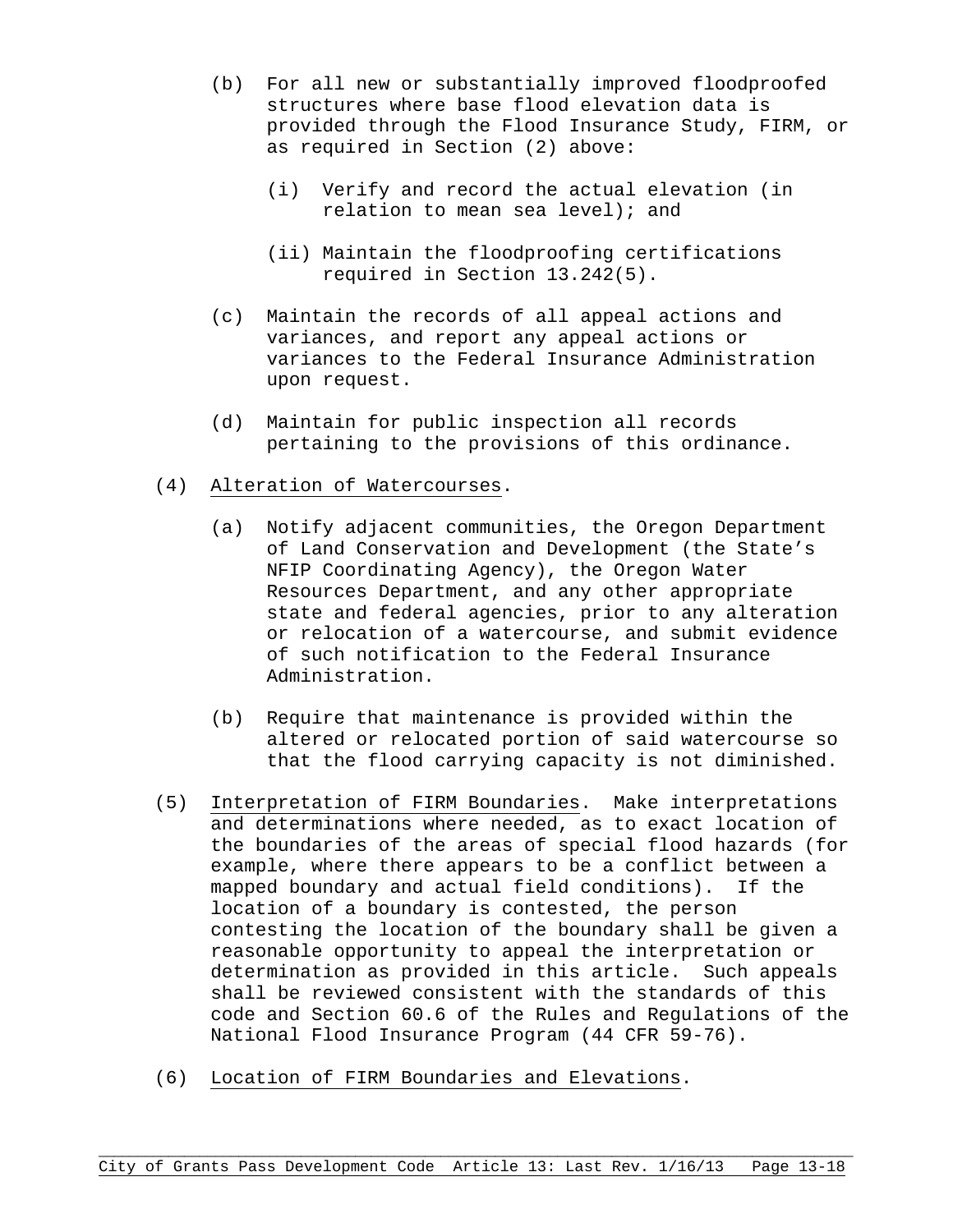- (a) Make all information relating to the 100-year flood plain and floodway location and elevations available to the applicant, including the Flood Insurance Study with flood sections, the Flood Insurance Rate Maps showing flood elevations and elevation data reference points, and other floodplain development surveys in the immediate vicinity.
- (b) Certify that the location of the floodway and 100 year flood plain, and existing and proposed elevations, have been made for the applicant by a professional land surveyor registered in Oregon, and that the signature and seal are affixed certifying the accuracy of such determination.
- (c) Certify that the finished floor elevations, and other finished elevations of the proposal affecting the floodway or 100-year flood plain have been constructed or developed to the approved elevations, as certified by a registered professional surveyor over his signature and seal.
- (d) Upon request, provide the information in this Section to the applicant, applicant's lender and/or insurance agent.
- (e) Should an applicant pursue a change in floodplain or floodway designation from the Federal Emergency Management Agency, assist the applicant with information about the process.
- 13.246 Variances. Variances to the provisions of this Article shall be processed in accordance with the procedures of Article 2 and the provisions of Article 6 of this Code. Any variance to the Flood Hazard provisions of this Article shall include a recommendation of the City Engineer as specified in Section 6.060(B)(11) and shall address the additional provisions of this Section, except as provided in Subsection (3) of this Section.
	- (1) Factors to Consider. The review body shall consider all technical evaluations, all relevant factors, and standards specified in this Article, and the following:
		- (a) The danger that materials may be swept onto other lands to the injury of others;
		- (b) The danger to life and property due to flooding or erosion damage;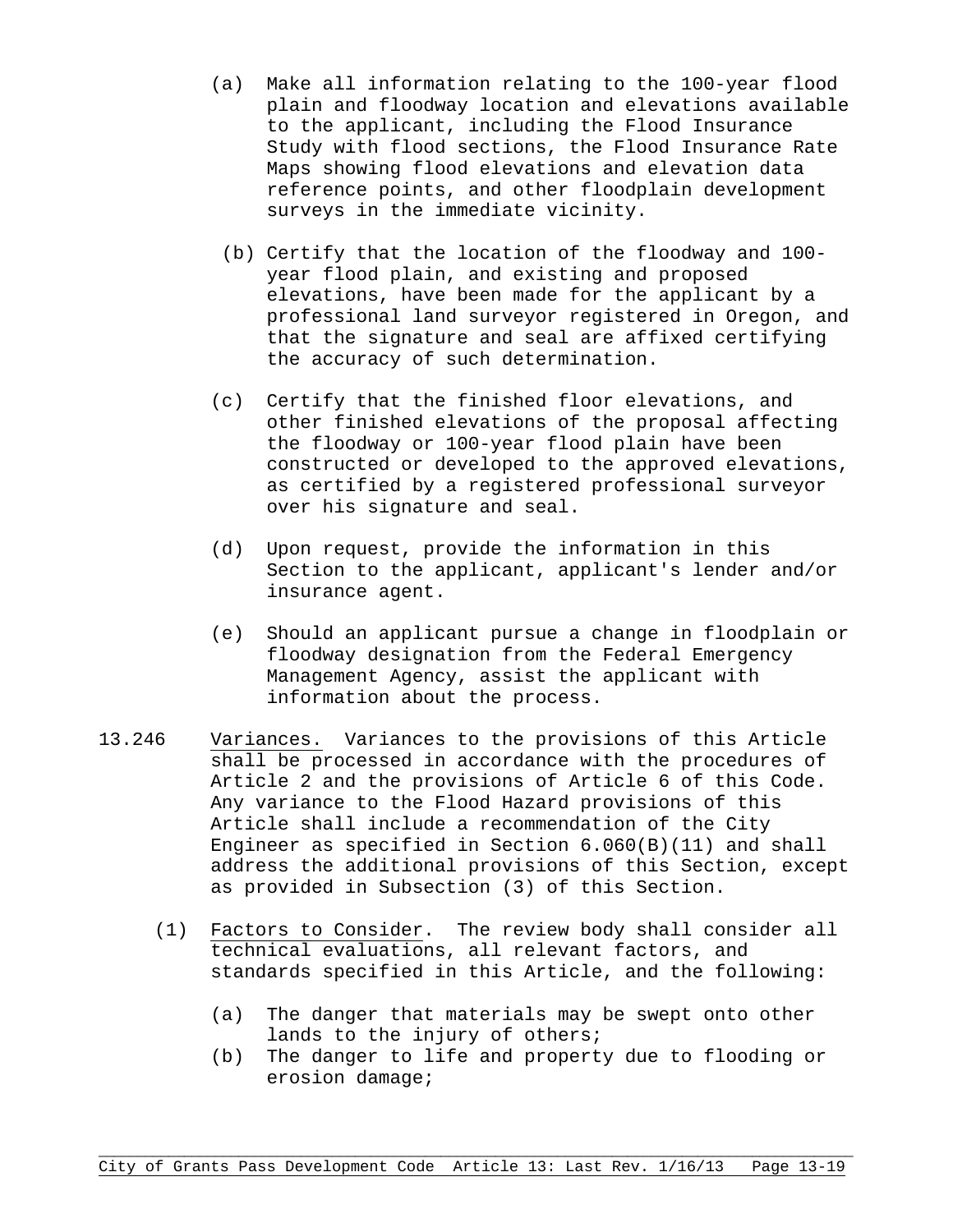- (c) The susceptibility of the proposed facility and its contents to flood damage and the effect of such damage on the individual owner and occupants;
- (d) The importance of the services provided by the proposed facility to the community;
- (e) The necessity to the facility of a waterfront location, where applicable;
- (f) The availability of alternative locations for the proposed use which are not subject to flooding or erosion damage;
- (g) The compatibility of the proposed use with existing and anticipated development;
- (h) The relationship of the proposed use to the comprehensive plan and floodplain management program;
- (i) The safety of access to the property in times of flood for ordinary and emergency vehicles;
- (j) The expected heights, velocity, duration, rate of rise, and sediment transport of the flood waters and the effects of wave action, if applicable, expected at the site; and
- (k) The costs of providing governmental services during and after flood conditions, including maintenance and repair of public utilities and facilities such as sewer, gas, electrical, and water systems, and streets and bridges.
- (2) Additional Guidelines and Requirements for Variances to the Provisions of this Article. In addition to the variance criteria in Article 6, the review body shall address the provisions of this Section.
	- (a) Generally, the only condition under which a variance from the elevation standard may be issued is for new construction and substantial improvements to be erected on a lot of one-half acre or less in size contiguous to and surrounded by lots with existing structures constructed below the base flood level, providing the items in Subsection (1) of this Section have been fully considered. As the lot size increases, the technical justification required for issuing the variance increases.
	- (b) Variances shall not be issued within a designated floodway if any increase in flood levels during the base flood discharge would result.
	- (c) Variances shall only be issued upon a determination that the variance is the minimum necessary, considering the flood hazard, to afford relief.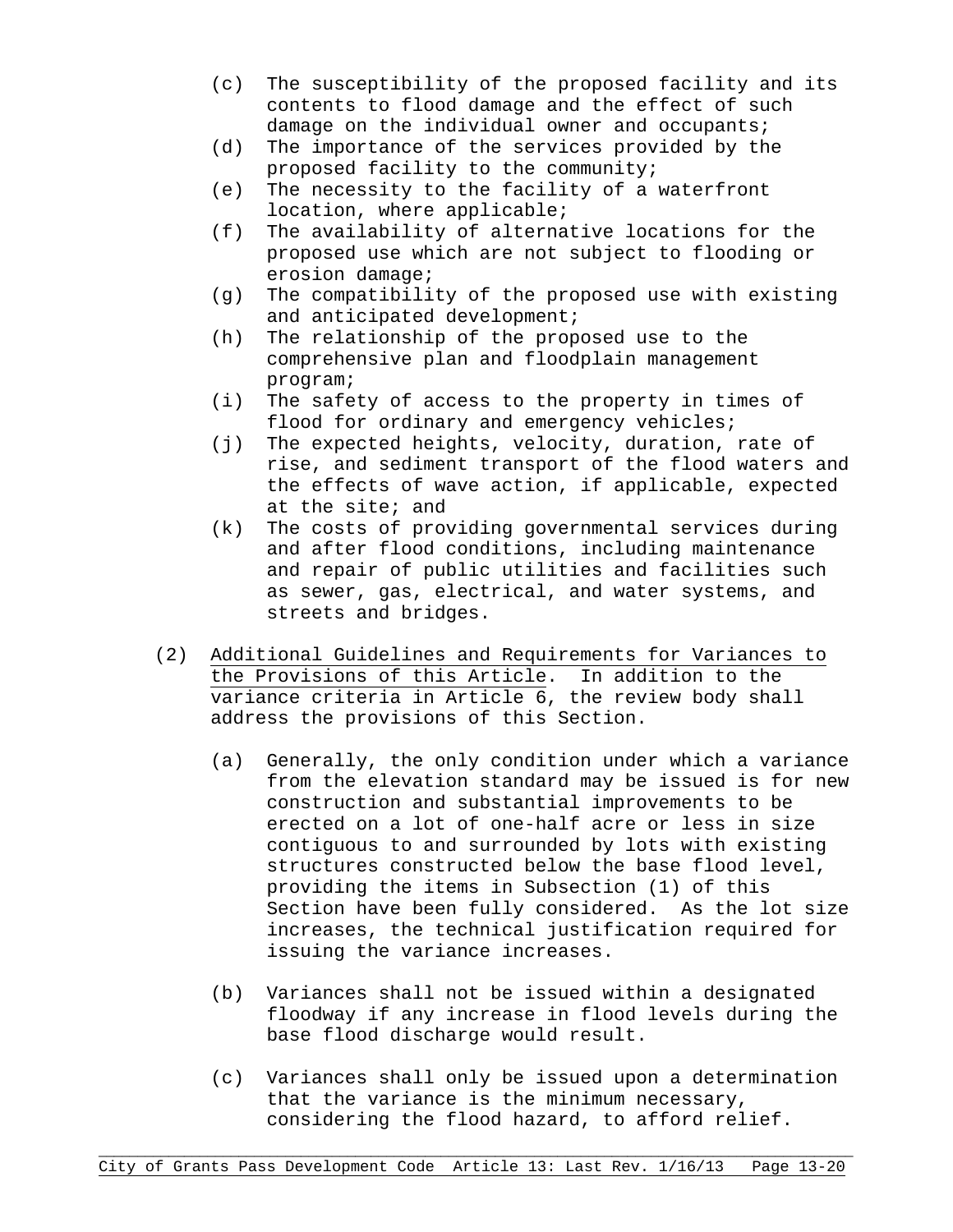- (d) Variances to the provisions of this Article shall only be issued upon findings of:
	- (i) A showing of good and sufficient cause;
	- (ii) A determination that failure to grant the variance would result in exceptional hardship to the applicant;
	- (iii)A determination that the granting of the variance will not result in increased flood heights, additional threats to public safety, or extraordinary public expense; create nuisances; cause fraud on or victimization of the public in consideration of the factors of Subsection (1) of this Section; or conflict with existing local laws or ordinances.
- (e) Variances as interpreted in the National Flood Insurance Program are based on the general zoning law principle that they pertain to a physical piece of property; they are not personal in nature and do not pertain to the structure, its inhabitants, economic or financial circumstances. They primarily address small lots in densely populated residential neighborhoods. As such, variances from the flood elevations should be quite rare.
- (f) Variances may be issued for non-residential buildings in very limited circumstances to allow a lesser degree of flood-proofing than watertight or dry-proofing, where it can be determined that such action will have low damage potential, comply with all other provisions of this Subsection other than (a), and otherwise comply with the provisions of Section 13.252 (Anchoring) and 13.253 (AH Zone Drainage).
- (3) Exceptions for Historic Properties**.** Variances may be issued for the reconstruction, rehabilitation, or restoration of structures listed on the National Register of Historic Places or the Statewide Inventory of Historic Properties in accordance with Article 6, without regard to the additional provisions of Subsections (1) and (2) of this Section. In such case, the variance shall be part of the review and approval by the Historic Buildings and Sites Commission required in Article 13.400 of this Code. In addition:
	- (a) Such variances shall be only the minimum deviation from NFIP criteria that is necessary to assure that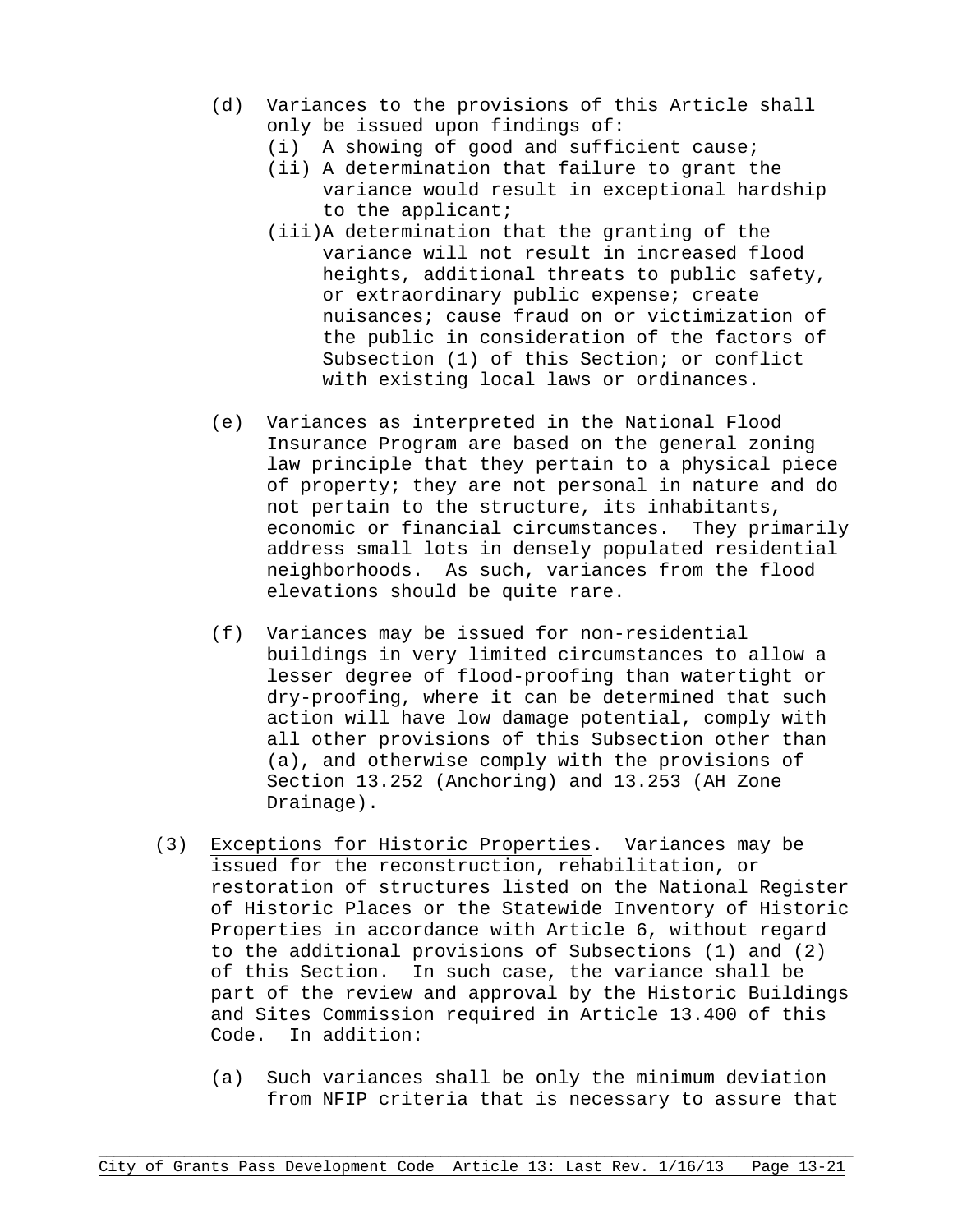the historic character and design is not destroyed; and

(b) The variance must not preclude the continued designation of the structure as an historic structure.

Any measures that can be taken to reduce future flood damage consistent with this Subsection shall be required, such as elevating an air conditioner or using floodresistant materials.

- (4) Conditions Attached to Variances. Upon consideration of the factors in Subsection (1) and the purposes of this Code and Article, if a variance is granted, the review body may attach conditions to the variance as it deems necessary to further the purposes of this Code.
- (5) Notification of Effect on Flood Insurance Rates. Any applicant to whom a variance is granted shall be given written notice that the structure will be permitted to be built with a lowest floor elevation below the base flood elevation and that the cost of flood insurance will be commensurate with the increased risk resulting from the reduced floor elevation.
- (6) Record-Keeping. The Director shall maintain the records of all variances and shall report any variances to the Federal Insurance Administration upon request.
- 13.247 Appeals. Appeals to interpretations of the provisions of this Article or determinations regarding the application of the provisions of this Article shall be undertaken in as provided in Article 10 of this Code. The Director shall maintain the records of all appeal actions and shall report any appeal actions to the Federal Insurance Administration upon request.
- 13.250 Provisions for Flood Hazard Reduction.
- 13.251 General Standards. In all areas of special flood hazards, the standards set forth in this Article are required.
- 13.252 Anchoring.
	- (1) All new construction and substantial improvements shall be anchored to prevent flotation, collapse, or lateral movement of the structure.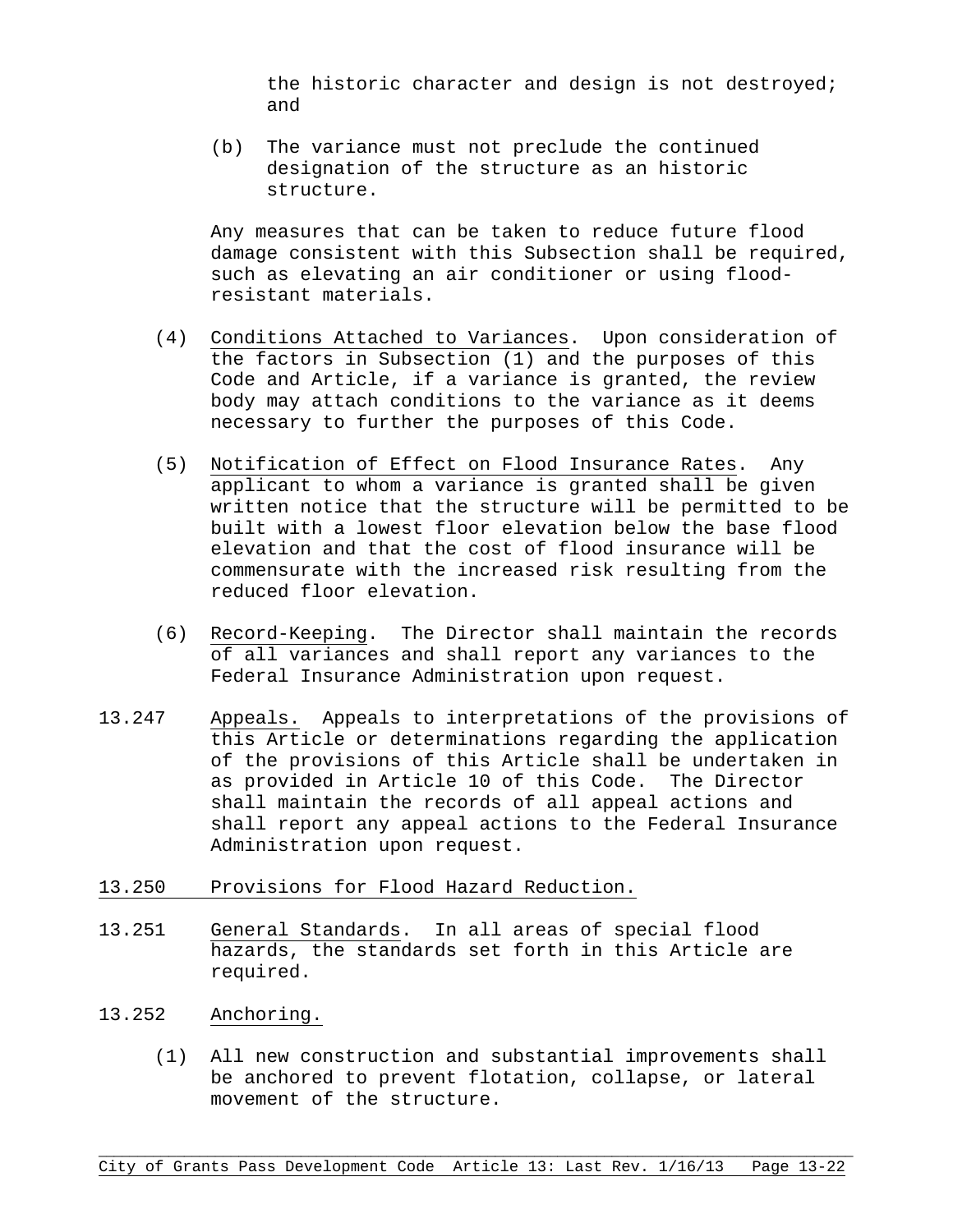- (2) All manufactured homes shall likewise be anchored to prevent flotation, collapse or lateral movement, and shall be installed using methods and practices that minimize flood damage. Anchoring methods may include, but are not limited to, use of over-the-top or frame ties to ground anchors (Reference FEMA's "Manufactured Home Installation in Flood Hazard Areas" guidebook for additional techniques).
- 13.253 AH Zone Drainage. Adequate drainage paths are required on slopes to guide floodwaters around and away from proposed structures.
- 13.254 Construction Materials and Methods.
	- (1) All new construction and substantial improvements shall be constructed with materials and utility equipment resistant to flood damage.
	- (2) All new construction and substantial improvements shall be constructed using methods and practices that minimize flood damage.
	- (3) Electrical, heating, ventilation, plumbing, and air conditioning equipment and other service facilities shall be designed and/or otherwise elevated or located so as to prevent water from entering or accumulating within the components during conditions of flooding.

# 13.255 Utilities and Services.

- (1) All new and replacement water supply systems shall be designed to minimize or eliminate infiltration of floodwaters into the system;
- (2) New and replacement sanitary sewage systems shall be designed to minimize or eliminate infiltration of floodwaters into the systems and discharge from the systems into floodwaters;
- (3) On-site waste disposal systems shall be located to avoid impairment to them or contamination from them during flooding consistent with the requirements of the Oregon Department of Environmental Quality.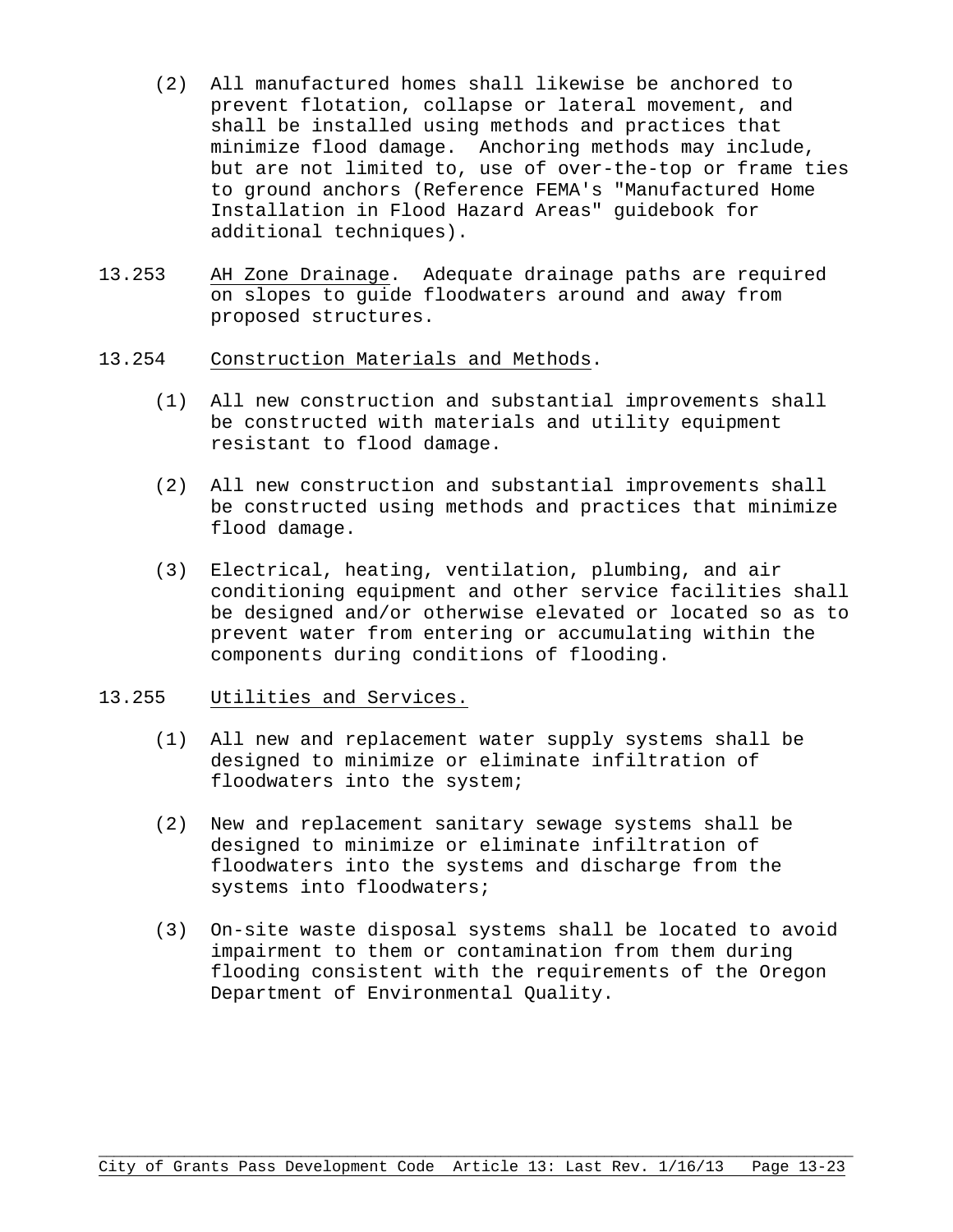## 13.256 Subdivision and Development Proposals, Partitions, and Planned Unit Developments.

 No proposed subdivision or partition of land or planned unit development plan, or other development located within an area of special flood hazard shall be approved without meeting the requirements of this article. All of the applicable mapping and certification requirements of this article shall be met at the Tentative Map, Plat or Plan stage of review for subdivisions, partitions, and planned unit developments (See also Article 17, Lots and Creation of Lots, and Article 18, Planned Unit Development.)

- (1) All development proposals, including subdivision proposals, shall be consistent with the need to minimize flood damage;
- (2) All development proposals, including subdivision proposals, shall have public utilities and facilities such as sewer, gas, electrical, and water systems located and constructed to minimize or eliminate flood damage;
- (3) All development proposals, including subdivision proposals, shall have adequate drainage provided to reduce exposure to flood damage; and
- (4) Where base flood elevation data has not been provided or is not available from another authoritative source, it shall be generated for development proposals, including subdivision proposals, which have the potential for 5 dwelling units or more or contain 1 acre or more, whichever is less.
- 13.257 Review Where Elevation Data Not Available. Where elevation data is not available through the Flood Insurance Study FIRM, or another authoritative source, applications for building permits shall be reviewed to assure that proposed construction will be reasonably safe from flooding. The test of reasonableness is a local judgment and includes use of historical data, high water marks, photographs of past flooding, etc., where available. Failure to elevate the lowest floor at least two feet above grade in these zones may result in higher insurance rates.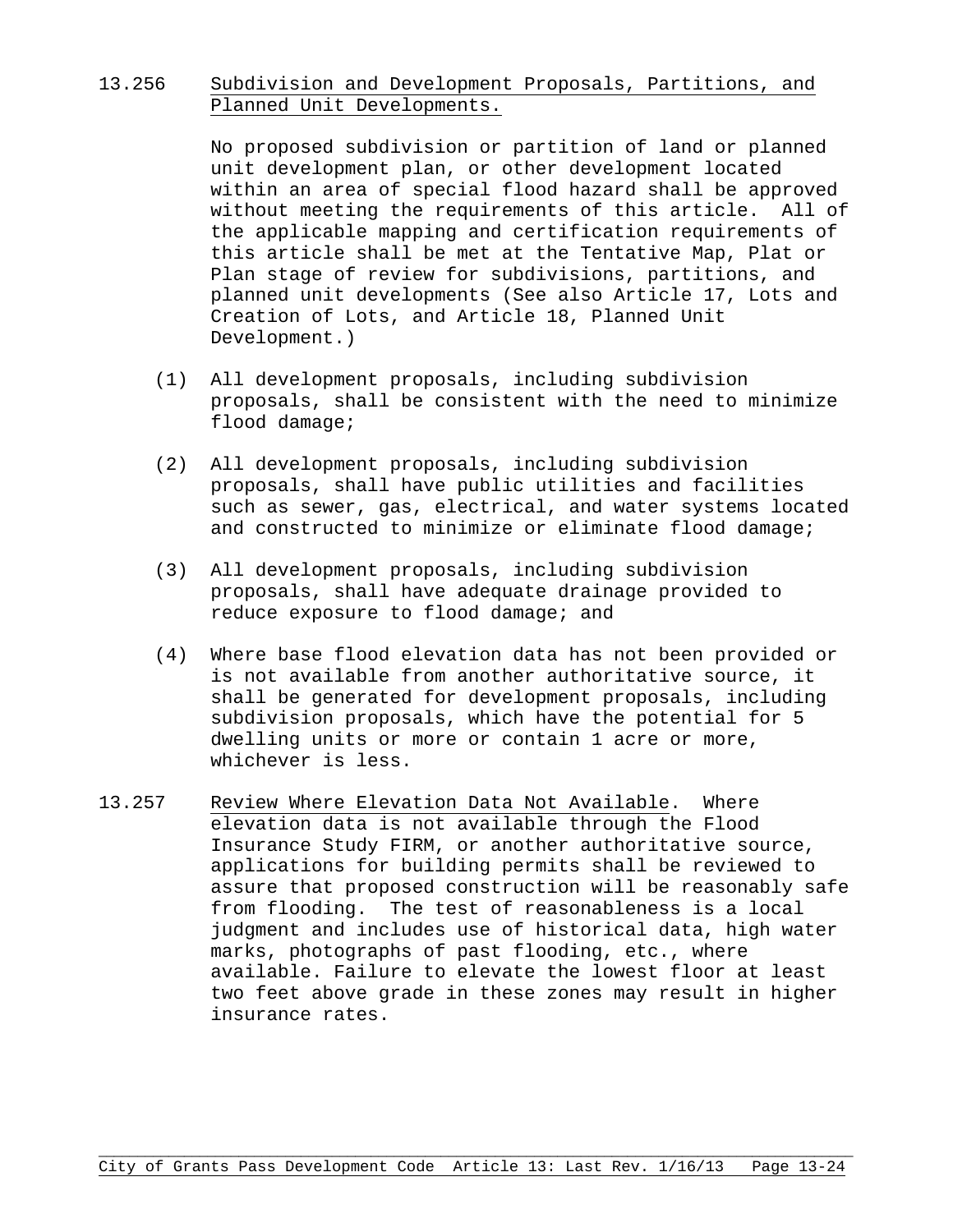#### 13.260 Specific Standards.

 In all areas of special flood hazards where base flood elevation data has been provided (Zones A1-30, AH, and AE) as set forth in Section 13.232 (Basis for Establishing the Areas of Special Flood Hazard) or Section 13.245(2) (Use of Other Base Flood Data), the following provisions are required.

# 13.261 Residential Construction.

- (1) New construction and substantial improvement of any residential structure shall have the lowest floor, including basement, elevated to a minimum of one foot above the base flood elevation.
- (2) Fully enclosed areas below the lowest floor that are subject to flooding are prohibited, or shall be designed to automatically equalize hydrostatic flood forces on exterior walls by allowing for the entry and exit of floodwaters. Designs for meeting this requirement must either be certified by a registered professional engineer or architect or must meet or exceed the following minimum criteria:
	- (a) A minimum of two openings having a total net area of not less than one square inch for every square foot of enclosed area subject to flooding shall provided.
	- (b) The bottom of all openings shall be no higher than one foot above grade.
	- (c) Openings may be equipped with screens, louvers, or other coverings or devices provided that they permit the automatic entry and exit of floodwaters.

# 13.262 Non-Residential Construction.

- (1) New construction and substantial improvement of any commercial, industrial or other non-residential structure shall either have the lowest floor, including basement, elevated to a minimum of one foot above the base flood elevation; or, together with attendant utility and sanitary facilities, shall:
	- (a) Be floodproofed so that the structure is watertight with walls substantially impermeable to the passage of water to a level of one foot above the base flood elevation;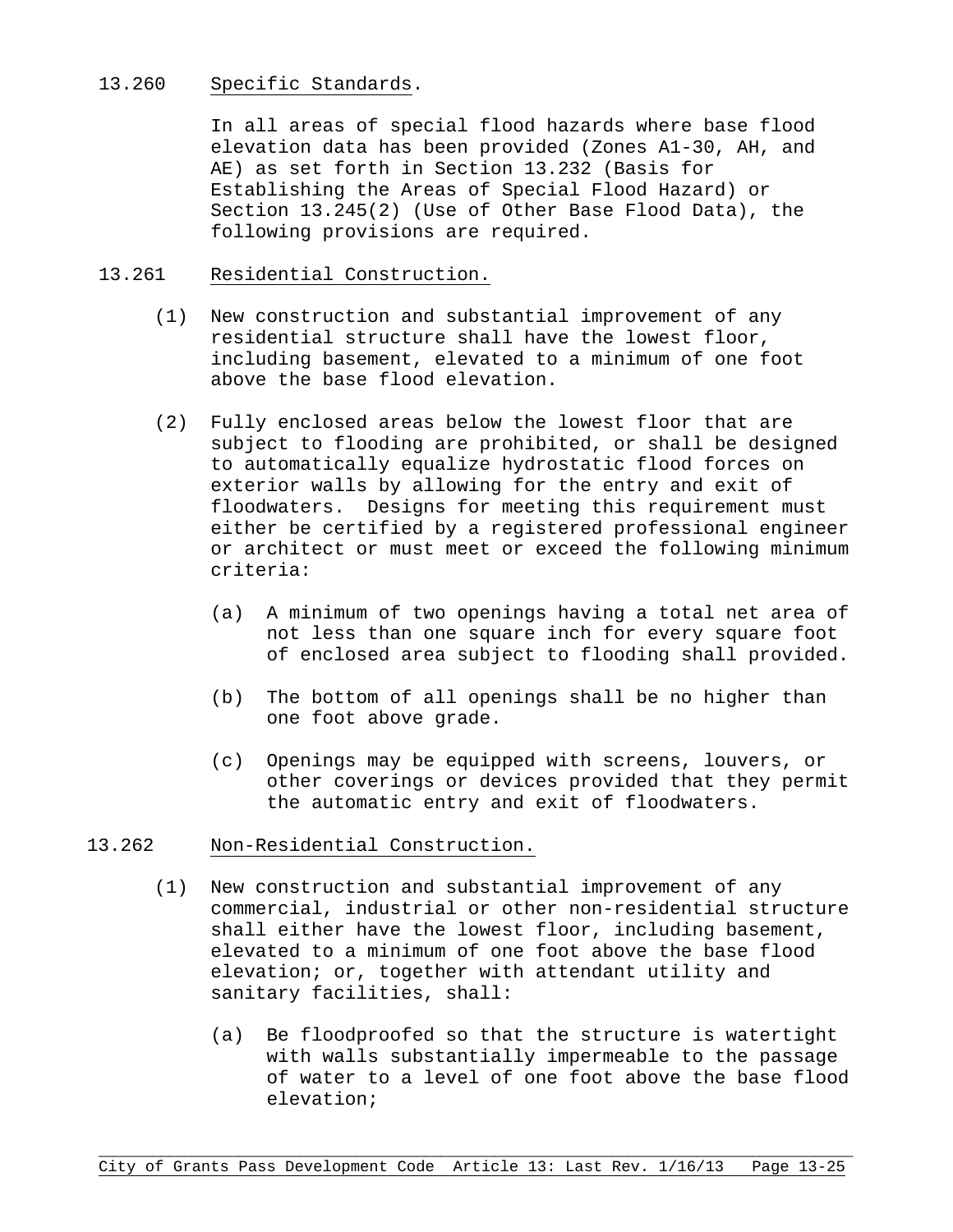- (b) Have structural components capable of resisting hydrostatic and hydrodynamic loads and effects of buoyancy; and
- (c) Be certified by a registered professional engineer or architect that the design and methods of construction are in accordance with accepted standards of practice for meeting provisions of this section based on their development and/or review of the structural design, specifications and plans. Such certifications shall also provide that the provisions of 13.254 are satisfied. Such certifications shall be provided to the Director as set forth in Section 13.245(3)(b).

The certification by a registered professional engineer or architect shall specify that the floodproofed methods for any commercial or industrial structure are adequate to withstand the flood depths, pressures, velocities, impacts and uplift forces and other factors associated with the base flood.

- (2) Non-residential structures that are elevated, not floodproofed, must meet the same standards for space below the lowest floor as described in Section 13.261(2).
- (3) Applicants floodproofing non-residential buildings shall be notified that flood insurance premiums will be based on rates that are one foot below the floodproofed level (e.g. a building floodproofed to the base flood level will be rated as one foot below that level).

# 13.263 Manufactured Homes.

 (1) All manufactured homes to be placed or substantially improved on sites listed below shall be elevated on a permanent foundation such that the finished floor of the manufactured home is elevated to a minimum of 18 inches (46 cm) above the base flood elevation and be securely anchored to an adequately designed foundation system to resist flotation, collapse, and lateral movement:

 (*NOTE*: See 2002 Oregon Manufactured Dwelling and Parks Specialty Code, Chapter 3 *Manufactured Dwelling Installations* and Chapter 10 *Manufactured Dwelling Park Construction*. That code also includes the following provisions: 3-2.4.1.(b)1 requires that the top of the dwelling stand be at least one foot above base flood elevation unless openings are provided per FEMA Technical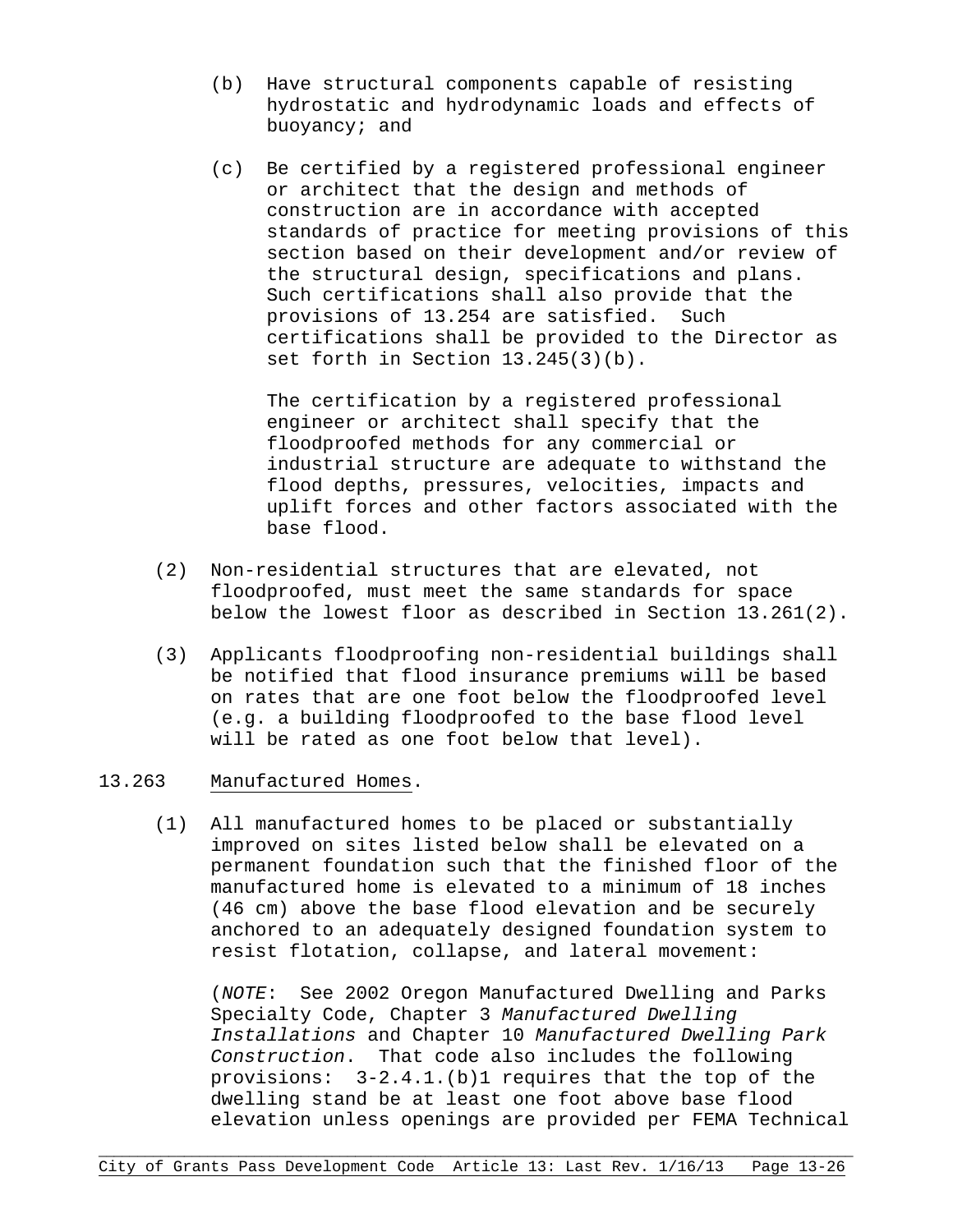Bulletin  $1-93$ .  $10-2.2(d)$  specifies that manufactured dwelling parks or park expansions shall not be permitted in a flood hazard area unless the stands are elevated above the base flood elevation).

- (a) Outside of a manufactured home park or manufactured home subdivision;
- (b) In a new manufactured home park or manufactured home subdivision;
- (c) In an expansion to an existing manufactured home park or manufactured home subdivision;
- (d) In an existing manufactured home park or manufactured home subdivision on which a manufactured home has incurred "substantial damage" as the result of a flood.
- (2) Manufactured homes to be placed or substantially improved on sites in an existing manufactured home park or manufactured home subdivision within Zones A1-30, AH, and AE on the community's FIRM that are not subject to the above manufactured home provisions shall be elevated so that either:
	- (a) The finished floor of the manufactured home is elevated to a minimum of 18 inches (46 cm) above the base flood elevation; or
	- (b) The manufactured home chassis is supported by reinforced piers or other foundation elements of at least equivalent strength that are no less than 36 inches in height above grade and be securely anchored to an adequately designed foundation system to resist flotation, collapse, and lateral movement.
- 13.264 Recreational Vehicles. Any recreational vehicle placed on a site within Zones A1-30, AH, AE shall either:
	- (1) be on the site for fewer than 180 consecutive days;
	- (2) be fully licensed and ready for highway use, on its wheels or jacking system, attached to the site only by quick disconnect type utilities and security devices, with no permanently attached additions;
	- (3) meet the requirements of 12.263 above and the elevation and anchoring requirements for manufactured homes; or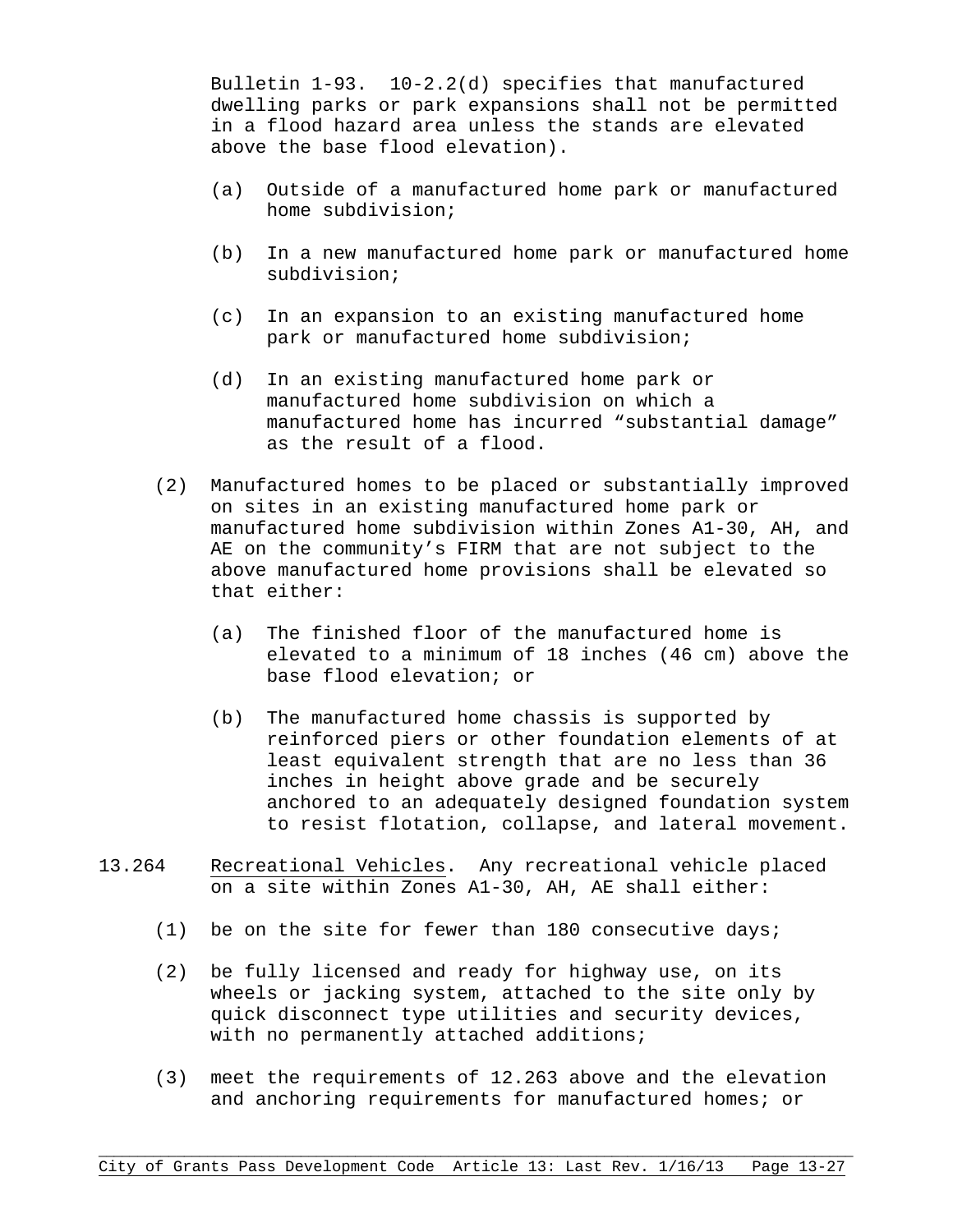(4) be stored within a fully enclosed building that is floodproofed or elevated in accordance with the requirements of Section 13.262.

Nothing in the Section is intended to authorize the use of a recreational vehicle in a manner otherwise prohibited by this Code or other laws.

13.265 Crawlspaces and Below-Grade Crawlspaces. At-grade crawlspaces are the preferred method of crawlspace construction within flood hazard areas. However, belowgrade crawlspaces are permitted, and are not considered basements, if all of the following are satisfied. *See Figures 13-1, 13-2 and 13-3.* 

> Otherwise, below-grade crawlspaces are considered basements and subject to applicable requirements for basements. A basement floor is considered the lowest floor (see definition) and must meet requirements for the lowest floor.

(1) Except as provided in this paragraph, because of hydrodynamic loads, the velocity of floodwaters at the site shall not exceed 5 feet per second where a belowgrade crawlspace is used. For velocities in excess of 5 feet per second, other foundation types shall be used, or the design shall be approved and stamped by a qualified registered architect or professional engineer. Other types of foundations are recommended for these areas.

The determination of velocity shall be based on the mean floodway velocity in Table 6 of the Flood Insurance Study for Josephine County and Incorporated Areas with a December 3, 2009 effective date where that information is available.

In areas where the mean floodway velocity may exceed 5 feet per second and flood velocity information is not available, such as for the floodway fringe, flood velocity at the building site shall be determined by an engineer knowledgeable in hydraulics and hydrology who is qualified to determine flood velocities at the building site, unless the Building Official determines flood velocities at the building site do not exceed 5 feet per second based on accepted practices or presumptive determinations in accordance with NFIP standards.

(2) The building must be designed and adequately anchored to resist or eliminate flotation, collapse, and lateral movement of the structure resulting from hydrodynamic and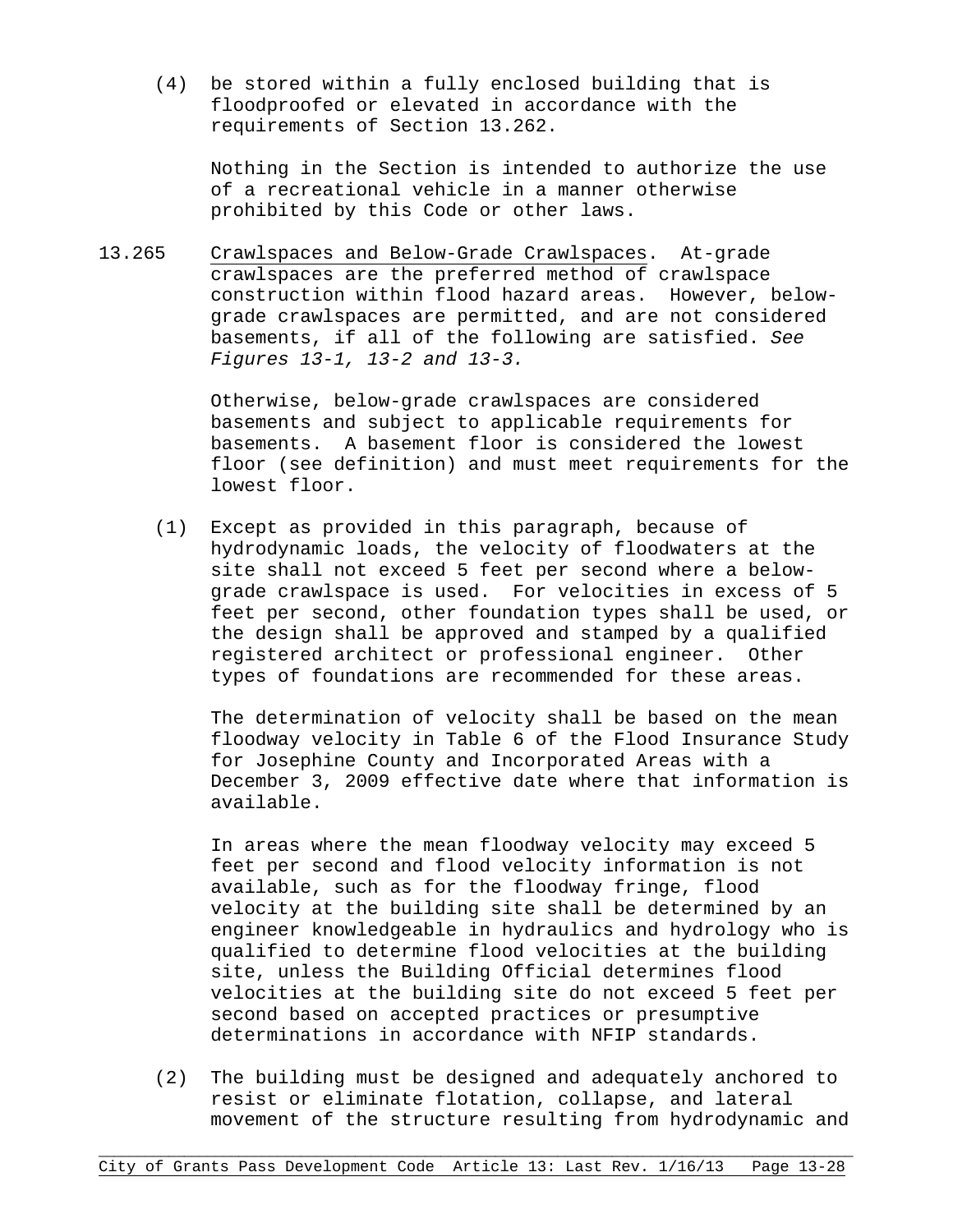hydrostatic loads, including the effects of buoyancy. Hydrostatic loads and the effects of buoyancy can usually be addressed through the required openings described in Subsection (3) of this Section.

- (3) Below-grade crawlspaces (and other crawlspaces designs) are enclosed areas below the base flood elevation (BFE) and, as such, must have openings that equalize hydrostatic pressures by allowing the automatic entry and exit of floodwaters. The bottom of each flood vent opening shall be no more than 1 foot above the lowest adjacent exterior grade.
- (4) For all crawlspaces, portions of the building below base flood elevation shall be constructed with materials resistant to flood damage. This includes not only the foundation walls of the crawlspace used to elevate the building, but also any joists, insulation, or other materials that are below the base flood elevation. If flood-resistant materials are not used for building elements, those elements shall be elevated above base flood elevation. The recommended construction practice is to elevate the bottom of joists and all insulation at least one foot above base flood elevation. Most types of insulation are not flood-resistant materials.

 Flood-resistant materials shall be determined and where used, shall be in accordance with *FEMA Technical Bulletin 2, Flood Damage-Resistant Materials Requirements*, *August 2008*, or as revised.

 (5) Any building utility systems within a crawlspace shall be elevated above BFE or designed so that floodwaters cannot enter or accumulate within the system components during flood conditions. Ductwork, in particular, must either be placed above the base flood elevation or sealed from floodwaters.

 FEMA Bulletin 348, *Protecting Building Utilities from Flood Damage*, provides detailed guidance on designing and constructing flood-resistant utility systems.

 (*NOTE*: Section R324.1.5 of the residential Building Code also addresses mechanical and electrical systems. Section 7 and Table 7-1 of ASCE Standard 24-05, *Flood Resistant Design and Construction*, also address utility requirements and may include requirement for elevation higher than base flood elevation for certain situations).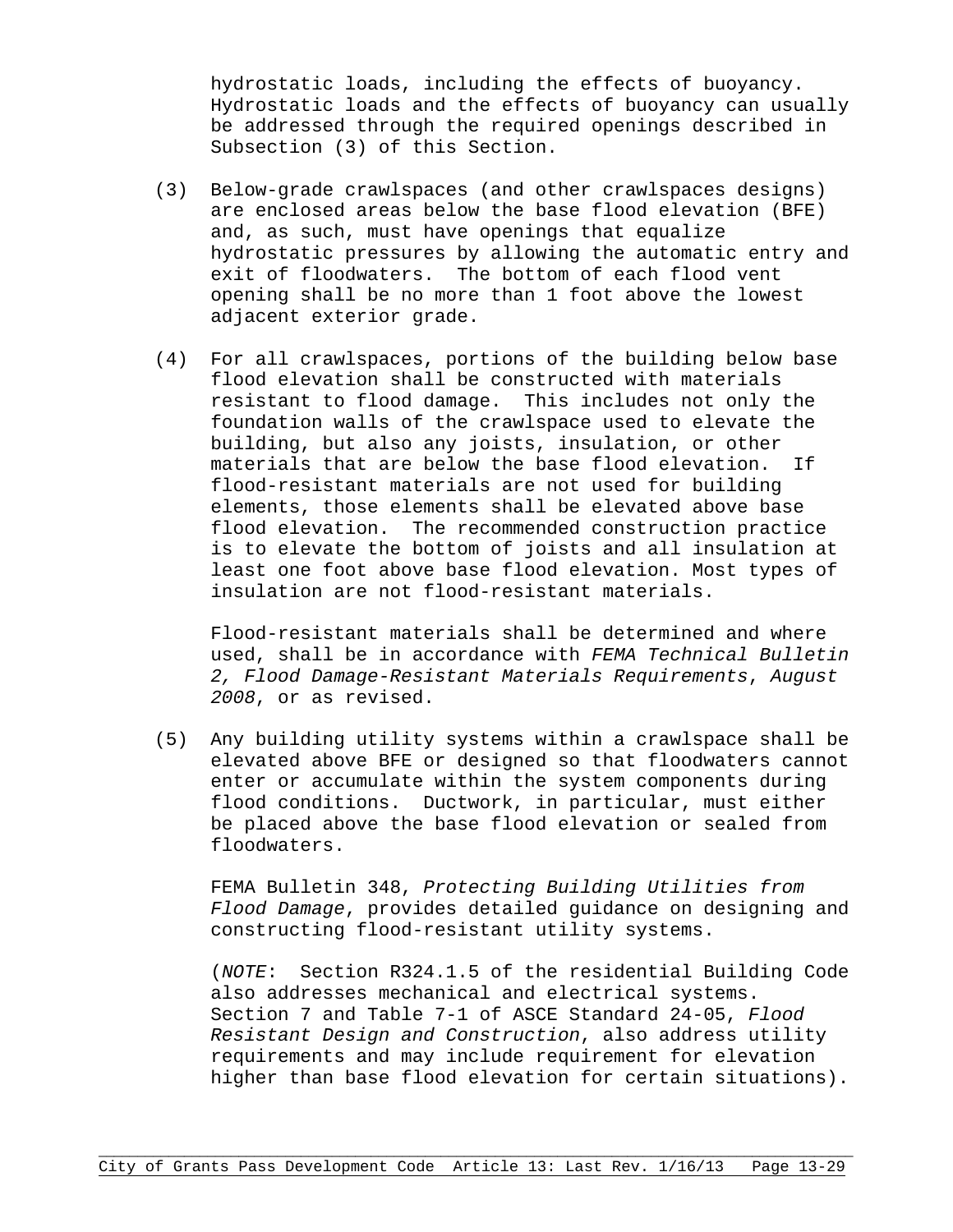- (6) The interior grade of a below-grade crawlspace below the base flood elevation shall not be more than 2 feet below the lowest adjacent exterior grade as shown in Figure 13- 3.
- (7) The height of a below-grade crawlspace, measured from the interior grade of the crawlspace to the top of the crawlspace foundation wall shall not exceed 4 feet at any point as shown in Figure 13-3. The height limitation is the maximum allowable unsupported wall height according to the engineering analyses and building code requirements for flood hazard areas.
- (8) The drainage system shall be designed to remove floodwaters from the interior area of the crawlspace in a maximum time of 72 hours. The type of drainage system will vary because of the site gradient and other drainage characteristics, such as soil types. Options include, but are not limited to, natural drainage through porous, well-drained soils, drainage systems such as perforated pipes, drainage tiles, or gravel or crushed stone drainage by gravity or mechanical means. The drainage system shall be a system approved by the Building Official or shall be designed and stamped by the applicant's engineer.

*(NOTE*: Buildings that have below-grade crawlspaces will have higher flood insurance premiums than buildings that have the preferred crawlspace construction with the interior elevation at or above the lowest adjacent grade, even when the crawlspace meets the requirements of this section and FEMA Technical Bulletin 11-01. Buildings with below-grade crawlspaces currently cannot be rated by an insurance agent using the NFIP Flood Insurance Manual. They must be submitted for a special rating under the "Submit-to-Rate" process by underwriters knowledgeable in this type of construction).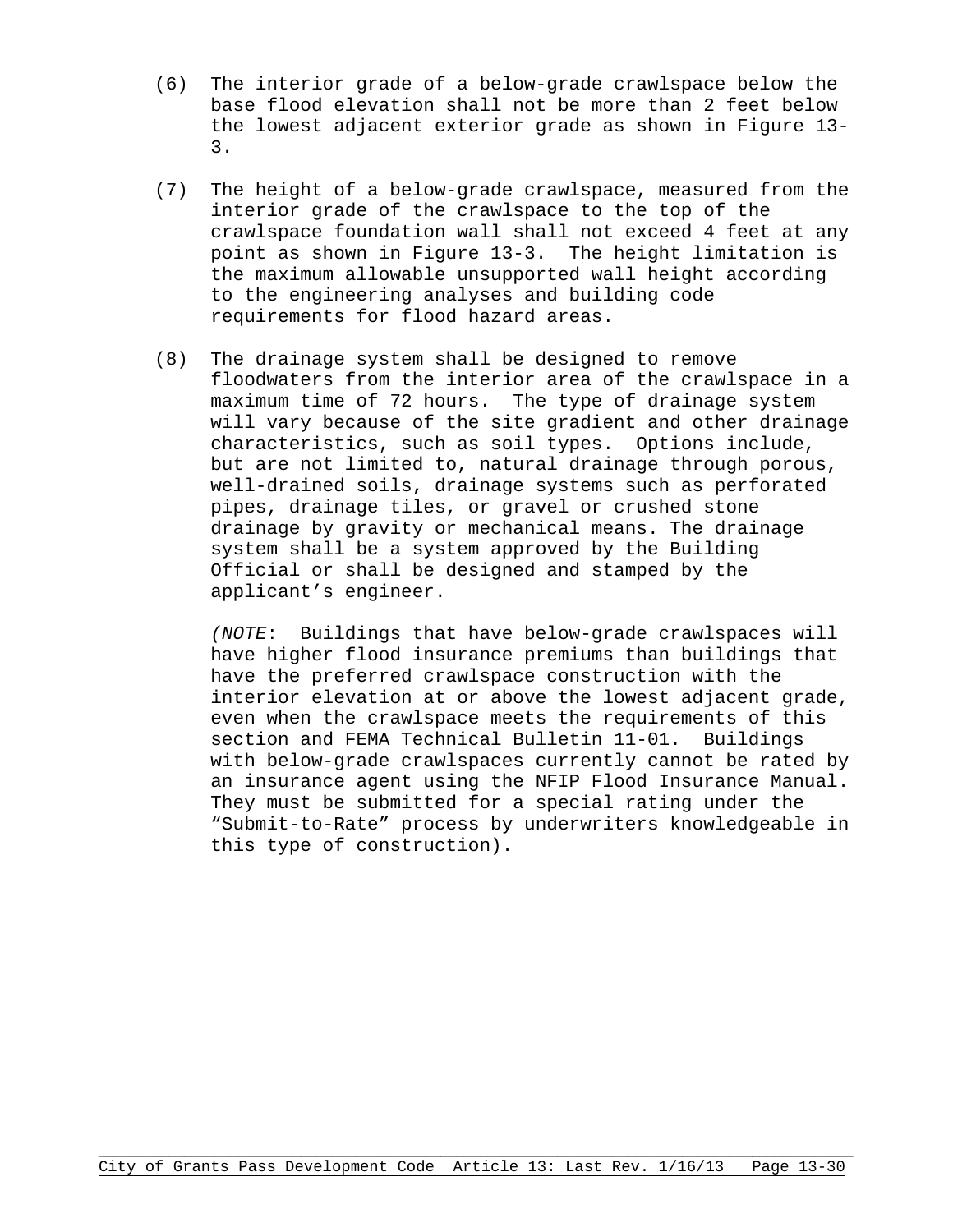





City of Grants Pass Development Code Article 13: Last Rev. 1/16/13 Page 13-31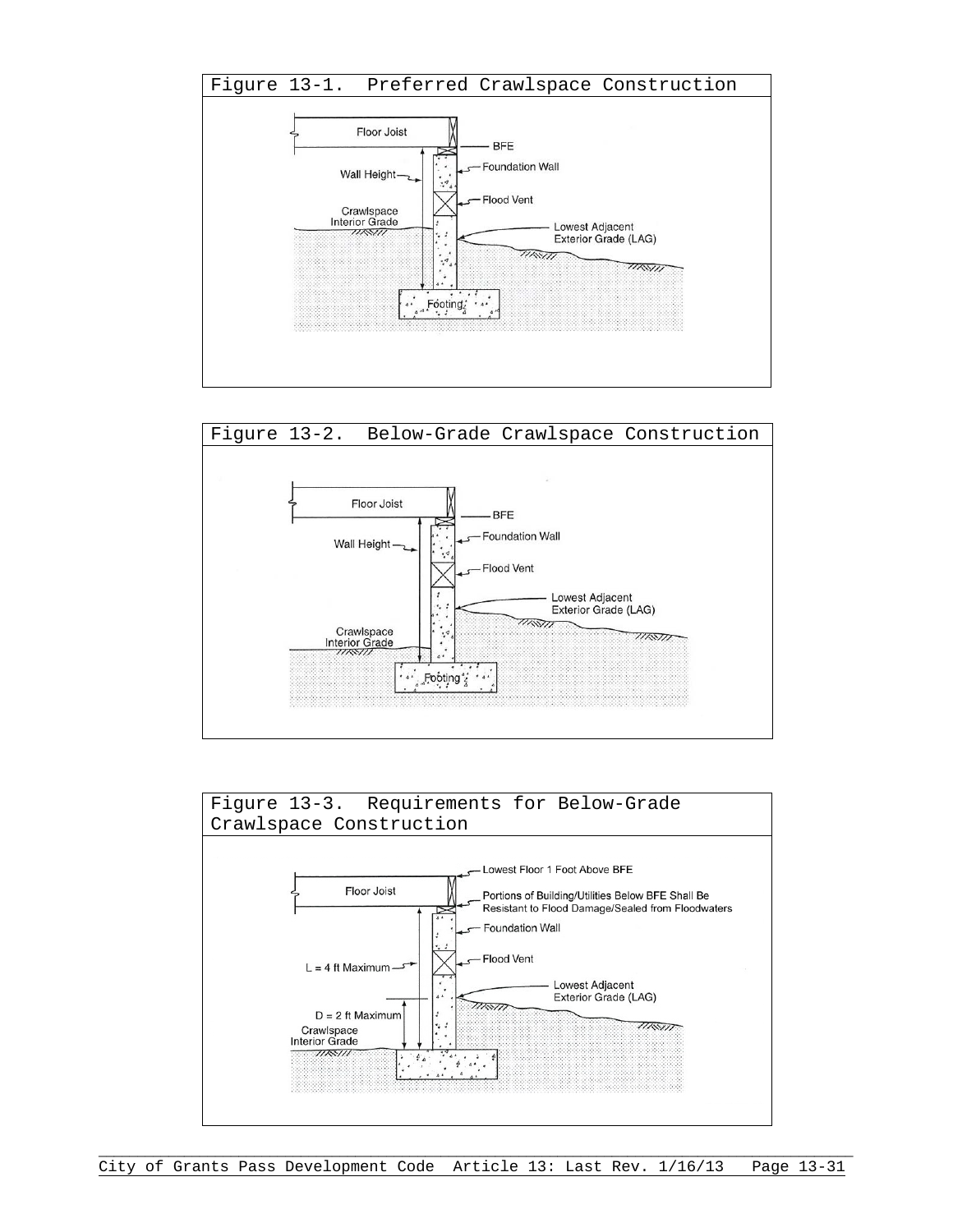Located within areas of special flood hazard are areas designated as floodways. Since the floodway is an extremely hazardous area due to the velocity of floodwaters which carry debris, potential projectiles, and erosion potential, the provisions of this Section apply.

- 13.271 Designated Floodways.
	- (1) Except as provided in Section (3) below, encroachment, fill, new construction, substantial improvements or other development shall not occur within a floodway designated by Flood Insurance Study or Flood Insurance Rate Maps unless a technical evaluation is performed and certified by a registered professional civil engineer, and demonstrates through hydrologic and hydraulic analysis performed in accordance with standard engineering practice that encroachments, including any surrounding property modifications or improvements, shall not result in any increase in flood levels during the occurrence of the base flood discharge.
	- (2) If subsection (1) is satisfied, all new construction and substantial improvements shall comply with all applicable flood hazard reduction provisions of this code.
	- (3) Projects for stream habitat restoration may be permitted in the floodway provided:
		- (a) The project qualifies for a Department of the Army, Portland District *Regional General Permit for Stream Habitat Restoration* (NWP-2007-1023); and
		- (b) A qualified professional (a Registered Professional Engineer; or staff of NRCS; the county, or fisheries, natural resources, or water resources agencies) has provided a feasibility analysis and certification that the project was designed to keep any rise in 100-year flood level as close to zero as practically possible given the goals of the project; and
		- (c) No structures would be impacted by a potential rise in flood elevation; and
		- (d) An agreement to monitor the project, correct problems, and ensure that flood carrying capacity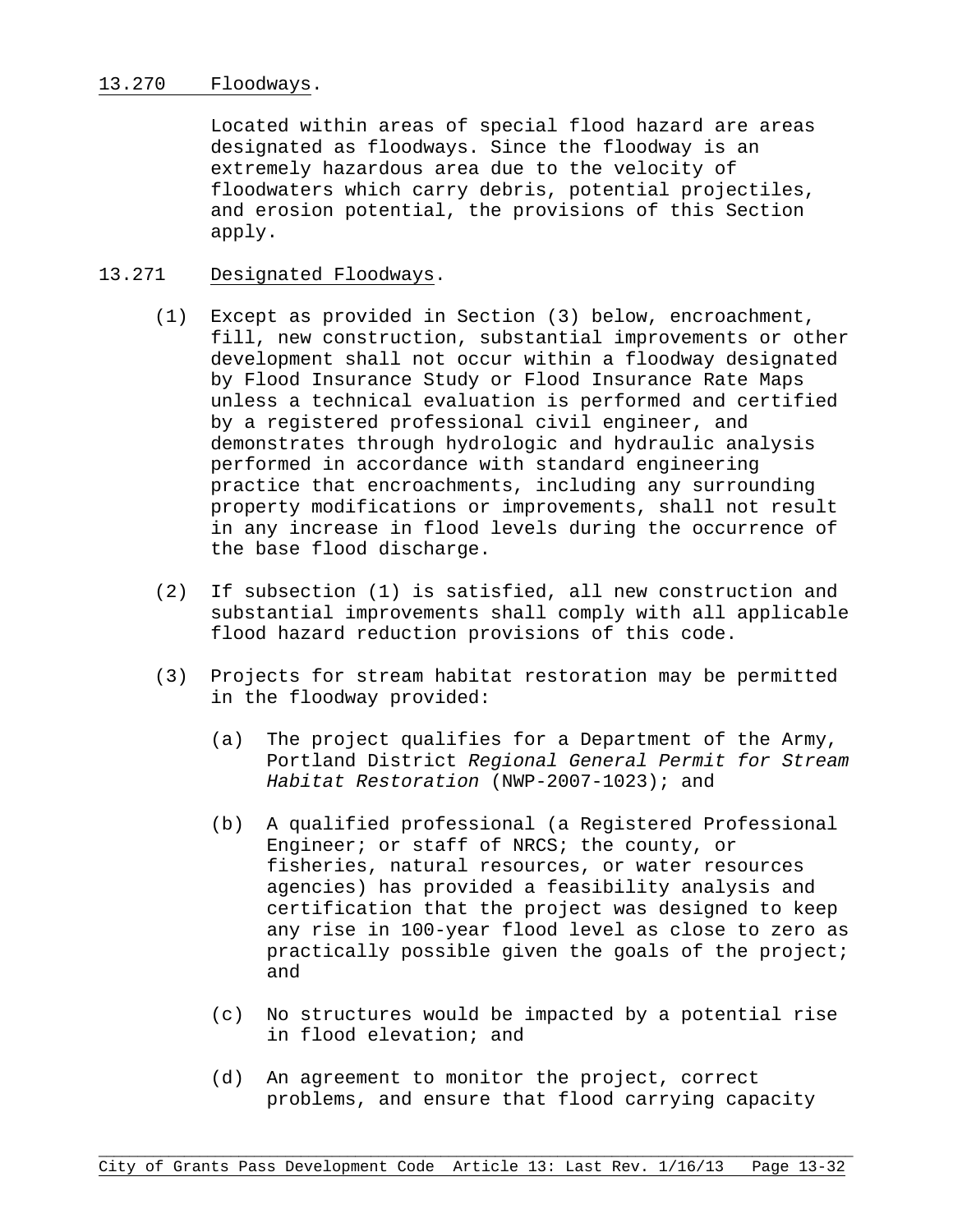remains unchanged is included as part of the local approval.

- (4) New installation of manufactured dwellings is prohibited, except as provided in this Section (as regulated by the 2002 Oregon Manufactured Dwelling and Park Specialty Code). Manufactured dwellings may only be located in floodways according to one of the following conditions:
	- (a) If the manufactured dwelling already exists in the floodway, the placement was permitted at the time of the original installation, and the continued use is not a threat to life, health, property, or the general welfare of the public; or
	- (b) A new manufactured dwelling is replacing an existing manufactured dwelling whose original placement was permitted at the time of installation and the replacement home will not be a threat to life, health, property, or the general welfare of the public, and it meets the following criteria:
		- (i) As required by 44 CFR Chapter 1, Subpart 60.3(d)(3), it must be demonstrated through hydrologic and hydraulic analyses performed in accordance with standard engineering practices that the manufactured dwelling and any accessory buildings, accessory structures, or any property improvements (encroachments) will not result in any increase in flood levels during the occurrence of the base flood elevation;
		- (ii) The replacement manufactured dwelling and any accessory buildings or accessory structures (encroachments) shall have the finished floor elevated a minimum of 18 inches (46 cm) above the base flood elevation as identified on the Flood Insurance Rate Map;
		- (iii)The replacement manufactured dwelling is placed and secured to a foundation support system designed by an Oregon professional engineer or architect and approved by the Community Development Department;
		- (iv) The replacement manufactured dwelling, its foundation supports, and any accessory buildings, accessory structures, or property improvements (encroachments) do not displace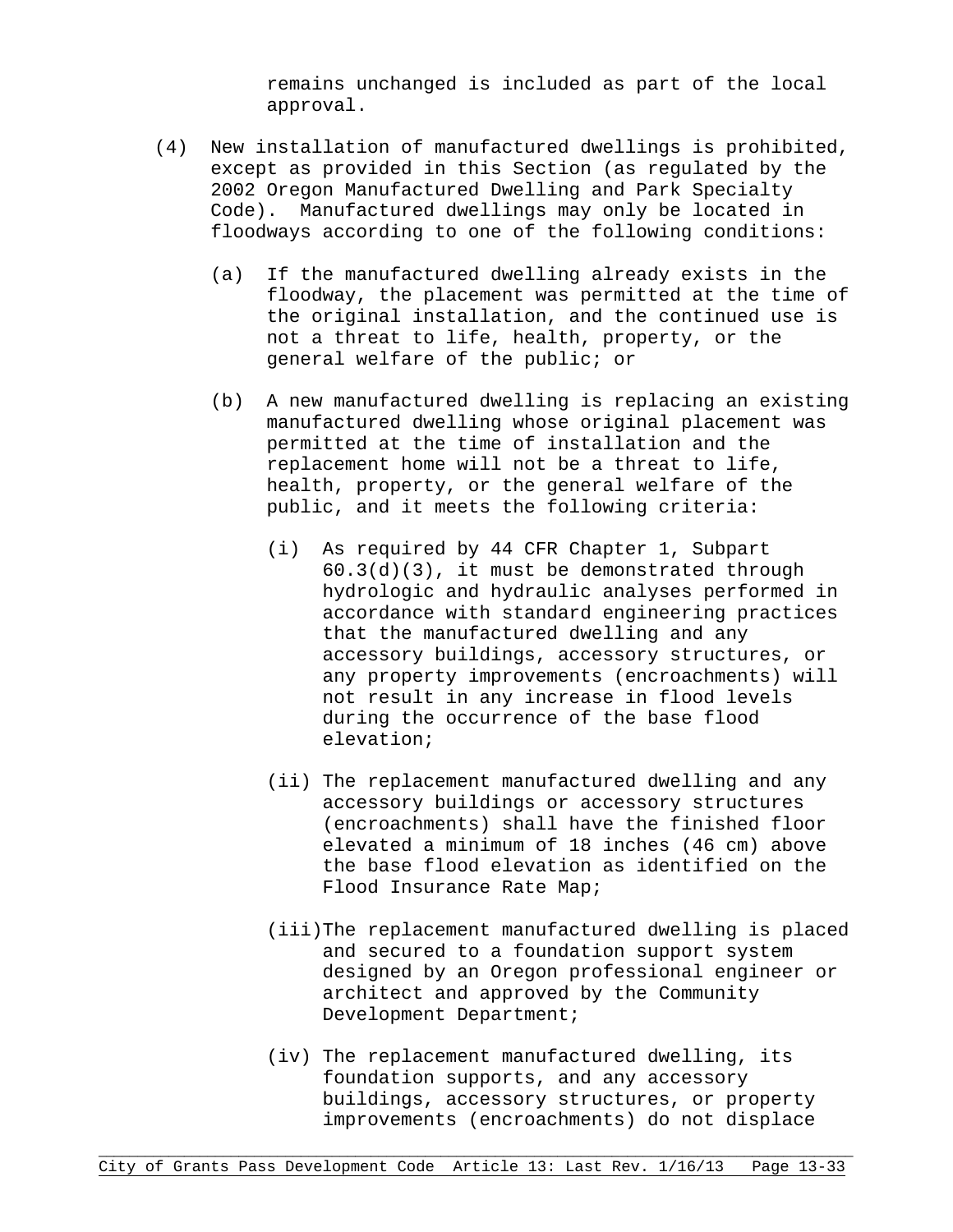water to the degree that it causes a rise in the water level or diverts water in a manner that causes erosion or damage to other properties;

(v) The location, use, and improvements of a replacement manufactured dwelling complies with all provisions of this Code, other applicable Codes, and any conditions of approval; and

#### 13.272 Floodways Not Designated.

- (1) In areas where a regulatory floodway has not been designated in the Flood Insurance Study or on the Flood Insurance Rate Maps, no new construction, substantial improvements, or other development (including fill) shall be permitted within Zones A1-30 and AE on the Flood Insurance Rate Map, unless it is demonstrated that the cumulative effect of the proposed development, when combined with all other existing and anticipated development, will not increase the water surface elevation of the base flood more than one foot at any point within the community.
- (2) Development shall not occur on any floodplain lands, where a floodway has not been designated for that reach of a stream or river in the Flood Insurance Study referenced in Section 13.232 of this Code unless:
	- (a) The Director has evidence which in his judgment would indicate the proposed development site is located in an area of shallow flooding, and the proposed development complies with the provisions of Section 13.280 and will not divert the flood or cause a rise in the level of the discharge above the base flood elevation; or
	- (b) A technical study is completed which establishes the probable location of the floodway as defined in this Code, and the proposed development complies with the applicable provisions of this Code, whether it is within the floodway or the floodway fringe.
- (3) If a technical study is completed under the requirements of this section, demonstrating that the encroachment will not increase the flood levels, any permitted construction or substantial improvements shall comply with all other applicable standards of this Code.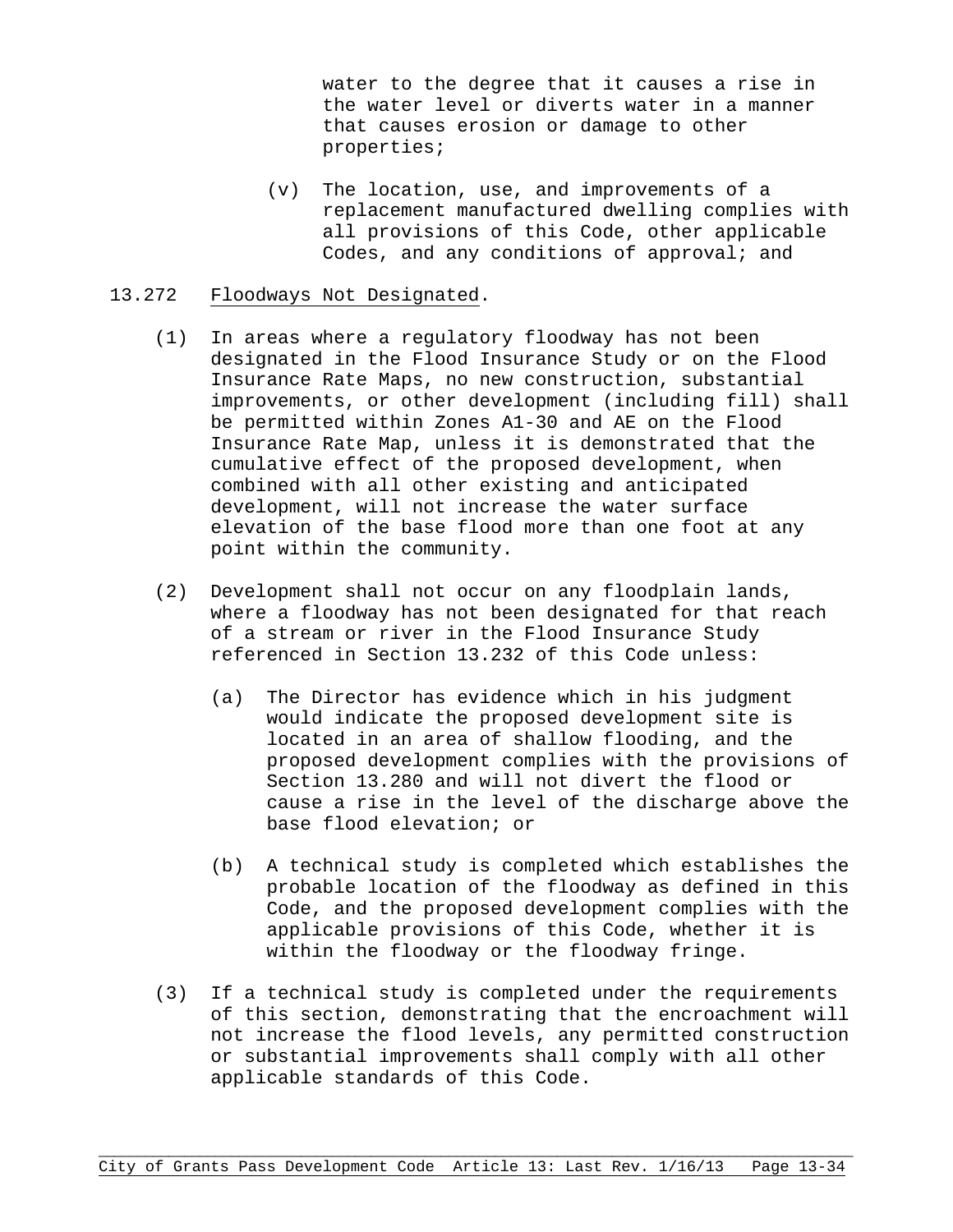#### 13.280 Standards for Shallow Flooding Areas (AO Zones).

Shallow flooding areas appear on Flood Insurance Rate Maps as AO zones with depth designations. The base flood depths in these ones range from 1 to 3 feet above ground where a clearly defined channel does not exist, or where the path of flooding is unpredictable and where velocity flow may be evident. Such flooding is usually characterized as sheet flow. In these areas, the following provisions apply:

- (1) Residential Structures. New construction and substantial improvements of residential structures and manufactured homes within AO zones shall have the lowest floor (including basement) elevated above the highest grade adjacent to the building, a minimum of one foot above the depth number specified on the Flood Insurance Rate Map, or at least two feet above the highest grade adjacent to the building if no depth number is specified.
- (2) Nonresidential Structures. New construction and substantial improvements of nonresidential structures within AO zones shall either:
	- (a) Have the lowest floor (including basement) elevated above the highest adjacent grade of the building site, a minimum of one foot above the depth number specified on the Flood Insurance Rate Map, or at least two feet above the highest grade adjacent to the building if no depth number is specified; or
	- (b) Together with attendant utility and sanitary facilities, be completely floodproofed to a minimum of one foot above the depth number specified on the Flood Insurance Rate Map, or at least two feet above the highest grade adjacent to the building if no depth number is specified, so that any space below that level is watertight with walls substantially impermeable to the passage of water and with structural components having the capability of resisting hydrostatic and hydrodynamic loads and effects of buoyancy. If this method is used, compliance shall be certified by a registered professional engineer or architect as in Section 13.262.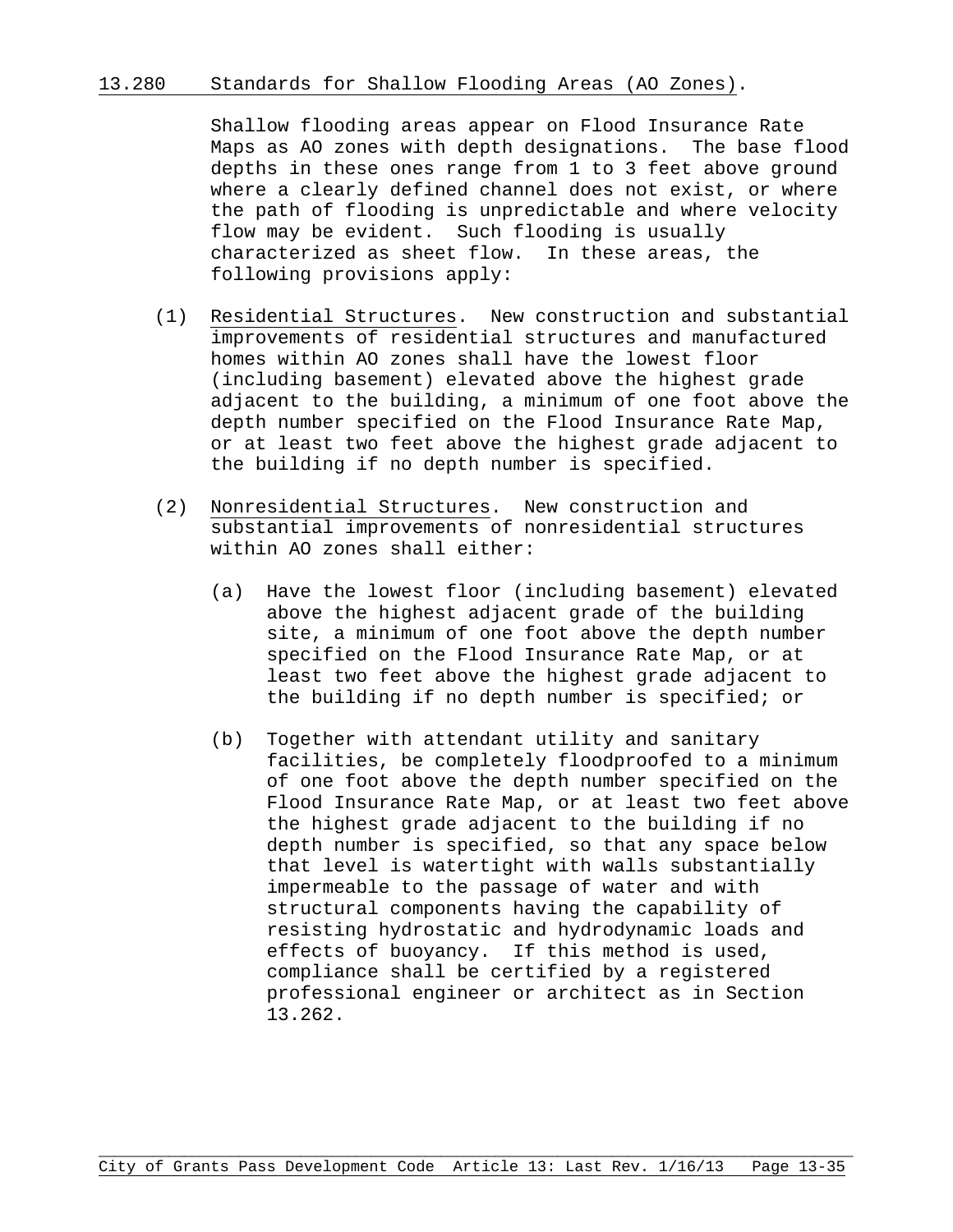#### 13.290 Critical Facilities and Essential Facilities

- 13.291 Critical Facilities.
	- (1) It is recommended that construction of new critical facilities is, to the extent possible, located outside the limits of the Special Flood Hazard Area (SFHA) also known as the 100-year floodplain.
	- (2) It is recommended that construction of new critical facilities occur within the SFHA only if no feasible alternative site is available.
	- (3) The following are recommended when Critical Facilities are constructed within the SFHA. Recommendations in this Section do not affect other mandatory provisions of this Code or other applicable codes.
		- (a) It is recommended that Critical Facilities constructed within the SFHA have the lowest floor elevated a minimum of three feet or to the height of the of the 500-year flood, whichever is higher.
		- (b) It is recommended that access to and from the critical facility should also be protected to the height utilized above. When those heights are not feasible, it is at least recommended that access routes be elevated to or above the level of the base flood elevation to all critical facilities to the extent possible.
	- (4) Floodproofing and sealing measures should be taken to ensure that toxic substances will not be displaced by or released into floodwaters.
- 13.292 Essential Facilities.
	- (1) Siting and construction of Essential Facilities, as defined in the State Building Code, shall comply with the applicable provisions of the State Building Code, and other documents adopted by reference in the State Building Code, such as the ASCE Standards.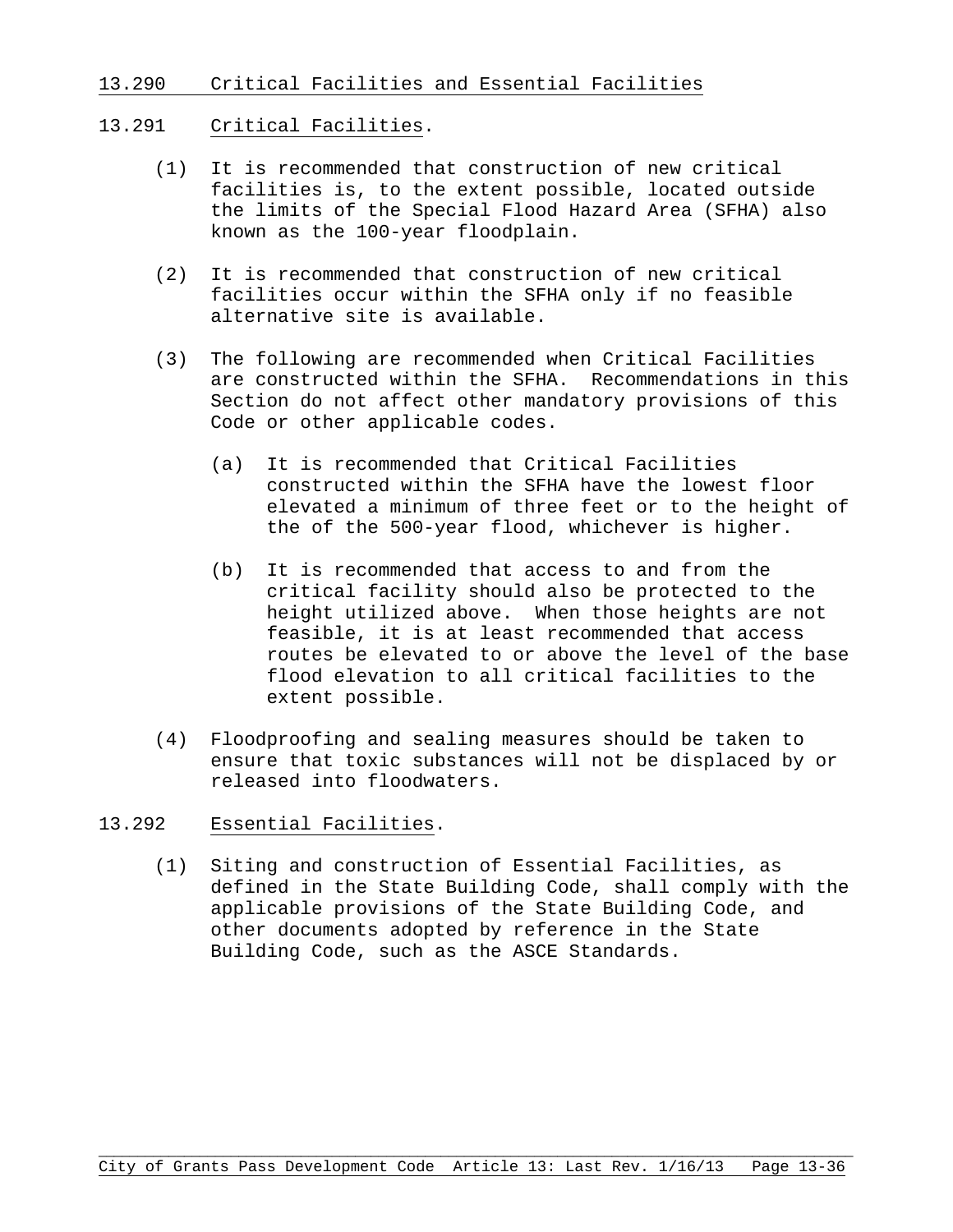# 7,2913.300 Medical Overlay District

- 13.310 Purpose. The medical overlay district is intended to provide land for needed medical facilities within the Grants Pass community. It allows siting of medical uses surrounding a core hospital. It is designed to provide the type of environment suitable for development of medical services and related activities, while reducing the conflicts between uses through appropriate designs.
- 13.311 Effect. The medical overlay district overlays other zoning districts shown on the zoning district map. The overlay district has the effect of permitting those medical uses listed in Section 13.320 below within the district, notwithstanding that those uses may or may not be permitted within the underlying zone. All other uses permitted within the underlying zone are equally permitted within the overlay district. Except as provided in Section 13.325, all standards of the underlying zone, such as setbacks, heights, landscaping, and signage, apply to any use within the district. Where there are conflicts between the development standards of the base zone and those for lands and uses within a Medical Overlay District, the standards of the Medical Overlay District shall govern.
- 13.312 Location. The medical overlay district is designated on an overlay map to the Zoning District Map. The following medical overlay maps are hereby incorporated into this Article by reference.

MOD-1. Washington Boulevard Medical Overlay District (MOD)

MOD-2. Three Rivers Medical Overlay District (MOD)

An overlay district may be created or amended as provided in Section 4.050 of this Code.

- 13.320 Permitted Uses. The following uses are permitted, along with their accessory uses, within the medical overlay district, notwithstanding that they may or may not be permitted in the underlying zone. For purposes of this Article, they are known as "medical uses".
	- (1) Hospitals
	- (2) Clinics
	- (3) Medical Offices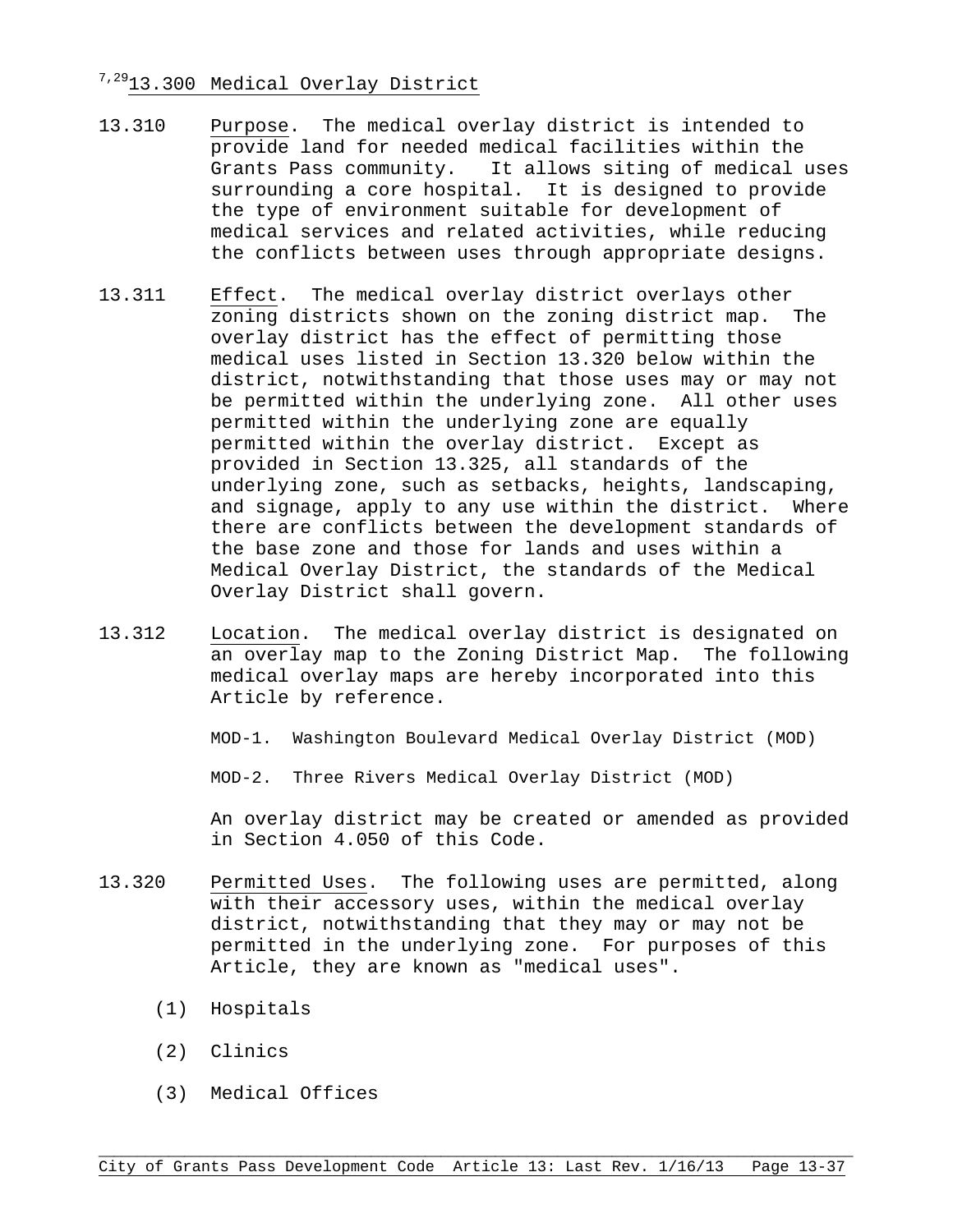- (4) Medical Laboratories
- (5) Ambulance or Paramedic Services
- (6) Medical Helipads
- (5) Parking lots to serve one or more of the above.
- (8) Pharmacies or retail sale or rental of durable medical goods, except when they are not a permitted use in the underlying zone and the property abuts a residentiallyzoned property outside the medical overlay district.
- 13.325 **Special Development Standards for All Uses Within Medical Overlay Districts.** The development standards in Schedule 13-1 apply to all uses located within Medical Overlay Districts and supersede the applicable development standards of the underlying base zoning district.

| Maximum Building or<br>Structure Height                                                                                                                                                                                                                            | Additional Height-Based<br>Side and Rear Yard Setbacks<br>for All Uses within a Medical<br>Overlay District that abut a<br>Residential Zone                                                                                                                                                                                                                                                                                                                                                                                                                                                                                                         |
|--------------------------------------------------------------------------------------------------------------------------------------------------------------------------------------------------------------------------------------------------------------------|-----------------------------------------------------------------------------------------------------------------------------------------------------------------------------------------------------------------------------------------------------------------------------------------------------------------------------------------------------------------------------------------------------------------------------------------------------------------------------------------------------------------------------------------------------------------------------------------------------------------------------------------------------|
| 65 feet*<br>* Any gabled or hipped roof<br>feature having a roof pitch<br>greater than 5:12 may exceed the<br>maximum height by two additional<br>feet for each additional whole<br>unit of rise per 12 units of<br>run, up to a maximum of 16<br>additional feet. | Where a side and/or rear<br>property line of a lot or<br>parcel located inside the<br>Three Rivers Medical Overlay<br>District abuts residentially-<br>zoned land located outside the<br>district, there shall be a<br>special setback from side<br>and/or rear property lines for<br>the lot or parcel within the<br>Medical Overlay District.<br>The special setback shall only<br>apply to those portions of<br>buildings which exceed the<br>maximum height established in<br>the underlying base zone in<br>which the lot or parcel is<br>located.<br>Where applicable, the special<br>setback shall be applied, in<br>addition to the minimum |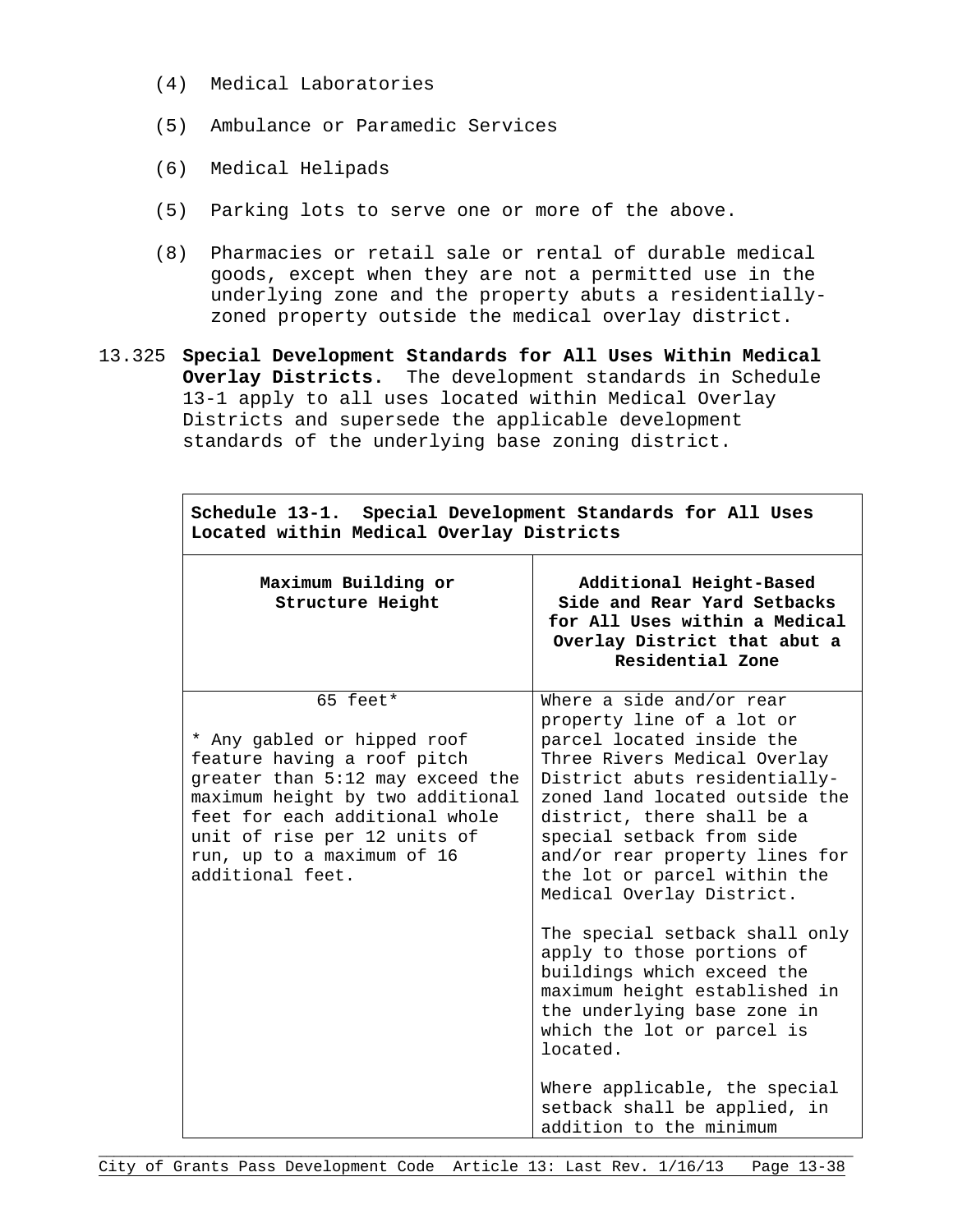

Concept Sketch: Side and Rear Yard Setback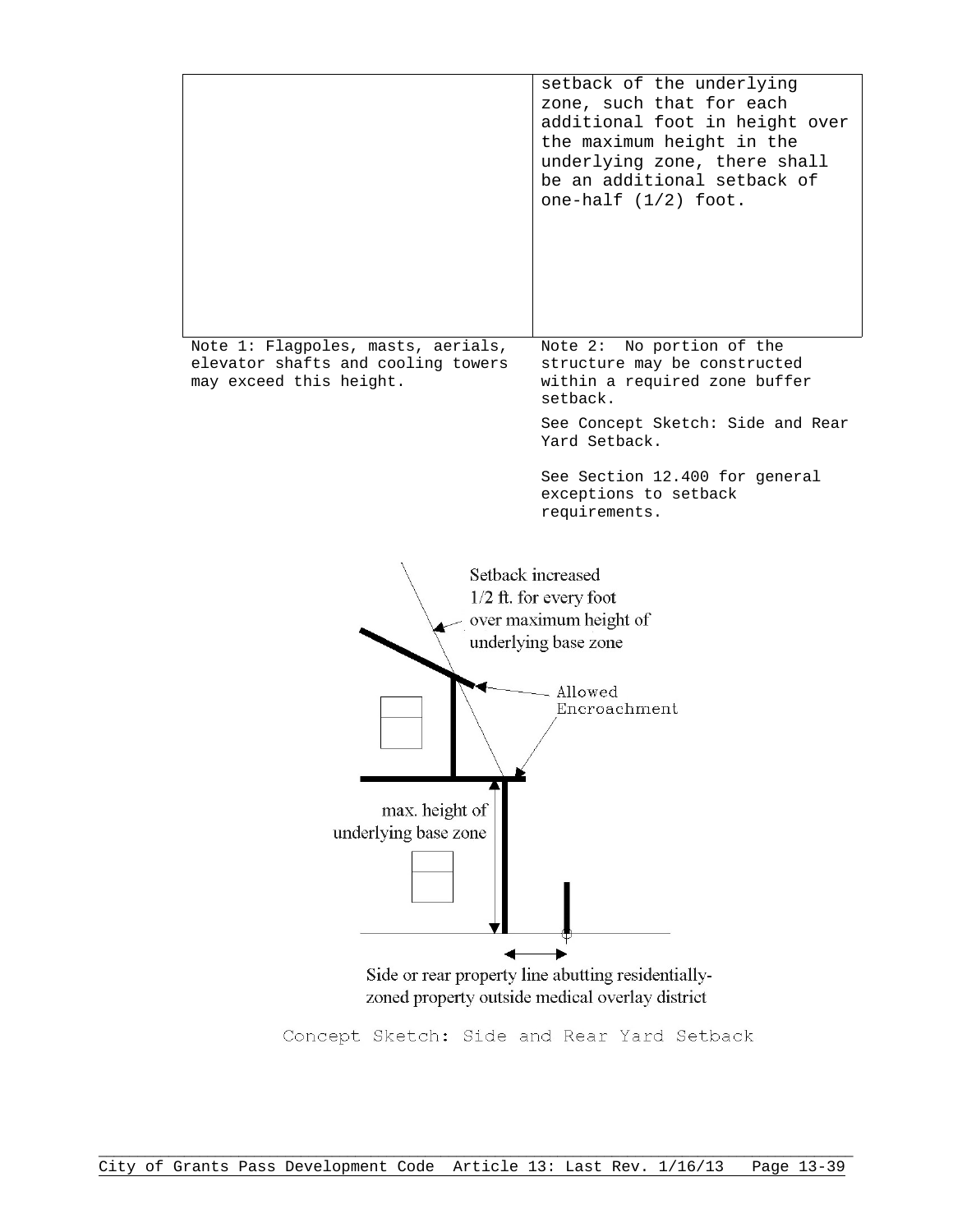#### 13.330 Siting a Medical Use within a Medical Overlay District

13.331 Review Procedure Schedule.

Applications for siting a medical use within an existing medical overlay district shall be processed according to Schedule 13-2 as follows:

| Schedule 13-2. Procedures for Medical Overlay Review |         |  |  |  |
|------------------------------------------------------|---------|--|--|--|
| Medical use adjacent to an underlying                | Type II |  |  |  |
| residential zone:                                    |         |  |  |  |
| Medical Helipads                                     | Type II |  |  |  |
| All other medical uses                               | Type I  |  |  |  |

13.332 Criteria for Approval.

The review body may approve, approve with conditions, or deny an application for siting a medical use within an existing medical overlay district based on the following criteria:

- (1) The development meets the criteria of Section 19.042 or Section 19.052 of this Code, as applicable.
- (2) Where the property abuts an underlying residential zone that is not within the overlay district, a type D-1 or D-3 buffer shall be provided in accordance with Section 23.034, Schedule 23-4. The review body may modify this requirement where an existing structure would not meet the required setbacks.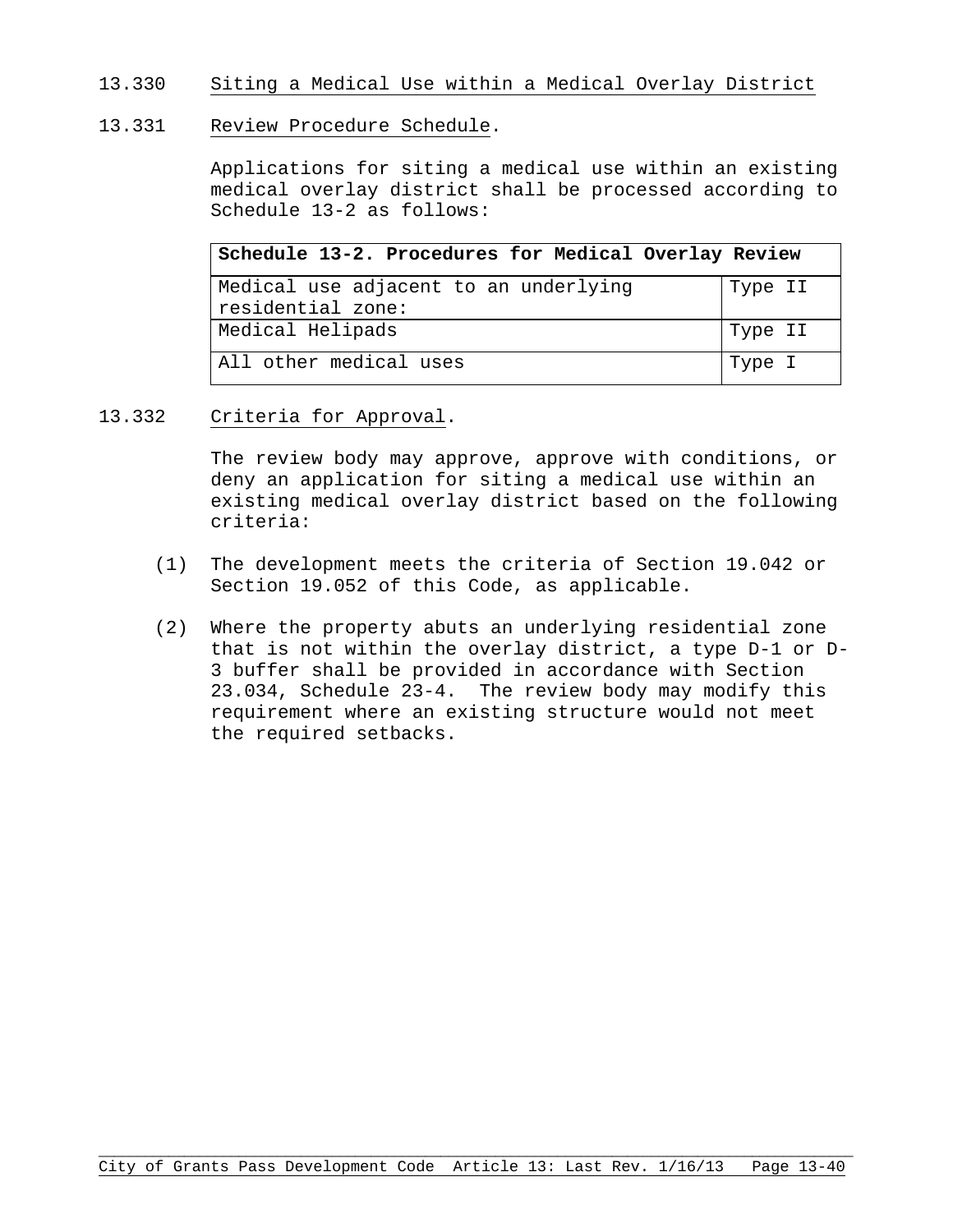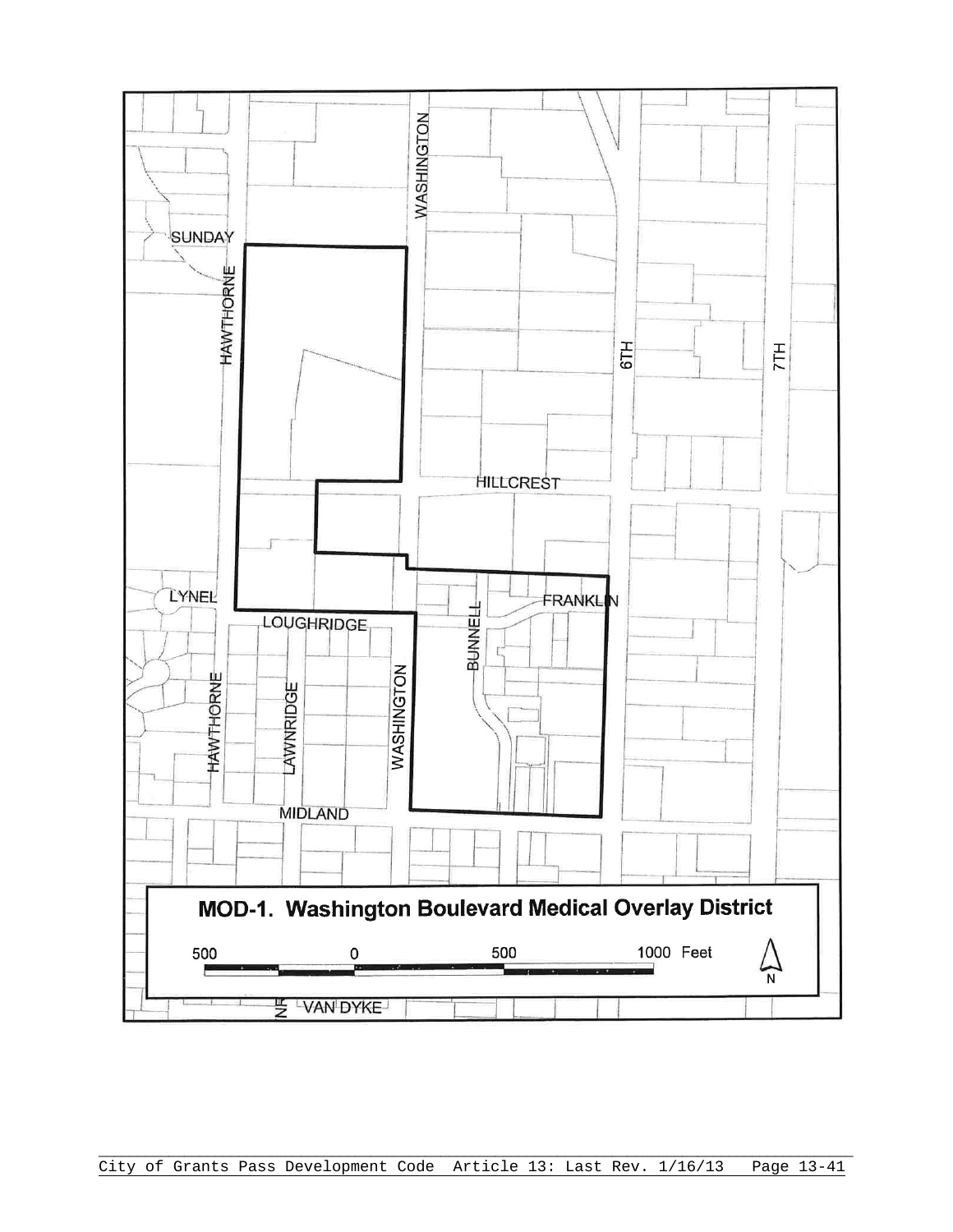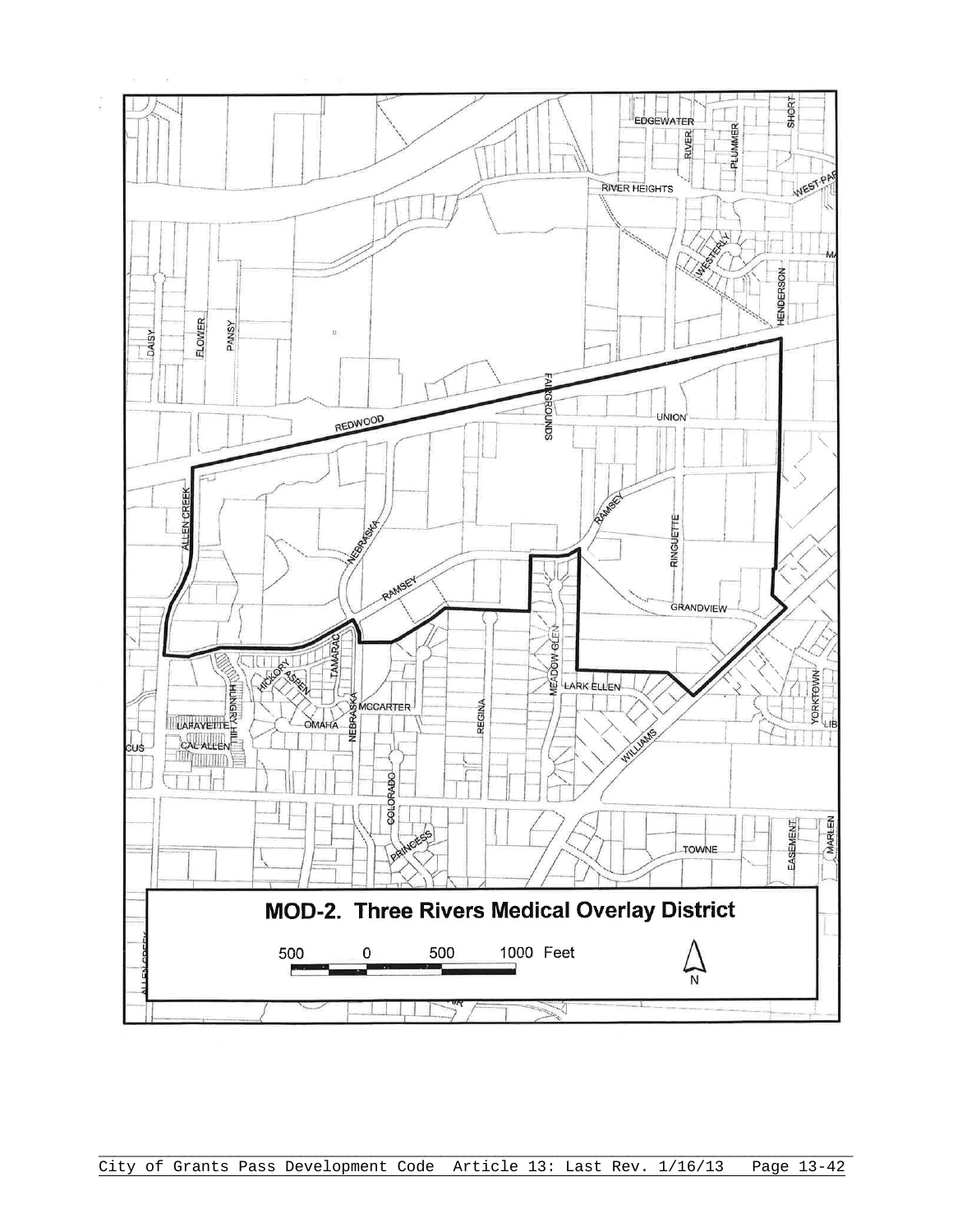#### 13.400 Historic Districts

- 13.411 Purpose. The purpose of this section is to:
	- (1) Effect and accomplish the protection, enhancement and perpetuation of such improvements and of districts which represent or reflect elements of the City's and County's cultural, social, economic, political and architectural history;
	- (2) Safeguard the City's and County's historic, aesthetic and cultural heritage as embodied and reflected in such improvements and districts;
	- (3) Complement any National Register Historic Districts designated in the City;
	- (4) Stabilize and improve property values in such districts;
	- $(5)$  Foster civic pride in the beauty of historic buildings, structures, sites, signage and noble accomplishments of the past;
	- (6) Protect and enhance the City's attractions to tourists and visitors and the support and stimulus to business and industry thereby provided;
- 13.412 Definitions. For the purposes of this section only, the following terms are defined as indicated:

 $7(1)$  Alteration (Exterior): The addition to, removal of or from, or physical modification or repair of, any exterior part or portion of a Landmark or structures in an Historic or Conservation District. Signs shall be considered a form of alteration and shall be treated as such.

- $(2)$  Architectural Significance: The structure, site, signage or district:
	- (a) portrays the environment of a group of people in an era of history characterized by a distinctive architectural style;
	- (b) embodies those distinguishing characteristics of an architectural-type specimen;
	- (c) is the work of an architect or master builder whose individual work has influenced the development of the City; or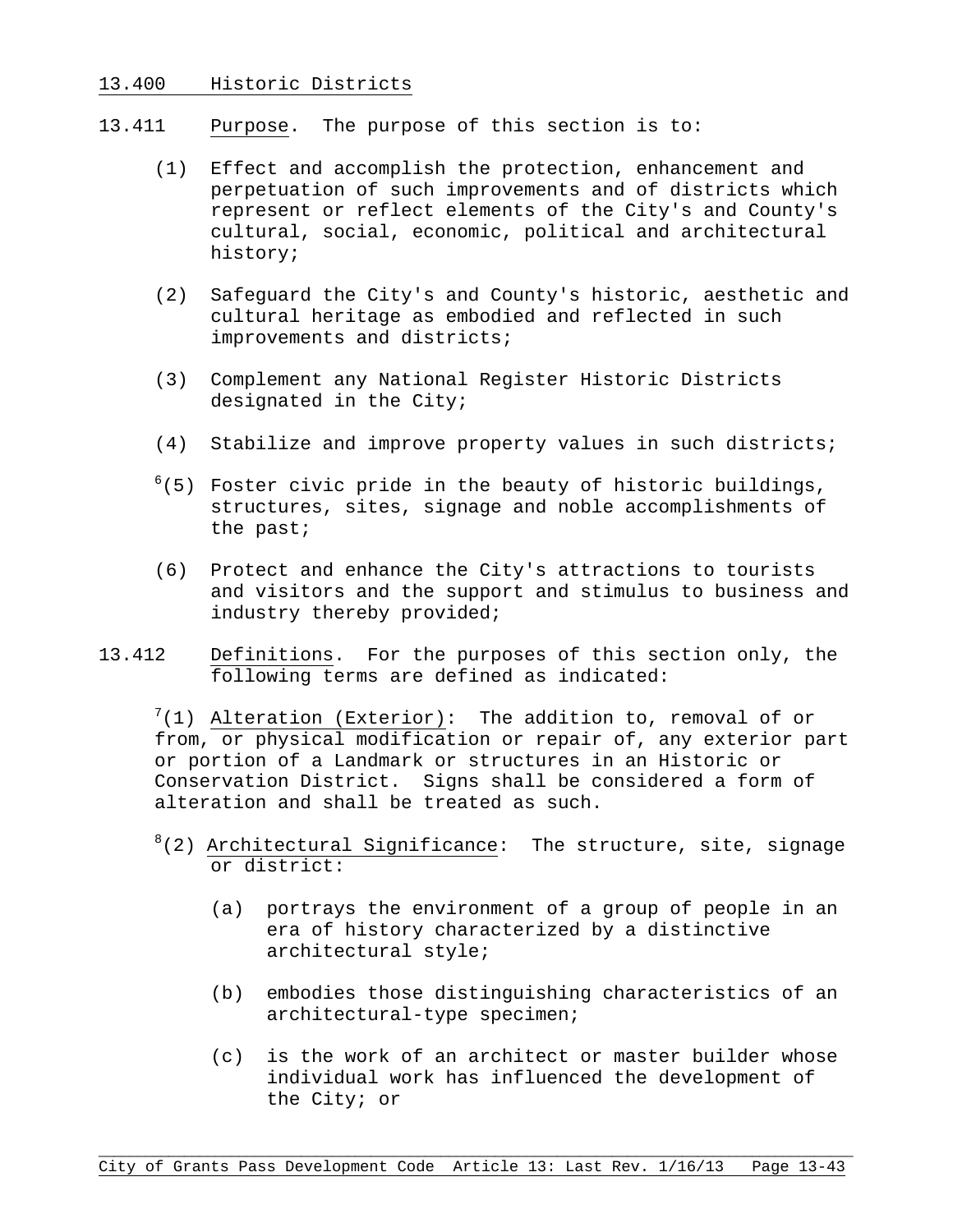- (d) contains elements of architectural design, detail, materials or craftsmanship which represent a significant innovation.
- (3) Conservation District: A definable area containing historic sites, buildings or structures or groups of historic buildings, sites or structures separated geographically but linked by the history of the community's development, by natural features such as topography, parks or public open spaces, or by other significant physical features or historic events.
- <sup>9</sup>(4) Demolish: To raze, destroy, dismantle, deface or in any other manner cause partial or total ruin of a designated Landmark, structure, site or signage in an Historic or Conservation District.
- (5) Exterior: Any portion of the outside of a Landmark or building or structure in an Historic or Conservation District, or any addition thereto.
- $10(6)$  Historical Buildings and Sites Commission: The review authority for items requiring approval under Section 13.440, Historic Districts, of this Code. The Commission shall consist of six individuals who have been appointed by the Mayor and City Council and shall consist of the members specified in Section 7.061 of this Code.
- (7) Historic District: A relatively compact, definable geographic area possessing an obvious concentration, linkage or continuity of sites, buildings or structures united by past events, architectural styles, construction features or other physical features illustrative of the community's historic development.
- $11(8)$  Historical Significance: The structure, district, site or signage:
	- (a) has character, interest or value, as part of the development, heritage or cultural characteristics of the City, County, State or Nation;
	- (b) is the site of an historic event with an effect upon society;
	- (c) is identified with a person or group of persons who had some influence on society; or
	- (d) exemplifies the cultural, political, economic, social or historic heritage of the community.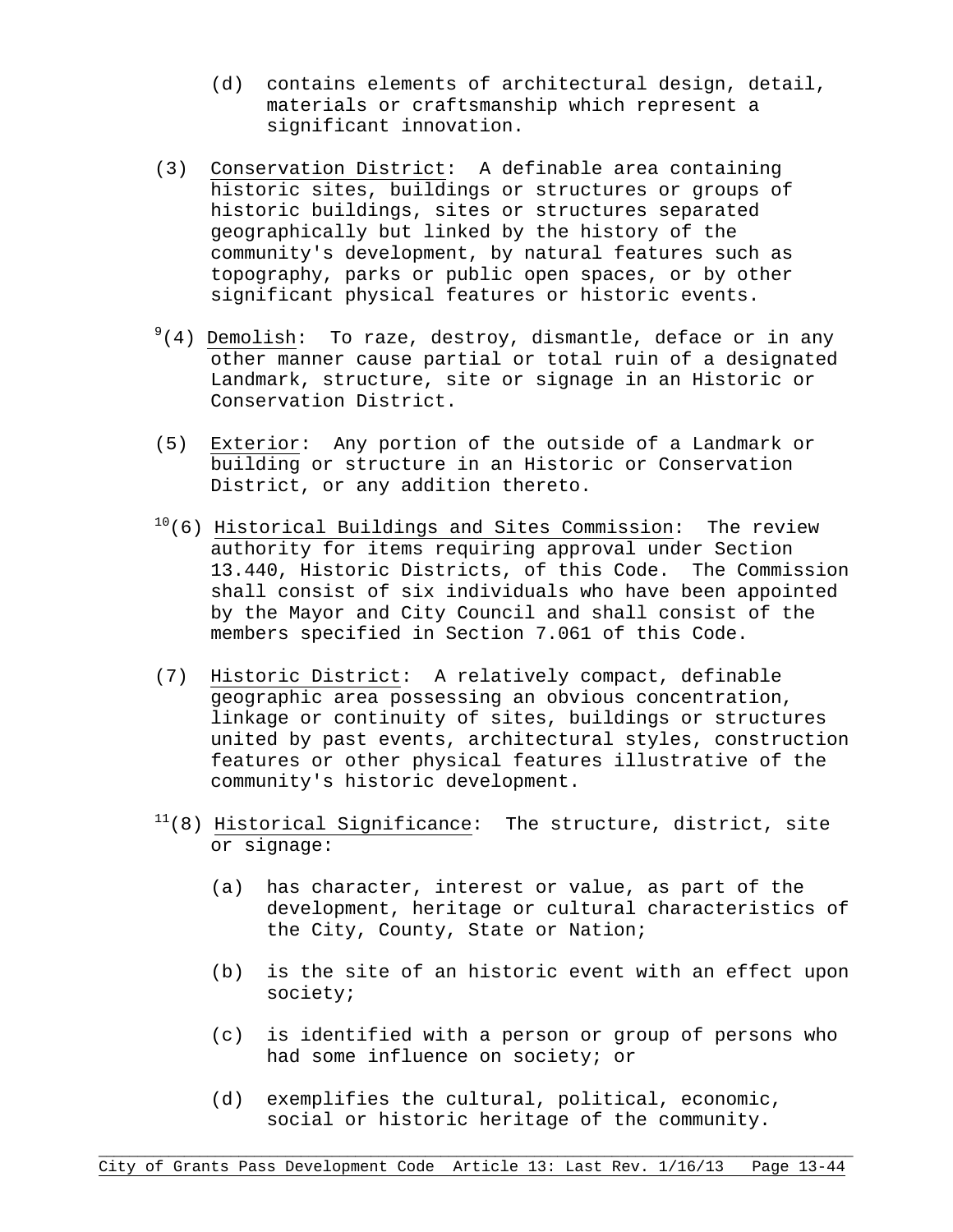- (9) Landmark: Any improvement, any part of which is 40 years old or older which has a special character or special historic interest or aesthetic interest, or value which is part of the heritage of the City or County that has been officially designated and set aside for conservation or preservation.
- 13.420 District Types and Map
- 13.421 Historic Types.
	- (1) The Historic Map shall allow for the designation of:
		- (a) areas with a high concentration of historic structures, designated "Historic Districts",
		- (b) areas with a lower concentration, designated "Conservation Districts", and
		- $12(c)$  structures, sites or signage of historic or architectural significance not located in an Historic or Conservation District, designated as "Landmarks".
	- (2) Historic Review shall apply to the following:
		- (a) Historic Districts, designated in accordance with this section; and
		- (b) Conservation Districts, designated in accordance with this section; and
		- $13(c)$  Landmarks, sites or signs, designated in accordance with this section.
- 13.422 Historic Map. There shall be an overlay map to the Zoning Map that depicts Historic Districts, Conservation Districts and Landmarks.
- 13.423 Landmarks. The following buildings are hereby designated Landmarks, and are to be placed as such on the Historic Map:
	- (1) All buildings designated as "exceptional" in the Historic Inventory taken by the Mayor's Advisory Committee on Historic Preservation, dated October 1, 1981, as follows: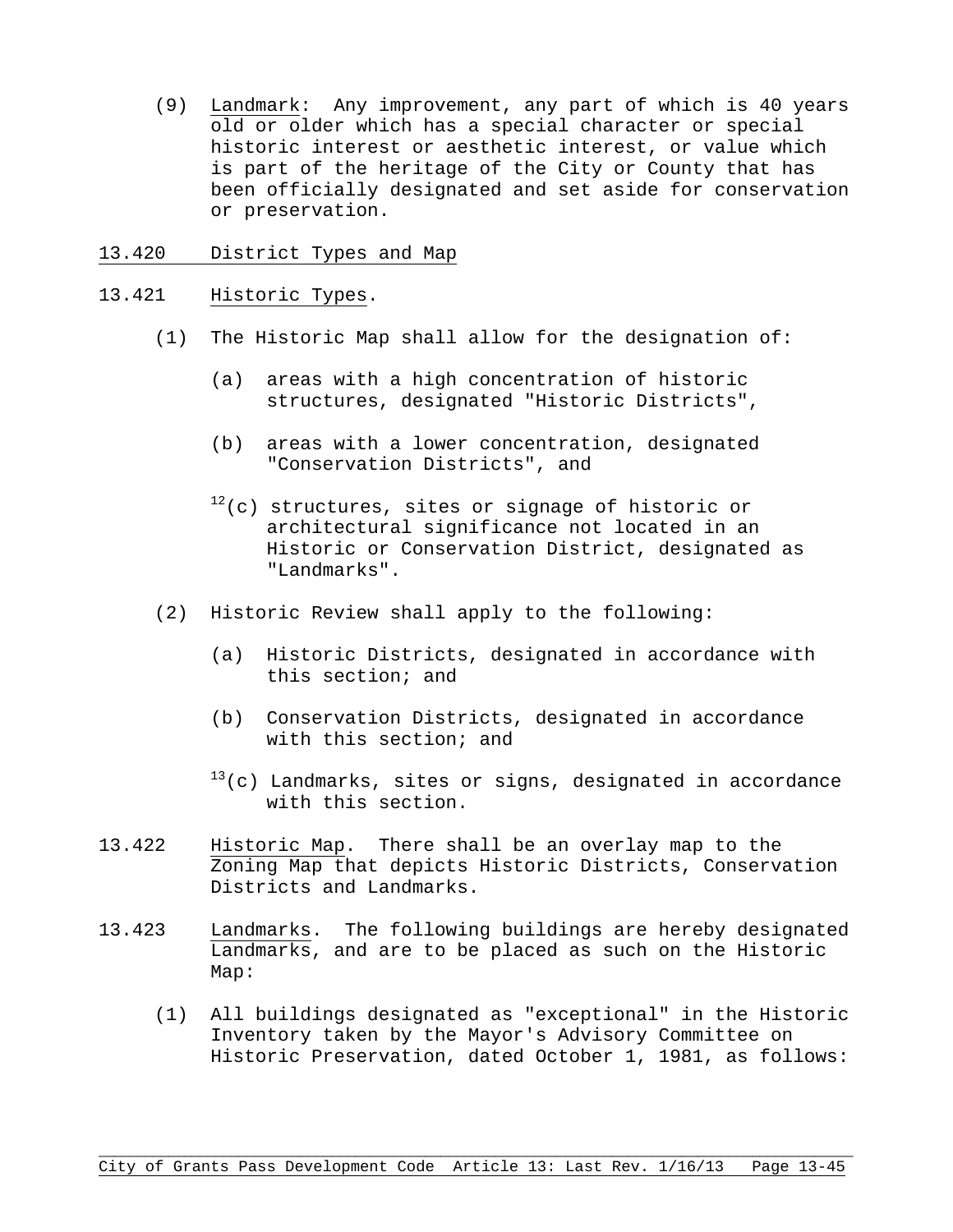122 NE "A" Street 139 SW "I" Street 303 NE "A" Street 417 SW "I" Street 1508 NE "A" Street 220 NW "A" Street 1501 NW Lawnridge Avenue 310 NW "A" Street 1223 NW Lawnridge Avenue 412 NW "B" Street 821 SE "M" Street 421 NW "B" Street 203 SW Oak Street 614 NW "B" Street 1800 NE Beacon Drive 331 SW Burgess Street 2030 NW Vine Street 201 NW Evelyn Street 314 NE Fetzner Street 989 Fruitdale Drive 214 NW 3rd Street 1650 Fruitdale Drive 125 SE "G" Street 716 NW 4th Street 111 SW "G" Street 724 NW 4th Street 115 SW "G" Street 750 NW 4th Street 117 SW "G" Street 751 NW 4th Street 125 SW "G" Street 125 SW 4th Street 129 SW "G" Street 758 NW 4th Street 131 SW "G" Street 804 SW 4th Street 137 SW "G" Street 139 SW "G" Street 612 NW 5th Street 612 AW 5th Street 141 SW "G" Street 145 SW "G" Street 508 SW 5th Street 147 SW "G" Street 207 SW "G" Street 605 NE 6th Street 211 SW "G" Street 140 NW 6th Street 229 SW "G" Street 208 NW 6th Street 233 SW "G" Street 306 NW 6th Street 241 SW "G" Street 512 NW 6th Street 307 SW "G" Street 762 NW 6th Street 509 SW "G" Street 720 NW 6th Street 532 SW "G" Street 746 NW 6th Street 591 SW "G" Street 1215 SW "G" Street 701 NE 8th Street 140 SW "H" Street 600 NE 8th Street 1021 NW Hawthorne Avenue 1109 NE 9th Street

 612 NW "A" Street 1304 NW Lawnridge Avenue 619 NW "B" Street 421 SE Riverside Avenue 219 NW "E" Street 1002 NW Washington Blvd 730 NW 2nd Street 604 NW 4th Street 717 NE 8th Stret 761 NE 12th Street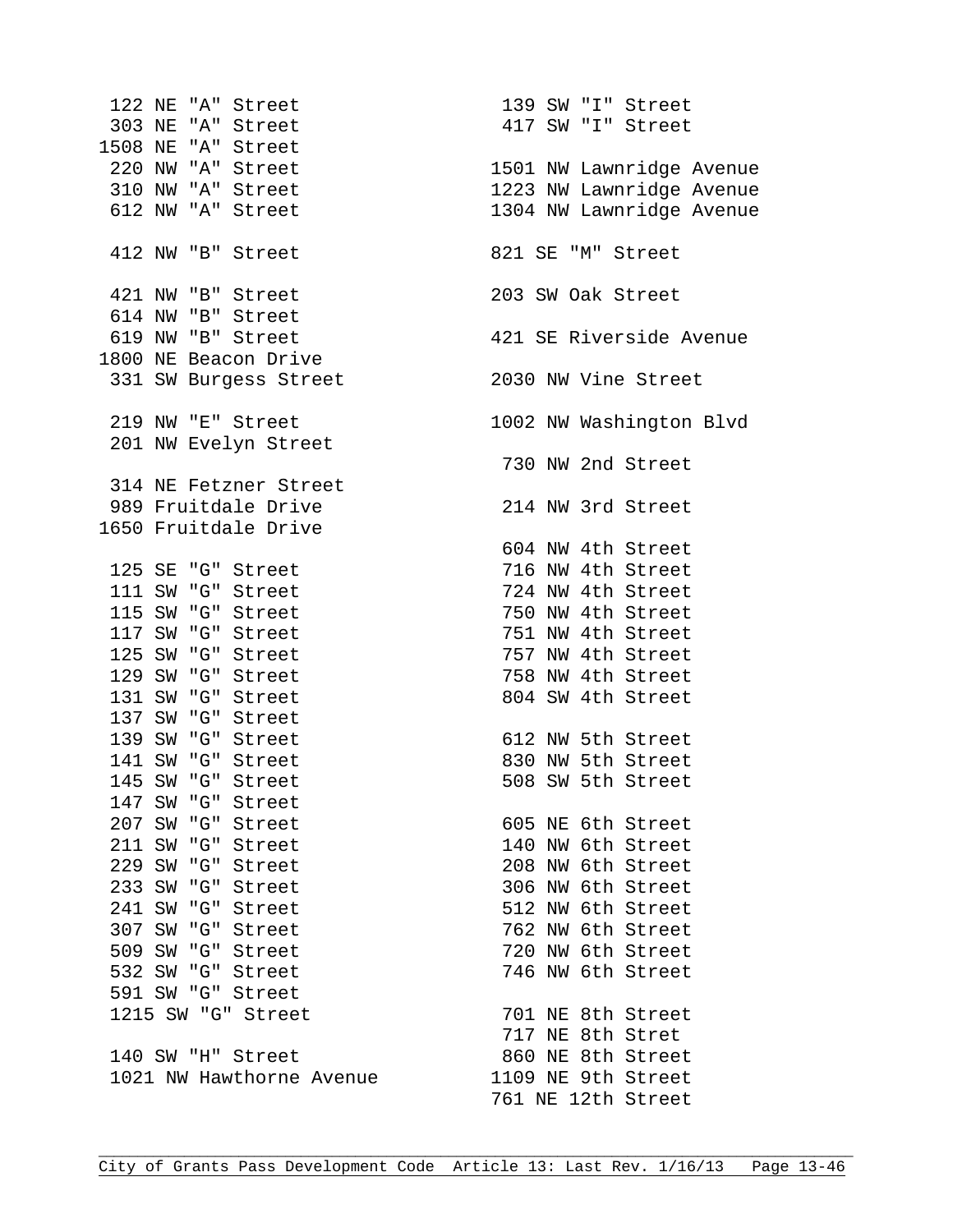#### 13.430 Procedures for Historic Review

- 13.431 Initiation. An Historic Designation, Amendment, Recision, or Historic Review procedure may be initiated by the following:
	- (1) A recognized neighborhood group, area association, or any interested person.
	- $14(2)$  Historical Buildings and Sites Commission.
		- (3) Urban Area Planning Commission.
		- (4) City Council.
- 2513.432 Pre-application Conference Required. A pre-application conference is required when the designation or review application is initiated by a property owner, neighborhood group, area association, or any interested person.

 Prior to submitting an application for review, the applicant shall request a pre-application conference with the Director as provided in Section 3.041 of this Code.

- 13.433 Complete Submittal. Prior to review of the request, a complete application shall be prepared and submitted to the Director in accordance with the minimum submittal requirements contained in Section 3.050 of this Code.
- $1713.434$  Designation and Review Procedures.
	- (1) Historic Designation applications shall be processed according to Section 4.047 of this Code and the procedures in Schedule 2-1.
	- (2) Historic Review applications shall be processed according to Schedule 13-2 as follows:

| Schedule 13-2: Procedure for Historic Review |     |
|----------------------------------------------|-----|
| Alteration (Exterior)                        | TTT |
| New Construction in District                 | TTT |
| Demolition in District                       | TTT |
| Demolition of Landmarks                      |     |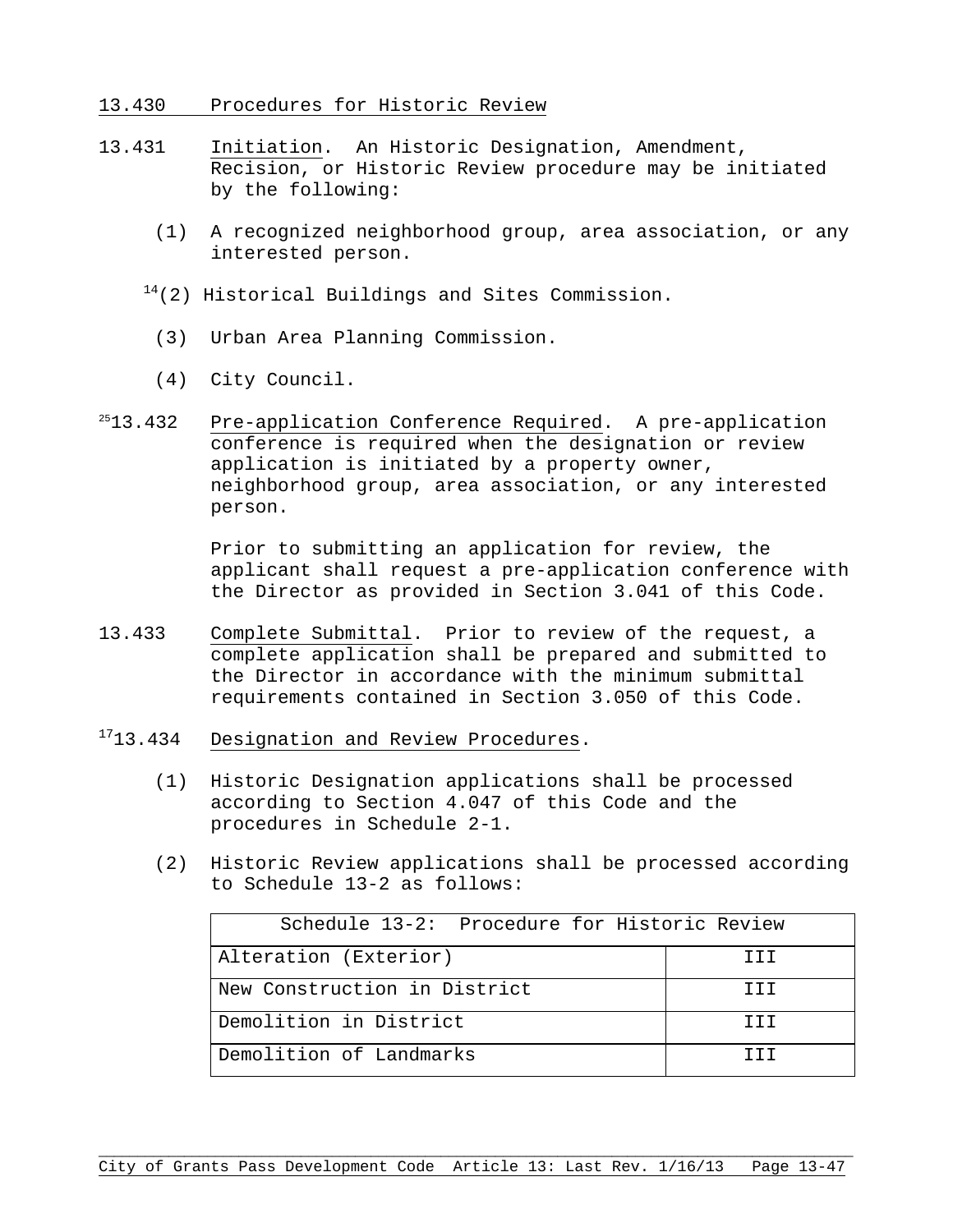- (3) In the conduct of land use procedures for the Historical Buildings and Sites Commission, the designation "Historical Buildings and Sites Commission" shall be substituted for the designation "Planning Commission" in Section 2, Procedural Types, and Section 10, Appeals.
- (4) Historical Buildings and Sites Commission meeting procedure is deemed quasi-judicial, and shall be governed by the Quasi-judicial Hearing Rules, pursuant to Section 8 of this Code.
- 13.435 Amendment and Recision Procedures. A District or Landmark designation may be amended or rescinded utilizing the same procedure required for District or Landmark designation, as provided in Section 4.047 and Schedule 2-1.
- 13.436 Appeals. The final action of the Historical Buildings and Sites Commission may be appealed as provided in Section 10.050 for Type III decisions.
- <sup>18</sup>13.440 Designation of Historic Districts
- 13.441 Designation Criteria. An Historic District, a Conservation District, and a Landmark may be recommended for designation by the Historical Buildings and Sites Commission and designated by the City Council, providing all the following criteria are addressed during consideration by the review body.
	- (1) The designation of a District or Landmark serves the purpose of this section.
	- (2) The boundaries of a District are adequate and suitable for designation.
	- (3) Consideration of the positive and negative effects of the designation upon residents, businesses or property owners of the area.
- 13.442 Historical Buildings and Sites Commission and City Council Action.
	- (1) Commission Action. The Historical Buildings and Sites Commission shall take action as provided for the Planning Commission, for Type III review pursuant to Section 2.050, except that the oral decision and the final decision steps shall be combined, (see Section 9 and 2.055(3)) and the final decision shall be accompanied by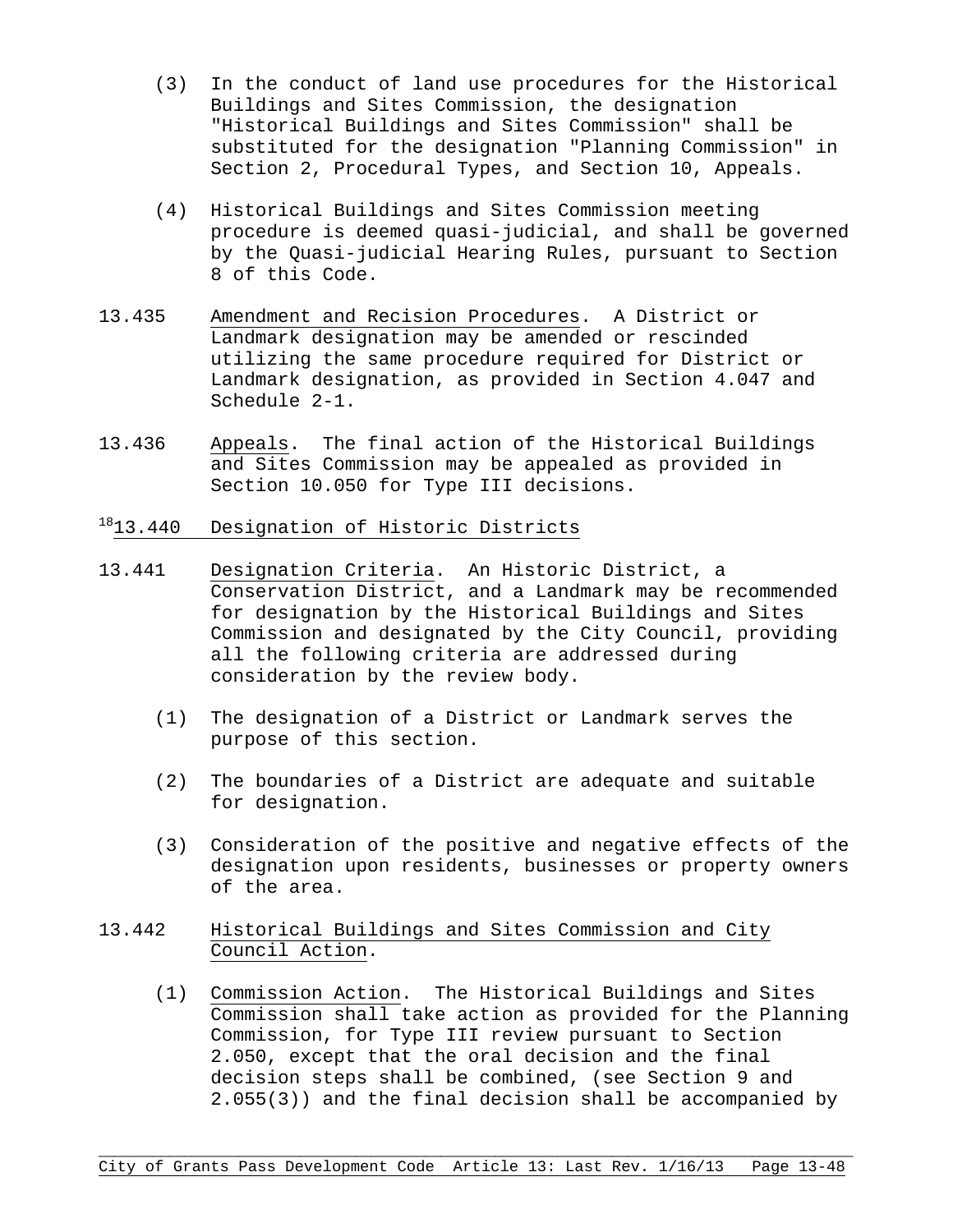findings, notice and all other requirements of a final decision.

(2) Council Action. The Council shall take action as provided for Type IV review pursuant to Section 2.060. In addition, Council may remand the matter to the Historical Buildings and Sites Commission for additional consideration of specific matters.

# <sup>19</sup>13.450 Development Review

- 13.451 Review Required. Except as provided in Section 13.454, no person may alter any structure, site or signage in an Historic District, a designated structure in a Conservation District, or any Landmark in such a manner as to affect its exterior appearance, nor may any new structure be constructed in an Historic District or Conservation District, unless it has previously been reviewed by the Historical Buildings and Sites Commission.
- 13.452 Criteria for Approval. The Historical Buildings and Sites Commission, in reviewing the appropriateness of the alteration or new construction, shall consider the following:
	- (1) The purpose of the Historic Districts, Section 13.411.
	- (2) The general compatibility of the signage, exterior design, arrangement, proportion, detail, scale, color, texture and materials proposed to be used in the construction of the new building or structure;
	- (3) The effect of the proposed new structure on the character of the district; and
	- (4) The economic effect of the new structure on the historic value of the district.
- 13.453 Historical Buildings and Sites Commission Action. The Historical Buildings and Sites Commission shall, upon review, shall take the role of the Urban Area Planning Commission in the Type III Procedure, pursuant to Section 2.050. The Commission shall be empowered to set the conditions of approval based on compliance with the criteria, Section 13.452, and with the purpose of this section, Section 13.411.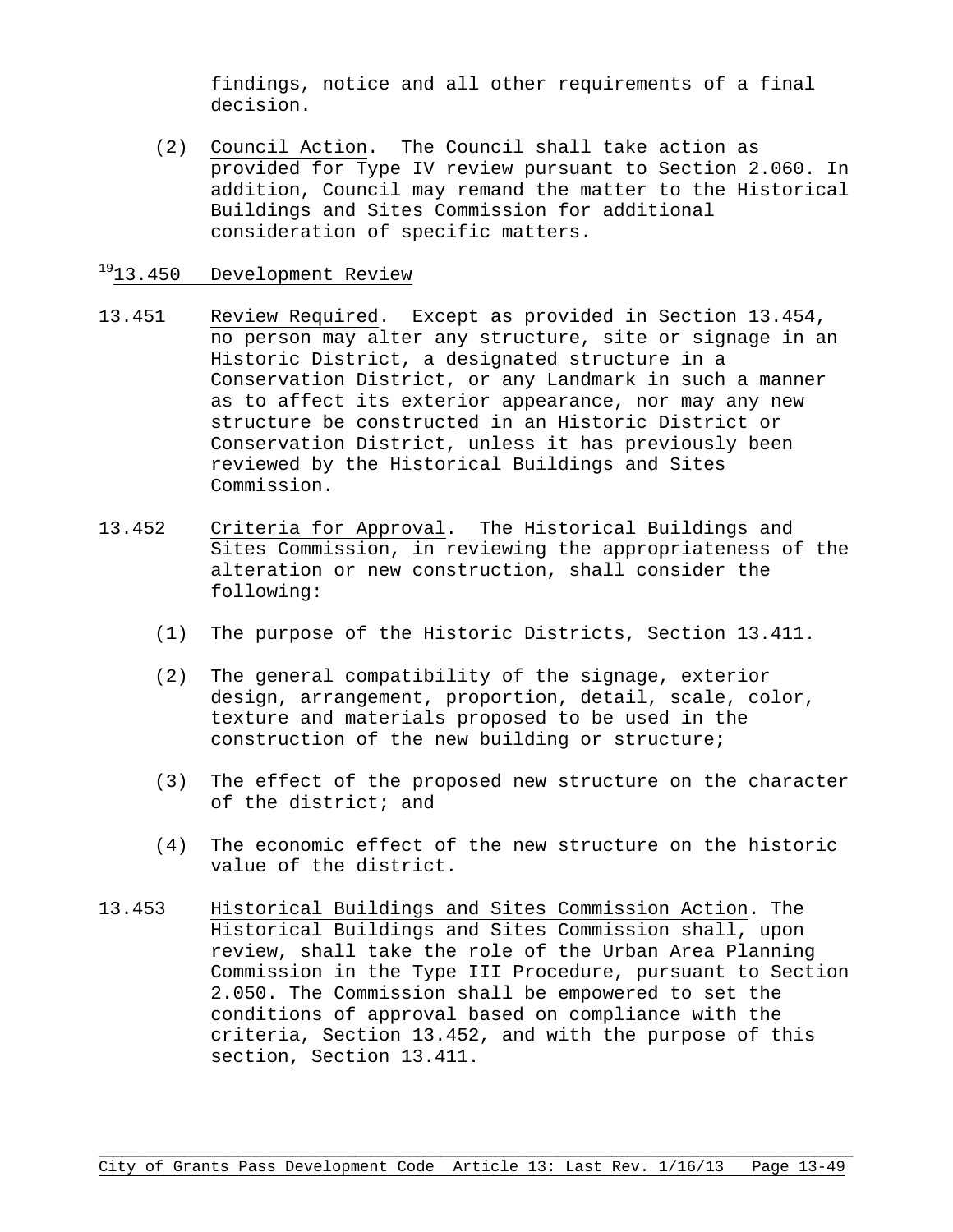- 13.454 Public Safety Caveat. Nothing in this ordinance shall be construed to prevent the ordinary maintenance or repair of any exterior architectural features which does not involve a change in design, material or the outward appearance of such feature. The Building Official shall certify such repair is required for the public safety because of its unsafe or dangerous condition and that time is of the essence in such repair.
	- (1) Sandblasting shall be excluded as a method for cleaning the exterior of buildings unless specifically approved by the Buildings and Sites Commission.
- 13.460 Demolition Review
- <sup>20</sup>13.461 Review Required.
	- (1) If an application is made for a building permit to demolish all or part of a structure which is a Landmark or which is located in a Conservation District or an Historic District, the Director shall transmit to the Historical Buildings and Sites Commission a copy of said transaction within seven (7) days of application acceptance.
	- (2) The Historical Buildings and Sites Commission shall hold a public hearing pursuant to the Type III procedures in Section 2.050 within thirty-five(35)days of acceptance of a complete application by the Director.
- $21$  13.462 Criteria for Approval. In determining the appropriateness of the demolition as proposed in an application for a building permit, the Commission shall consider the following:
	- (1) All plans, drawings, and photographs as may be submitted by the applicant;
	- (2) Information presented at a public hearing held concerning the proposed work;
	- (3) Applicable Policies of the Comprehensive Plan;
	- (4) The purpose of this section (see Section 13.411);
	- (5) The criteria used in the original designation of the Landmark or District in which the property under consideration is situated;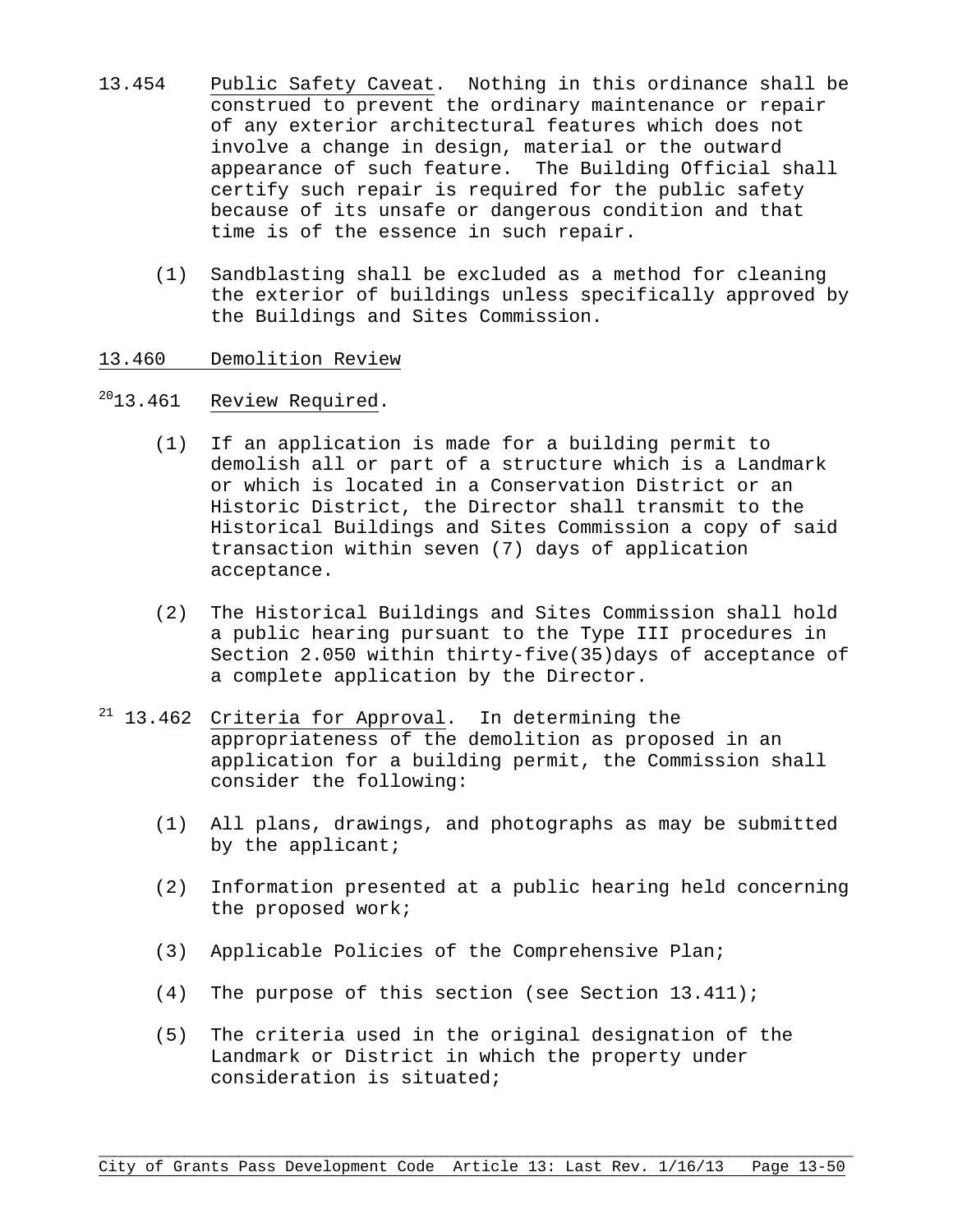- $20(6)$  The historical and architectural style, the general design, arrangement, materials of the structure in question or its appurtenant fixtures and signage; the relationship of such features to similar features of the other buildings within the district and the position of the building or structure in relation to public rights of way and to other building and structures in the area; and
- (7) The effects of the proposed work upon the protection, enhancement, perpetuation and use of the district which cause it to possess a special character or special historical or aesthetic interest or value.
- $2213.463$  Historical Buildings and Sites Commission Action.
	- (1) Approval of Demolition. The Historical Buildings and Sites Commission may recommend approval of the demolition request to the Director after considering the criteria contained in Section 13.462.
	- (2) Delay of Demolition. The Commission may delay the issuance of a demolition permit in the interest of preserving historical value, if it determines that the structure should not be demolished.
	- (3) Delay of Landmark or Conservation District Demolition. For a Landmark, which includes structures, sites and signage, or Conservation District demolition request, issuance of the demolition permit may be delayed by the Historical Buildings and Sites Commission as follows:
		- (a) The Historical Buildings and Sites Commission may invoke a stay of demolition for a period not exceeding thirty (30) days from the date of public hearing for demolition permit.
		- (b) The Historical Buildings and Sites Commission may invoke an extension of the suspension period if it determines that there is a program or project underway which could result in public or private acquisition of such structure or site, and that there is reasonable ground to believe that such program or project may be successful. In such cases the Commission, at its discretion, may extend the suspension period in thirty (30) day increments for an additional period not exceeding ninety (90) days, up to a total suspension period of not more than one hundred twenty (120) days from the date of public hearing for demolition permit.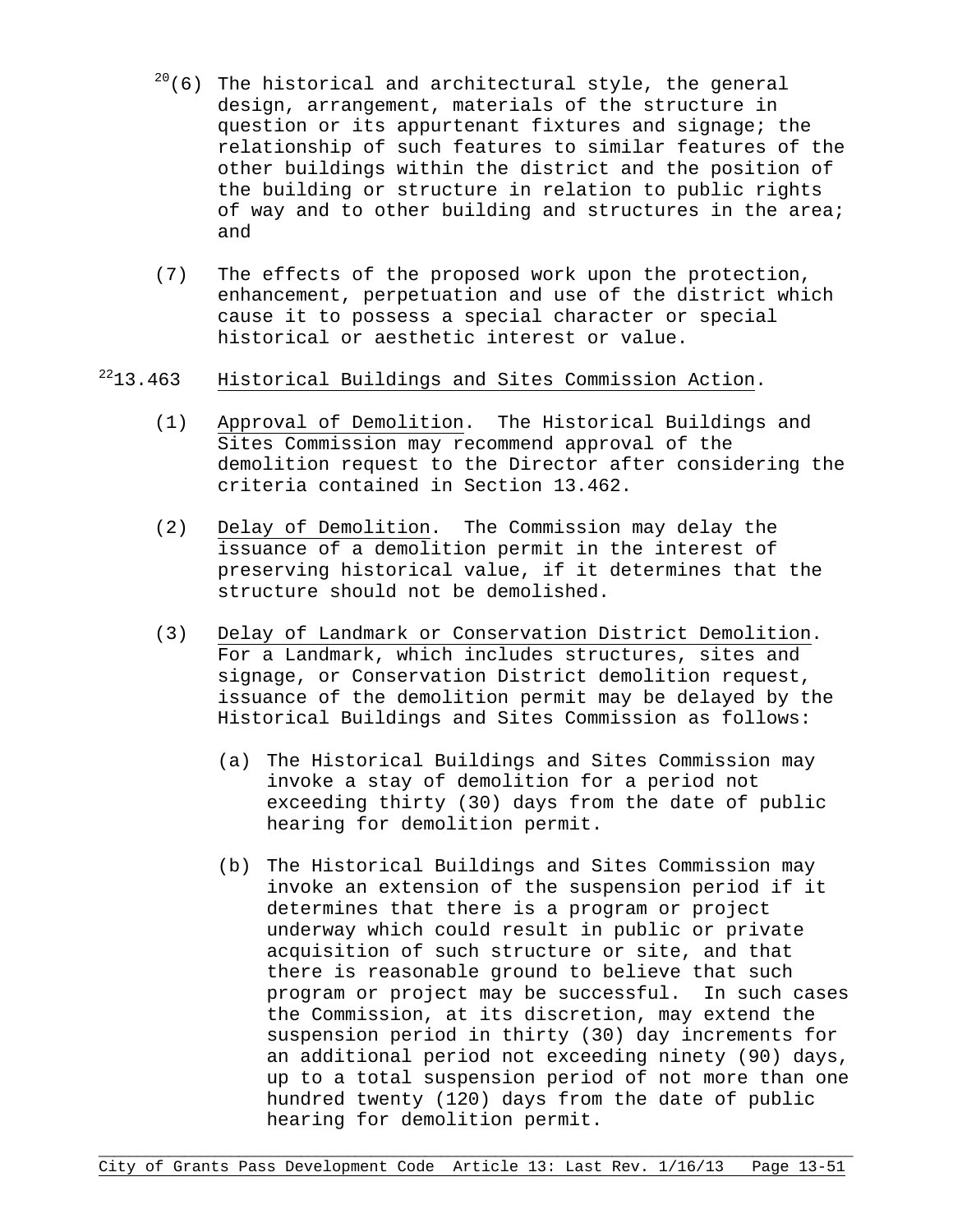- (c) During such period of suspension of permit application, no permit shall be issued for such demolition nor shall any person demolish the building or structure.
- (d) If all such programs or projects are demonstrated to the Historical Buildings and Sites Commission to be unsuccessful and the applicant has not withdrawn his application for demolition permit, the Director shall issue such permit, if the application otherwise complies with this Code.
- (e) Action by the Historical Buildings and Sites Commission suspending issuance of permit for demolition may be appealed to the City Council by the applicant for permit, in the same manner as provided in Section 10.040 for filing an appeal to the final action by the Planning Commission.
- (4) Delay of Historic District Demolition. For an Historic District demolition request, issuance of the demolition permit may be suspended by the Historical Buildings and Sites Commission, as follows:
	- (a) The Historical Buildings and Sites Commission may invoke a stay of demolition for a period not exceeding one hundred twenty (120) days from the date of public hearing for demolition permit.
	- (b) The Historical Buildings and Site Commission may invoke an extension of the suspension period if it determines that there is a program or project underway which could result in public or private acquisition of the structure or site, or the preservation or restoration of such structure or site, and that there is reasonable ground to believe that such program or project may be successful. In such cases, the Commission, at its discretion, may extend the suspension period for an additional period not exceeding ninety (90) days, to a total of not more than two hundred ten (210) days from the date of application for demolition permit.
	- (c) During such period of suspension of permit application, no permit shall be issued for such demolition nor shall any person demolish the building or structure.